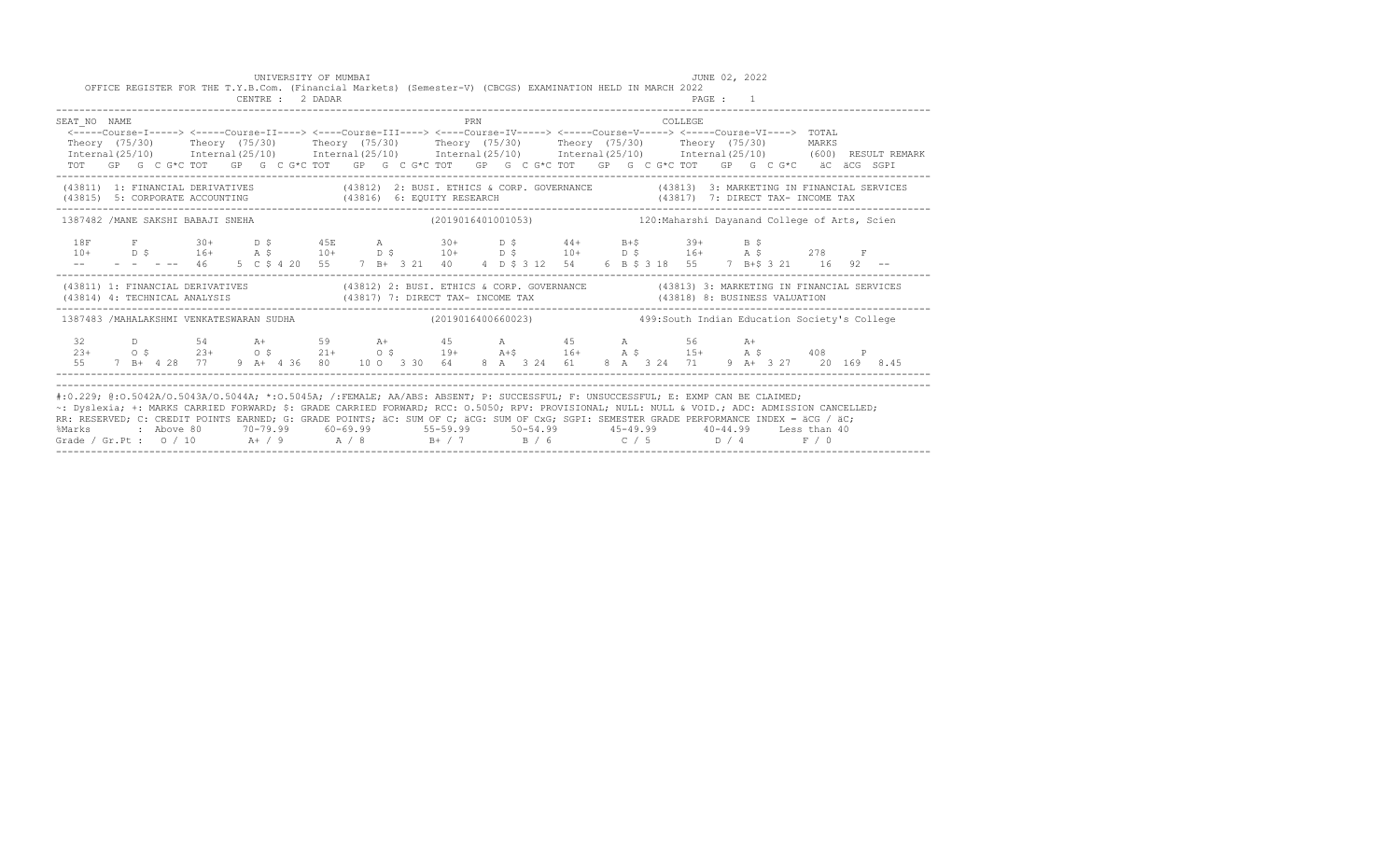|                | OFFICE REGISTER FOR THE T.Y.B.Com. (Financial Markets) (Semester-V) (CBCGS) EXAMINATION HELD IN MARCH 2022                                                                                                                                                                                                                                                                                                                                                            | UNIVERSITY OF MUMBAI<br>CENTRE : 3 ANDHERI                                                         |  |                    |  |  |                                                                 | PAGE :  | JUNE 02, 2022                           |       |  |
|----------------|-----------------------------------------------------------------------------------------------------------------------------------------------------------------------------------------------------------------------------------------------------------------------------------------------------------------------------------------------------------------------------------------------------------------------------------------------------------------------|----------------------------------------------------------------------------------------------------|--|--------------------|--|--|-----------------------------------------------------------------|---------|-----------------------------------------|-------|--|
| SEAT NO NAME   |                                                                                                                                                                                                                                                                                                                                                                                                                                                                       |                                                                                                    |  | PRN                |  |  |                                                                 | COLLEGE |                                         |       |  |
|                | <-----Course-I-----> <-----Course-II----> <----Course-III----> <----Course-IV-----> <-----Course-V-----> <-----Course-VI----> TOTAL<br>Theory (75/30) Theory (75/30) Theory (75/30) Theory (75/30) Theory (75/30) Theory (75/30) MARKS<br>Internal(25/10) Internal(25/10) Internal(25/10) Internal(25/10) Internal(25/10) Internal(25/10) (600) RESULTREMARK<br>TOT GP G C G*C TOT GP G C G*C TOT GP G C G*C TOT GP G C G*C TOT GP G C G*C TOT GP G C G*C äC äCG SGPI |                                                                                                    |  |                    |  |  |                                                                 |         |                                         |       |  |
|                | (43811) 1: FINANCIAL DERIVATIVES (43812) 2: BUSI. ETHICS & CORP. GOVERNANCE (43813) 3: MARKETING IN FINANCIAL SERVICES<br>(43814) 4: TECHNICAL ANALYSIS (43816) 6: EQUITY RESEARCH (43817) 7: DIRECT TAX- INCOME TAX<br>------------                                                                                                                                                                                                                                  |                                                                                                    |  |                    |  |  |                                                                 |         |                                         |       |  |
|                | 1387484 SHARMA DIPESH PRAKASH MANJU                                                                                                                                                                                                                                                                                                                                                                                                                                   |                                                                                                    |  | (2018016402046804) |  |  |                                                                 |         | 114:M. L. Dahanukar College of Commerce |       |  |
|                | 8 A \$ 4 32 60 8 A \$ 4 32 59 7 B+\$ 3 21 47 5 C 3 15 54 6 B \$ 3 18 55 7 B+\$ 3 21 20 139 6.95                                                                                                                                                                                                                                                                                                                                                                       |                                                                                                    |  |                    |  |  |                                                                 |         |                                         |       |  |
|                | 1387485 WAGHMARE RITIK RANDHIR VIDYA                                                                                                                                                                                                                                                                                                                                                                                                                                  |                                                                                                    |  |                    |  |  | (2019016401672554) 114:M. L. Dahanukar College of Commerce      |         |                                         |       |  |
|                | $42+$ B+\$ $44+$ B+\$ 39+ B \$ 42 B+ 38+ B \$ 48+ A \$<br>11+ D \$ 12+ C \$ 10+ D \$ 13+ B \$ 13+ B \$ 17+ A \$ 329 P<br>53 6 B \$ 4 24 56 7 B + \$ 4 28 49 5 C \$ 3 15 55 7 B + 3 21 51 6 B \$ 3 18 65 8 A \$ 3 24 20 130 6.50                                                                                                                                                                                                                                       |                                                                                                    |  |                    |  |  |                                                                 |         |                                         |       |  |
|                | (43811) 1: FINANCIAL DERIVATIVES (43812) 2: BUSI. ETHICS & CORP. GOVERNANCE (43813) 3: MARKETING IN FINANCIAL SERVICES<br>(43815) 5: CORPORATE ACCOUNTING (43816) 6: EQUITY RESEARCH (43817) 7: DIRECT TAX- INCOME TAX<br>----------                                                                                                                                                                                                                                  |                                                                                                    |  |                    |  |  |                                                                 |         |                                         |       |  |
|                | 1387486 BIND RAKESHKUMAR GANESHPRASAD NIRMALA (2018016402335856) 168:Shri Rajasthani Seva Sangh's Smt. Parmes                                                                                                                                                                                                                                                                                                                                                         |                                                                                                    |  |                    |  |  |                                                                 |         |                                         |       |  |
|                | $14+$ $15+$ $24+$ $05$ $15+$ $16+$ $16+$ $17+$ $18+$ $16+$ $18+$ $19 19 10+$ $10+$ $10+$ $10+$ $10+$ $10+$ $10+$ $10+$ $10+$ $10+$ $10+$ $10+$ $10+$ $10+$ $10+$ $10+$ $10+$ $10+$ $10+$ $10+$ $10+$ $10+$ $10+$ $10+$                                                                                                                                                                                                                                                |                                                                                                    |  |                    |  |  |                                                                 |         |                                         |       |  |
|                | 1387487 GUPTA ASHISH SIYARAM SUNITA                                                                                                                                                                                                                                                                                                                                                                                                                                   |                                                                                                    |  | (2019016402081964) |  |  | 168:Shri Rajasthani Seva Sangh's Smt. Parmes                    |         |                                         |       |  |
| $32+$<br>$18+$ |                                                                                                                                                                                                                                                                                                                                                                                                                                                                       | D \$ 30+ D \$ 30+ D \$ 30 D 30+ D \$ 30+ D \$<br>A+\$ 15+ A \$ 19+ A+\$ 15+ A \$ 16+ A \$ 16+ A \$ |  |                    |  |  |                                                                 |         |                                         | 281 P |  |
|                | 1387488 / GUPTA NAINA SUBHAS CHAND ARTI                                                                                                                                                                                                                                                                                                                                                                                                                               |                                                                                                    |  |                    |  |  | (2018016402335775) 168:Shri Rajasthani Seva Sangh's Smt. Parmes |         |                                         |       |  |
| 41             | $11+$ $D \,$ $5$ $36+$ $C \,$ $5$ $30+$ $D \,$ $5$ $30+$ $D \,$ $D \,$ $30+$ $D \,$ $5$ $30+$ $D \,$ $5$ $30+$ $D \,$ $5$ $30+$ $D \,$ $5$ $30+$ $D \,$ $5$ $30+$ $D \,$ $5$ $30+$ $D \,$ $5$ $30+$ $D \,$ $5$ $30+$ $D \,$ $5$ $30+$ $D \,$                                                                                                                                                                                                                          |                                                                                                    |  |                    |  |  |                                                                 |         |                                         |       |  |
|                | 1387489 /SONAWANE SANIKA KISAN SUREKHA                                                                                                                                                                                                                                                                                                                                                                                                                                |                                                                                                    |  |                    |  |  | (2019016402080543) 168:Shri Rajasthani Seva Sangh's Smt. Parmes |         |                                         |       |  |
|                | $18+$ $18+$ $20+$ $05+$ $05+$ $18+$ $05+$ $05+$ $05+$ $05+$ $05+$ $05+$ $05+$ $05+$ $05+$ $05+$ $05+$ $05+$ $05+$ $05+$ $05+$ $05+$ $05+$ $05+$ $05+$ $05+$ $05+$ $05+$ $05+$ $05+$ $05+$ $05+$ $05+$ $05+$ $05+$ $05+$ $05+$<br>48 5 C \$ 4 20 62 8 A \$ 4 32 51 6 B \$ 3 18 48 5 C 3 15 46 5 C \$ 3 15 44 4 D \$ 3 12 20 112 5.60                                                                                                                                   |                                                                                                    |  |                    |  |  |                                                                 |         |                                         |       |  |
|                | #:0.229; @:0.5042A/0.5043A/0.5044A; *:0.5045A; /:FEMALE; AA/ABS: ABSENT; P: SUCCESSFUL; F: UNSUCCESSFUL; E: EXMP CAN BE CLAIMED;<br>~: Dyslexia; +: MARKS CARRIED FORWARD; \$: GRADE CARRIED FORWARD; RCC: 0.5050; RPV: PROVISIONAL; NULL: NULL & VOID.; ADC: ADMISSION CANCELLED;<br>RR: RESERVED; C: CREDIT POINTS EARNED; G: GRADE POINTS; äC: SUM OF C; äCG: SUM OF CxG; SGPI: SEMESTER GRADE PERFORMANCE INDEX = äCG / äC;                                       |                                                                                                    |  |                    |  |  |                                                                 |         |                                         |       |  |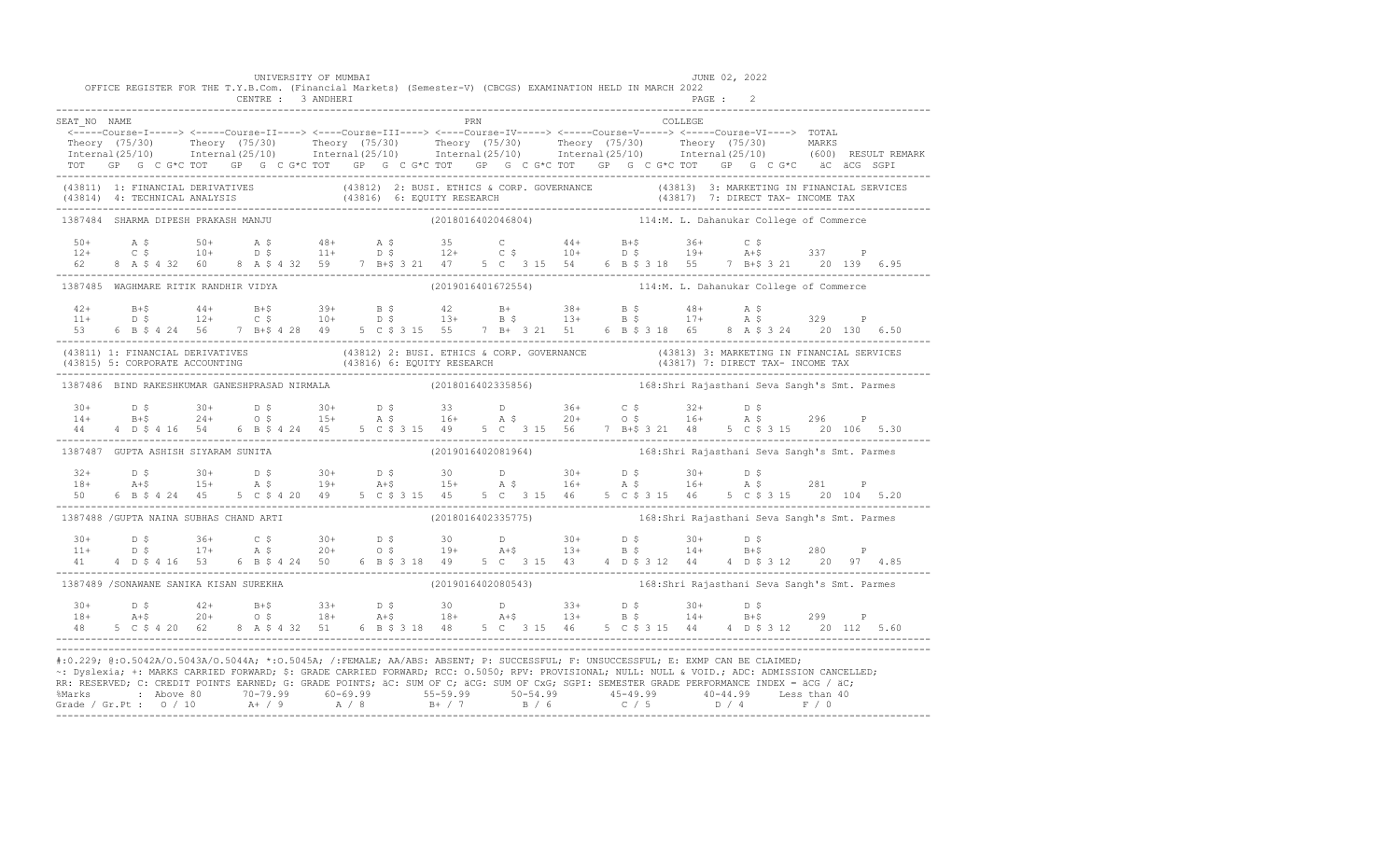|              |                                              |                    |  | UNIVERSITY OF MUMBAI |  |  |     | OFFICE REGISTER FOR THE T.Y.B.Com. (Financial Markets) (Semester-V) (CBCGS) EXAMINATION HELD IN MARCH 2022                                                                                                                           |  |  |         | JUNE 02, 2022 |  |  |  |
|--------------|----------------------------------------------|--------------------|--|----------------------|--|--|-----|--------------------------------------------------------------------------------------------------------------------------------------------------------------------------------------------------------------------------------------|--|--|---------|---------------|--|--|--|
|              |                                              | CENTRE : 3 ANDHERI |  |                      |  |  |     |                                                                                                                                                                                                                                      |  |  |         | PAGE: 3       |  |  |  |
| SEAT NO NAME |                                              |                    |  |                      |  |  | PRN |                                                                                                                                                                                                                                      |  |  | COLLEGE |               |  |  |  |
|              |                                              |                    |  |                      |  |  |     | <-----Course-I-----> <----Course-II----> <----Course-III----> <----Course-IV-----> <----Course-V-----> <----Course-VI----> TOTAL                                                                                                     |  |  |         |               |  |  |  |
|              |                                              |                    |  |                      |  |  |     | Theory (75/30) Theory (75/30) Theory (75/30) Theory (75/30) Theory (75/30) Theory (75/30) MARKS<br>Internal(25/10) Internal(25/10) Internal(25/10) Internal(25/10) Internal(25/10) Internal(25/10) (600) RESULTREMARK                |  |  |         |               |  |  |  |
|              |                                              |                    |  |                      |  |  |     | TOT GP G C G*C TOT GP G C G*C TOT GP G C G*C TOT GP G C G*C TOT GP G C G*C TOT GP G C G*C äC äCG SGPI                                                                                                                                |  |  |         |               |  |  |  |
|              |                                              |                    |  |                      |  |  |     | (43811) 1: FINANCIAL DERIVATIVES (43812) 2: BUSI. ETHICS & CORP. GOVERNANCE (43813) 3: MARKETING IN FINANCIAL SERVICES<br>(43814) 4: TECHNICAL ANALYSIS (43815) 5: CORPORATE ACCOUNTING (43817) 7: DIRECT TAX- INCOME TAX<br>------- |  |  |         |               |  |  |  |
|              | 1387490 /TIWARI SWATI RAVINDRAKUMAR REKHA    |                    |  |                      |  |  |     | (2017016401859147) 412: Tolani College of Commerce                                                                                                                                                                                   |  |  |         |               |  |  |  |
|              |                                              |                    |  |                      |  |  |     |                                                                                                                                                                                                                                      |  |  |         |               |  |  |  |
|              |                                              |                    |  |                      |  |  |     | $10+$ B \$ $47+$ A \$ $30+$ D \$ $53+$ A +\$ $38$ B $37+$ C \$<br>15+ A \$ 10+ D \$ 10+ D \$ 10+ D \$ 10+ D \$ 10+ D \$ 310 P                                                                                                        |  |  |         |               |  |  |  |
|              |                                              |                    |  |                      |  |  |     | 55 7 B+\$ 4 28 57 7 B+\$ 4 28 40 4 D \$ 3 12 63 8 A \$ 3 24 48 5 C 3 15 47 5 C \$ 3 15 20 122 6.10                                                                                                                                   |  |  |         |               |  |  |  |
|              | 1387491 / CHOUDHARY PRIYA SURENDRA ASHA      |                    |  |                      |  |  |     | (2019016400151436)  412: Tolani College of Commerce                                                                                                                                                                                  |  |  |         |               |  |  |  |
|              |                                              |                    |  |                      |  |  |     | $11+$ $D \,$ $5$ $47+$ $A \,$ $5$ $48+$ $A \,$ $5$ $30+$ $D \,$ $5$ $39$ $B$ $30+$ $D \,$ $5$<br>$11+$ $D \,$ $5$ $14+$ $B+$ $5$ $16+$ $A \,$ $5$ $10+$ $D \,$ $5$ $10+$ $D \,$ $5$ $17+$ $A \,$ $5$ $302$ $P$                       |  |  |         |               |  |  |  |
|              |                                              |                    |  |                      |  |  |     |                                                                                                                                                                                                                                      |  |  |         |               |  |  |  |
|              |                                              |                    |  |                      |  |  |     | 41 4 D \$ 4 16 61 8 A \$ 4 32 64 8 A \$ 3 24 40 4 D \$ 3 12 49 5 C 3 15 47 5 C \$ 3 15 20 114 5.70                                                                                                                                   |  |  |         |               |  |  |  |
|              | 1387492 JADHAV SHUBHAM BHALCHANDRA SAMIDHA   |                    |  |                      |  |  |     | (2019016400151413) 412: Tolani College of Commerce                                                                                                                                                                                   |  |  |         |               |  |  |  |
|              |                                              |                    |  |                      |  |  |     |                                                                                                                                                                                                                                      |  |  |         |               |  |  |  |
|              |                                              |                    |  |                      |  |  |     |                                                                                                                                                                                                                                      |  |  |         |               |  |  |  |
|              |                                              |                    |  |                      |  |  |     | 45 5 C \$ 4 20 54 6 B \$ 4 24 58 7 B + \$ 3 21 60 8 A \$ 3 24 42 4 D \$ 3 12 63 8 A 3 24 20 125 6.25                                                                                                                                 |  |  |         |               |  |  |  |
|              | 1387493 / KENI TANISHKA MADHUKAR MEENA       |                    |  |                      |  |  |     | (2019016400151517) 412: Tolani College of Commerce                                                                                                                                                                                   |  |  |         |               |  |  |  |
|              |                                              |                    |  |                      |  |  |     |                                                                                                                                                                                                                                      |  |  |         |               |  |  |  |
|              |                                              |                    |  |                      |  |  |     | $10+$ $D \div 3$ $44+$ $B+5$ $44+$ $B+5$ $32+$ $D \div 30+$ $D \div 36$ C<br>$10+$ $D \div 3$ $14+$ $B+5$ $11+$ $D \div 284$ P                                                                                                       |  |  |         |               |  |  |  |
| 40           |                                              |                    |  |                      |  |  |     | 4 D \$ 4 16 57 7 B+\$ 4 28 54 6 B \$ 3 18 42 4 D \$ 3 12 44 4 D \$ 3 12 47 5 C 3 15 20 101 5.05                                                                                                                                      |  |  |         |               |  |  |  |
|              | 1387494 / PANIGRAHI SONALI SITARAM RAJASHREE |                    |  |                      |  |  |     | (2019016401178634) 412: Tolani College of Commerce                                                                                                                                                                                   |  |  |         |               |  |  |  |
|              |                                              |                    |  |                      |  |  |     |                                                                                                                                                                                                                                      |  |  |         |               |  |  |  |
|              |                                              |                    |  |                      |  |  |     | $17+$ $25+$ $25+$ $39+$ $25+$ $51+$ $25+$ $25+$ $25+$ $25+$ $25+$ $25+$ $25+$ $25+$ $25+$ $25+$ $25+$ $25+$ $25+$ $25+$ $25+$ $25+$ $25+$ $25+$ $25+$ $25+$ $25+$ $25+$ $25+$ $25+$ $25+$ $25+$ $25+$ $25+$ $25+$ $25+$ $25+$        |  |  |         |               |  |  |  |
| 52           | 6 B \$ 4 24 53                               |                    |  |                      |  |  |     | 6 B \$ 4 24 67 8 A \$ 3 24 45 5 C \$ 3 15 61 8 A 3 24 48 5 C \$ 3 15 20 126 6.30                                                                                                                                                     |  |  |         |               |  |  |  |
|              |                                              |                    |  |                      |  |  |     | 1387495 YADAV CHANDAN KUMAR SHIVSHANKAR MULO DEVI (2019016400151386) 412: Tolani College of Commerce                                                                                                                                 |  |  |         |               |  |  |  |
|              |                                              |                    |  |                      |  |  |     |                                                                                                                                                                                                                                      |  |  |         |               |  |  |  |
|              |                                              |                    |  |                      |  |  |     | $38+$ B \$ $45+$ A \$ $57+$ A +\$ $42+$ B +\$ $33+$ D \$ $59+$ A +<br>20+ O \$ $20+$ O \$ $20+$ O \$ $16+$ A \$ $13+$ B \$ $17+$ A \$ 380 P                                                                                          |  |  |         |               |  |  |  |
|              |                                              |                    |  |                      |  |  |     | 58 7 B+\$ 4 28 65 8 A \$ 4 32 77 9 A+\$ 3 27 58 7 B+\$ 3 21 46 5 C \$ 3 15 76 9 A+ 3 27 20 150 7.50                                                                                                                                  |  |  |         |               |  |  |  |
|              |                                              |                    |  |                      |  |  |     | #:0.229; @:0.5042A/0.5043A/0.5044A; *:0.5045A; /:FEMALE; AA/ABS: ABSENT; P: SUCCESSFUL; F: UNSUCCESSFUL; E: EXMP CAN BE CLAIMED;                                                                                                     |  |  |         |               |  |  |  |
|              |                                              |                    |  |                      |  |  |     | ~: Dyslexia; +: MARKS CARRIED FORWARD; \$: GRADE CARRIED FORWARD; RCC: 0.5050; RPV: PROVISIONAL; NULL: NULL: & VOID.; ADC: ADMISSION CANCELLED;                                                                                      |  |  |         |               |  |  |  |
|              |                                              |                    |  |                      |  |  |     | RR: RESERVED; C: CREDIT POINTS EARNED; G: GRADE POINTS; äC: SUM OF C; äCG: SUM OF CxG; SGPI: SEMESTER GRADE PERFORMANCE INDEX = äCG / äC;                                                                                            |  |  |         |               |  |  |  |
|              |                                              |                    |  |                      |  |  |     | %Marks : Above 80 70-79.99 60-69.99 55-59.99 50-54.99 45-49.99 40-44.99 Less than 40                                                                                                                                                 |  |  |         |               |  |  |  |
|              |                                              |                    |  |                      |  |  |     |                                                                                                                                                                                                                                      |  |  |         |               |  |  |  |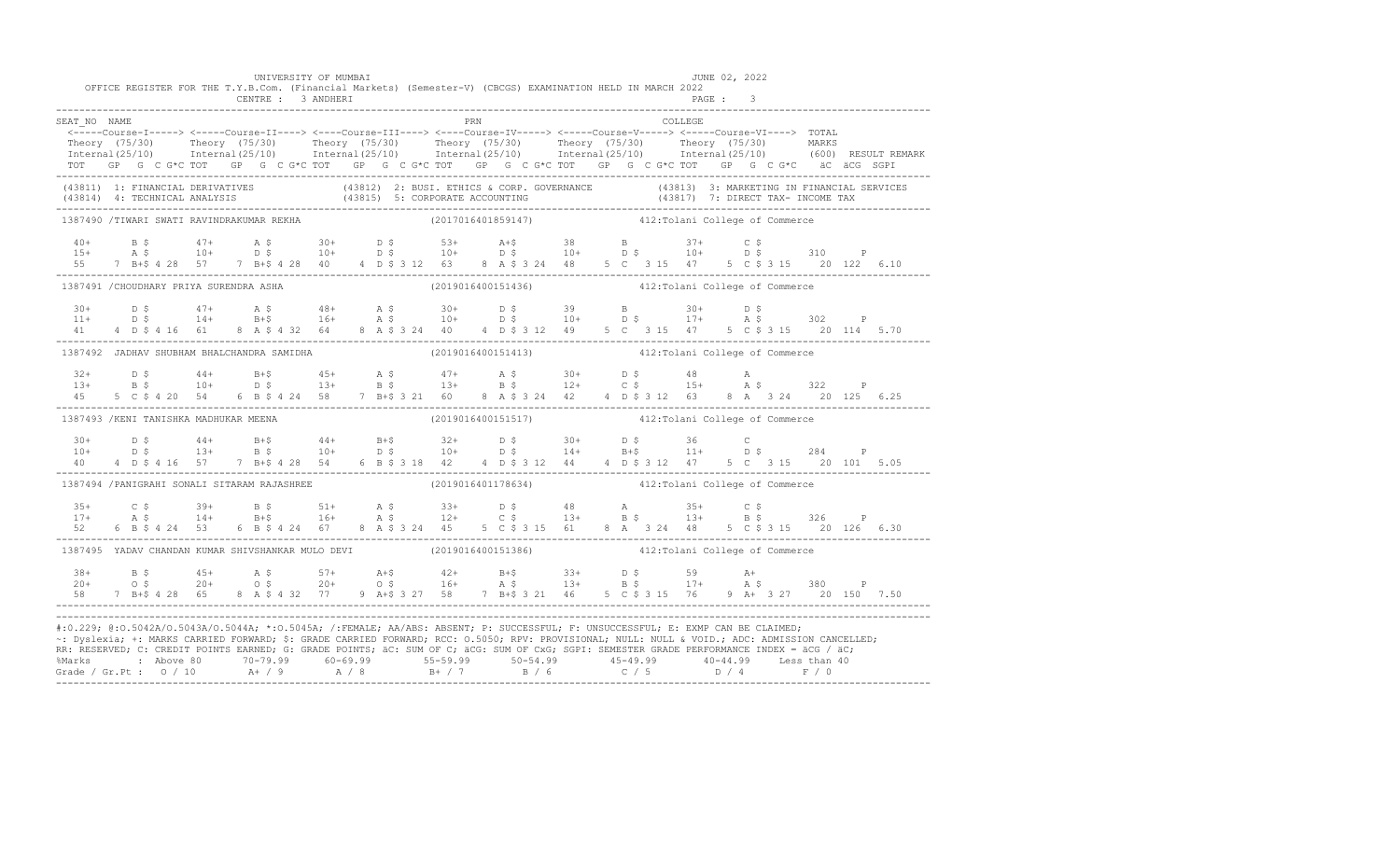|                                          |  |                |  |  | UNIVERSITY OF MUMBAI       |  |     |  |  |                                                                                                                                                                                                                                                                                           |         | JUNE 02, 2022 |  |  |  |
|------------------------------------------|--|----------------|--|--|----------------------------|--|-----|--|--|-------------------------------------------------------------------------------------------------------------------------------------------------------------------------------------------------------------------------------------------------------------------------------------------|---------|---------------|--|--|--|
|                                          |  |                |  |  | CENTRE : 4 GHATKOPAR       |  |     |  |  | OFFICE REGISTER FOR THE T.Y.B.Com. (Financial Markets) (Semester-V) (CBCGS) EXAMINATION HELD IN MARCH 2022                                                                                                                                                                                |         | PAGE: 4       |  |  |  |
|                                          |  |                |  |  |                            |  |     |  |  |                                                                                                                                                                                                                                                                                           |         |               |  |  |  |
| SEAT NO NAME                             |  |                |  |  |                            |  | PRN |  |  | <-----Course-I-----> <----Course-II----> <----Course-III----> <----Course-IV----> <----Course-V-----> <----Course-VI----> TOTAL                                                                                                                                                           | COLLEGE |               |  |  |  |
|                                          |  |                |  |  |                            |  |     |  |  |                                                                                                                                                                                                                                                                                           |         |               |  |  |  |
|                                          |  |                |  |  |                            |  |     |  |  | Theory (75/30) Theory (75/30) Theory (75/30) Theory (75/30) Theory (75/30) Theory (75/30) MARKS<br>Internal(25/10) Internal(25/10) Internal(25/10) Internal(25/10) Internal(25/10) Internal(25/10) (600) RESULTREMARK                                                                     |         |               |  |  |  |
|                                          |  |                |  |  |                            |  |     |  |  | TOT GP G C G*C TOT GP G C G*C TOT GP G C G*C TOT GP G C G*C TOT GP G C G*C TOT GP G C G*C äC äCG SGPI                                                                                                                                                                                     |         |               |  |  |  |
|                                          |  |                |  |  |                            |  |     |  |  | (43811) 1: FINANCIAL DERIVATIVES (43812) 2: BUSI. ETHICS & CORP. GOVERNANCE (43813) 3: MARKETING IN FINANCIAL SERVICES<br>(43815) 5: CORPORATE ACCOUNTING (43816) 6: EQUITY RESEARCH (43817) 7: DIRECT TAX- INCOME TAX<br>----------                                                      |         |               |  |  |  |
|                                          |  |                |  |  |                            |  |     |  |  |                                                                                                                                                                                                                                                                                           |         |               |  |  |  |
| 1387496 / GAIKWAD PRERNA BABASAHEB SEETA |  |                |  |  |                            |  |     |  |  | $(2019016400058176)$ 959:Laxmichand Golwala College of Commerce a                                                                                                                                                                                                                         |         |               |  |  |  |
|                                          |  |                |  |  | $39+$ B \$ $33+$ D \$ A -- |  |     |  |  | A -- 21F F 33+ D \$                                                                                                                                                                                                                                                                       |         |               |  |  |  |
|                                          |  |                |  |  |                            |  |     |  |  |                                                                                                                                                                                                                                                                                           |         |               |  |  |  |
|                                          |  |                |  |  |                            |  |     |  |  |                                                                                                                                                                                                                                                                                           |         |               |  |  |  |
| 1387497 GUPTA ROHIT SURYABALI MEERA      |  |                |  |  |                            |  |     |  |  | (2019016400058192) 959: Laxmichand Golwala College of Commerce a                                                                                                                                                                                                                          |         |               |  |  |  |
|                                          |  |                |  |  |                            |  |     |  |  |                                                                                                                                                                                                                                                                                           |         |               |  |  |  |
|                                          |  |                |  |  |                            |  |     |  |  |                                                                                                                                                                                                                                                                                           |         |               |  |  |  |
|                                          |  |                |  |  |                            |  |     |  |  | 61 8 A 4 32 62 8 A \$ 4 32 60 8 A \$ 3 24 52 6 B \$ 3 18 55 7 B+\$ 3 21 68 8 A \$ 3 24 20 151 7.55                                                                                                                                                                                        |         |               |  |  |  |
| 1387498 /KOTIAN VARSHA PRAVEENA BHARTHI  |  |                |  |  |                            |  |     |  |  | $(2019016400058443)$ 959: Laxmichand Golwala College of Commerce a                                                                                                                                                                                                                        |         |               |  |  |  |
|                                          |  |                |  |  |                            |  |     |  |  |                                                                                                                                                                                                                                                                                           |         |               |  |  |  |
|                                          |  |                |  |  |                            |  |     |  |  | $32$ D $35+$ C \$ 44+ B+\$ 30 D $39+$ B \$ 45+ A \$<br>16+ A \$ 16+ A \$ 13+ B \$ 23+ O \$ 12+ C \$ 19+ A+\$ 324 P                                                                                                                                                                        |         |               |  |  |  |
|                                          |  | 48 5 C 4 20 51 |  |  |                            |  |     |  |  | 6 B \$ 4 24 57 7 B + \$ 3 21 53 6 B 3 18 51 6 B \$ 3 18 64 8 A \$ 3 24 20 125 6.25                                                                                                                                                                                                        |         |               |  |  |  |
| 1387500 SABAT CHANDAN LAMBODAR MINATI    |  |                |  |  |                            |  |     |  |  | (2019016400057881) 959: Laxmichand Golwala College of Commerce a                                                                                                                                                                                                                          |         |               |  |  |  |
|                                          |  |                |  |  |                            |  |     |  |  |                                                                                                                                                                                                                                                                                           |         |               |  |  |  |
|                                          |  |                |  |  |                            |  |     |  |  | $21+$ a $5$ a $45+$ a $5$ a $53+$ a $5+$ a $5+$ a $5+$ a $5+$ a $5+$ a $5+$ a $5+$ a $5+$ a $5+$ a $5+$ a $5+$ a $5+$ a $5+$ a $5+$ a $5+$ a $5+$ a $5+$ a $5+$ a $5+$ a $5+$ a $5+$ a $5+$ a $5+$ a $5+$ a $5+$ a $5+$ a $5+$                                                            |         |               |  |  |  |
| 66 6                                     |  |                |  |  |                            |  |     |  |  | 8 A \$ 4 32 63 8 A \$ 4 32 73 9 A + \$ 3 27 53 6 B \$ 3 18 60 8 A \$ 3 24 53 6 B 3 18 20 151 7.55                                                                                                                                                                                         |         |               |  |  |  |
| 1387501 /SAHANI RAJLAXMI RAMGATI RITA    |  |                |  |  |                            |  |     |  |  | (2019016400058524) 959: Laxmichand Golwala College of Commerce a                                                                                                                                                                                                                          |         |               |  |  |  |
|                                          |  |                |  |  |                            |  |     |  |  |                                                                                                                                                                                                                                                                                           |         |               |  |  |  |
|                                          |  |                |  |  |                            |  |     |  |  |                                                                                                                                                                                                                                                                                           |         |               |  |  |  |
| 55                                       |  | 7 B+ 4 28 49   |  |  |                            |  |     |  |  | 5 C  4 20  63  8  A  3  44  5  C  3  15  53  6  B  3  18  53  6  B  3  18  20  123  6.15                                                                                                                                                                                                  |         |               |  |  |  |
| 1387502 /SHAIKH AFIFA BANO AFSAR SHAHIDA |  |                |  |  |                            |  |     |  |  | (2019016400058017) 959: Laxmichand Golwala College of Commerce a                                                                                                                                                                                                                          |         |               |  |  |  |
|                                          |  |                |  |  |                            |  |     |  |  |                                                                                                                                                                                                                                                                                           |         |               |  |  |  |
|                                          |  |                |  |  |                            |  |     |  |  | $16+$ $36+$ $36+$ $36+$ $39+$ $39+$ $55+$ $54+$ $55+$ $56+$ $56+$ $57+$ $58+$ $59+$ $59+$ $59+$ $59+$ $59+$ $59+$ $59+$ $59+$ $59+$ $59+$ $59+$ $59+$ $59+$ $59+$ $59+$ $59+$ $59+$ $59+$ $59+$ $59+$ $59+$ $59+$ $59+$ $59+$                                                             |         |               |  |  |  |
|                                          |  |                |  |  |                            |  |     |  |  | 54 6 B 4 24 51 6 B \$ 4 24 48 5 C \$ 3 15 61 8 A \$ 3 24 55 7 B+\$ 3 21 64 8 A \$ 3 24 20 132 6.60                                                                                                                                                                                        |         |               |  |  |  |
|                                          |  |                |  |  |                            |  |     |  |  |                                                                                                                                                                                                                                                                                           |         |               |  |  |  |
|                                          |  |                |  |  |                            |  |     |  |  | #:0.229; @:0.5042A/0.5043A/0.5044A; *:0.5045A; /:FEMALE; AA/ABS: ABSENT; P: SUCCESSFUL; F: UNSUCCESSFUL; E: EXMP CAN BE CLAIMED;                                                                                                                                                          |         |               |  |  |  |
|                                          |  |                |  |  |                            |  |     |  |  | ~: Dyslexia; +: MARKS CARRIED FORWARD; \$: GRADE CARRIED FORWARD; RCC: 0.5050; RPV: PROVISIONAL; NULL: NULL: AULL: ADC: ADMISSION CANCELLED;<br>RR: RESERVED; C: CREDIT POINTS EARNED; G: GRADE POINTS; äC: SUM OF C; äCG: SUM OF CxG; SGPI: SEMESTER GRADE PERFORMANCE INDEX = äCG / äC; |         |               |  |  |  |
|                                          |  |                |  |  |                            |  |     |  |  |                                                                                                                                                                                                                                                                                           |         |               |  |  |  |
|                                          |  |                |  |  |                            |  |     |  |  | % Marks : Above 80 70-79.99 60-69.99 55-59.99 50-54.99 45-49.99 40-44.99 Less than 40<br>Grade / Gr.Pt : 0 / 10 A+ / 9 A / 8 B+ / 7 B / 6 C / 5 D / 4 F / 0                                                                                                                               |         |               |  |  |  |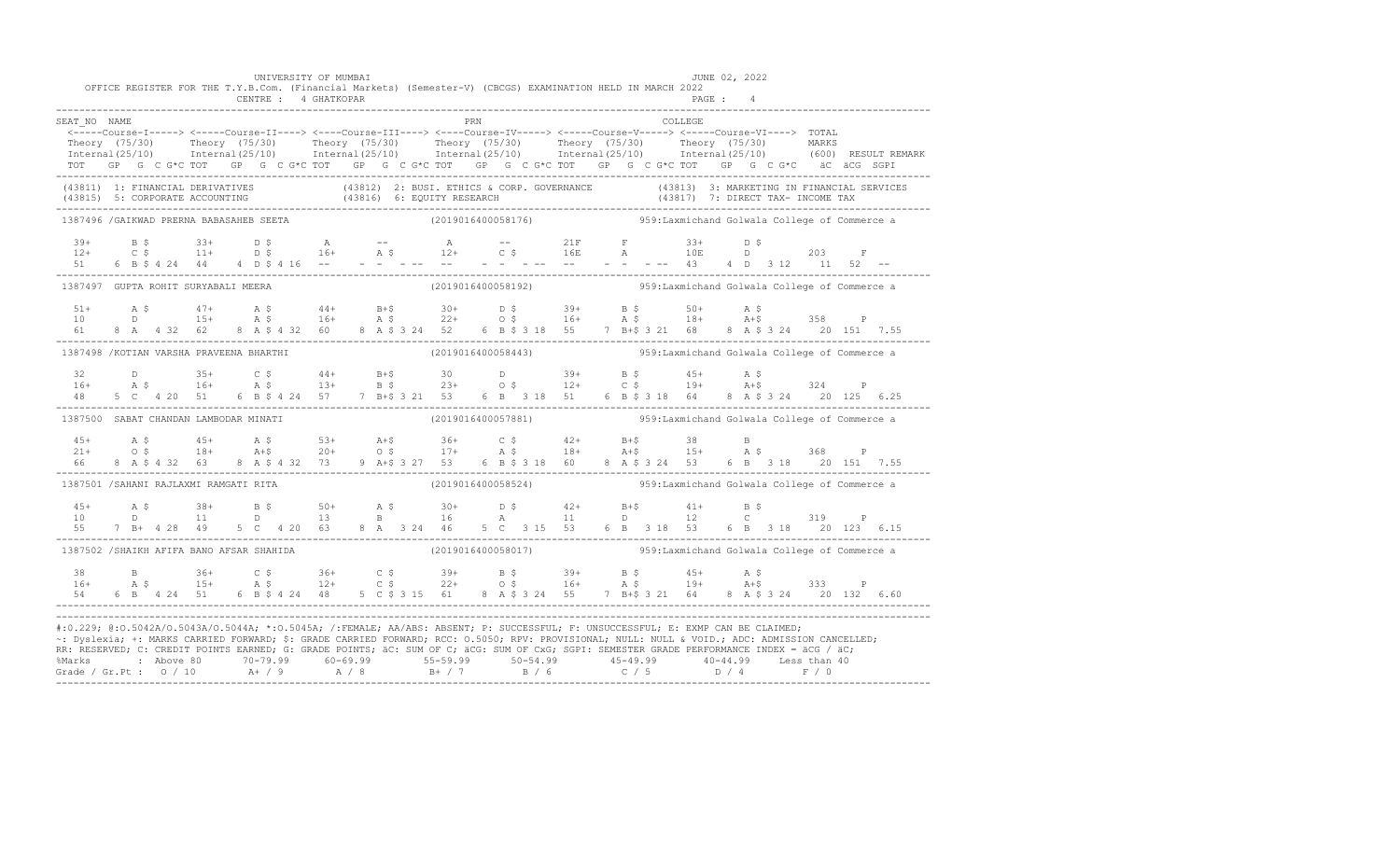|                                                                                                                                                                                                                                                                                                                                                                                                                                                                                                                                                                                               |  |  |  | UNIVERSITY OF MUMBAI<br>CENTRE : 4 GHATKOPAR |  |  | OFFICE REGISTER FOR THE T.Y.B.Com. (Financial Markets) (Semester-V) (CBCGS) EXAMINATION HELD IN MARCH 2022                                                                                                                                                                                                                                                                                                                               |  |  |          | JUNE 02, 2022<br>PAGE: 5 |  |  |  |
|-----------------------------------------------------------------------------------------------------------------------------------------------------------------------------------------------------------------------------------------------------------------------------------------------------------------------------------------------------------------------------------------------------------------------------------------------------------------------------------------------------------------------------------------------------------------------------------------------|--|--|--|----------------------------------------------|--|--|------------------------------------------------------------------------------------------------------------------------------------------------------------------------------------------------------------------------------------------------------------------------------------------------------------------------------------------------------------------------------------------------------------------------------------------|--|--|----------|--------------------------|--|--|--|
| SEAT NO NAME                                                                                                                                                                                                                                                                                                                                                                                                                                                                                                                                                                                  |  |  |  |                                              |  |  | <b>PRN</b>                                                                                                                                                                                                                                                                                                                                                                                                                               |  |  | COLLEGE. |                          |  |  |  |
|                                                                                                                                                                                                                                                                                                                                                                                                                                                                                                                                                                                               |  |  |  |                                              |  |  | <-----Course-I-----> <-----Course-II----> <----Course-III----> <----Course-IV-----> <-----Course-V-----> TOTAL                                                                                                                                                                                                                                                                                                                           |  |  |          |                          |  |  |  |
|                                                                                                                                                                                                                                                                                                                                                                                                                                                                                                                                                                                               |  |  |  |                                              |  |  | Theory (75/30) Theory (75/30) Theory (75/30) Theory (75/30) Theory (75/30) Theory (75/30) MARKS<br>Internal(25/10) Internal(25/10) Internal(25/10) Internal(25/10) Internal(25/10) Internal(25/10) (600)RESULTREMARK                                                                                                                                                                                                                     |  |  |          |                          |  |  |  |
|                                                                                                                                                                                                                                                                                                                                                                                                                                                                                                                                                                                               |  |  |  |                                              |  |  |                                                                                                                                                                                                                                                                                                                                                                                                                                          |  |  |          |                          |  |  |  |
|                                                                                                                                                                                                                                                                                                                                                                                                                                                                                                                                                                                               |  |  |  |                                              |  |  | TOT GP G C G*C TOT GP G C G*C TOT GP G C G*C TOT GP G C G*C TOT GP G C G*C TOT GP G C G*C äC äCG SGPI                                                                                                                                                                                                                                                                                                                                    |  |  |          |                          |  |  |  |
|                                                                                                                                                                                                                                                                                                                                                                                                                                                                                                                                                                                               |  |  |  |                                              |  |  | (43811) 1: FINANCIAL DERIVATIVES (43812) 2: BUSI. ETHICS & CORP. GOVERNANCE (43813) 3: MARKETING IN FINANCIAL SERVICES<br>$(43815) \quad 5: CORPORTE ACCOUNTING$ $(43816) \quad 6: EQUITY RESEARCH$ $(43817) \quad 7: DIRECT TAX- INCOME TAX$ $(43819) \quad 7: DIRECT TAX- INCOME TAX$                                                                                                                                                  |  |  |          |                          |  |  |  |
| 1387503 SHITAP TUSHAR RAJESH ARTI                                                                                                                                                                                                                                                                                                                                                                                                                                                                                                                                                             |  |  |  |                                              |  |  | (2019016400058362) 959: Laxmichand Golwala College of Commerce a                                                                                                                                                                                                                                                                                                                                                                         |  |  |          |                          |  |  |  |
|                                                                                                                                                                                                                                                                                                                                                                                                                                                                                                                                                                                               |  |  |  |                                              |  |  |                                                                                                                                                                                                                                                                                                                                                                                                                                          |  |  |          |                          |  |  |  |
| $30+$                                                                                                                                                                                                                                                                                                                                                                                                                                                                                                                                                                                         |  |  |  |                                              |  |  | D \$ 35+ C \$ 42+ B+\$ 47+ A \$ 38+ B \$ 47+ A \$                                                                                                                                                                                                                                                                                                                                                                                        |  |  |          |                          |  |  |  |
| 47                                                                                                                                                                                                                                                                                                                                                                                                                                                                                                                                                                                            |  |  |  |                                              |  |  | $17+ \qquad A \hspace{0.1cm} \hat{\succ} \hspace{0.1cm} 15+ \qquad A \hspace{0.1cm} \hat{\succ} \hspace{0.1cm} 15+ \qquad A \hspace{0.1cm} \succ \hspace{0.1cm} 21+ \qquad 0 \hspace{0.1cm} \hat{\succ} \hspace{0.1cm} 16+ \qquad A \hspace{0.1cm} \hat{\succ} \hspace{0.1cm} 19+ \qquad A+\hat{\succ} \hspace{0.1cm} 342 \qquad P$<br>5 C \$ 4 20 50 6 B \$ 4 24 57 7 B + 3 21 68 8 A \$ 3 24 54 6 B \$ 3 18 66 8 A \$ 3 24 20 131 6.55 |  |  |          |                          |  |  |  |
|                                                                                                                                                                                                                                                                                                                                                                                                                                                                                                                                                                                               |  |  |  |                                              |  |  |                                                                                                                                                                                                                                                                                                                                                                                                                                          |  |  |          |                          |  |  |  |
| 1387504 VERMA ANKIT BHOLANATH URMILA                                                                                                                                                                                                                                                                                                                                                                                                                                                                                                                                                          |  |  |  |                                              |  |  | (2019016400058404) 959: Laxmichand Golwala College of Commerce a                                                                                                                                                                                                                                                                                                                                                                         |  |  |          |                          |  |  |  |
|                                                                                                                                                                                                                                                                                                                                                                                                                                                                                                                                                                                               |  |  |  |                                              |  |  |                                                                                                                                                                                                                                                                                                                                                                                                                                          |  |  |          |                          |  |  |  |
|                                                                                                                                                                                                                                                                                                                                                                                                                                                                                                                                                                                               |  |  |  |                                              |  |  |                                                                                                                                                                                                                                                                                                                                                                                                                                          |  |  |          |                          |  |  |  |
|                                                                                                                                                                                                                                                                                                                                                                                                                                                                                                                                                                                               |  |  |  |                                              |  |  |                                                                                                                                                                                                                                                                                                                                                                                                                                          |  |  |          |                          |  |  |  |
|                                                                                                                                                                                                                                                                                                                                                                                                                                                                                                                                                                                               |  |  |  |                                              |  |  | (43811) 1: FINANCIAL DERIVATIVES (43812) 2: BUSI. ETHICS & CORP. GOVERNANCE (43813) 3: MARKETING IN FINANCIAL SERVICES<br>(43814) 4: TECHNICAL ANALYSIS (43815) 5: CORPORATE ACCOUNTING (43817) 7: DIRECT TAX- INCOME TAX<br>-------                                                                                                                                                                                                     |  |  |          |                          |  |  |  |
|                                                                                                                                                                                                                                                                                                                                                                                                                                                                                                                                                                                               |  |  |  |                                              |  |  | 1387505 /JAGTAP POOJA PRAKASH SHAKUNTALA (2018016400987366) 959:Laxmichand Golwala College of Commerce a                                                                                                                                                                                                                                                                                                                                 |  |  |          |                          |  |  |  |
|                                                                                                                                                                                                                                                                                                                                                                                                                                                                                                                                                                                               |  |  |  |                                              |  |  |                                                                                                                                                                                                                                                                                                                                                                                                                                          |  |  |          |                          |  |  |  |
|                                                                                                                                                                                                                                                                                                                                                                                                                                                                                                                                                                                               |  |  |  |                                              |  |  |                                                                                                                                                                                                                                                                                                                                                                                                                                          |  |  |          |                          |  |  |  |
|                                                                                                                                                                                                                                                                                                                                                                                                                                                                                                                                                                                               |  |  |  |                                              |  |  | $\begin{array}{cccccccccccccccc} 39\mathbb{E} & \mathbb{B} & 45+ & \mathbb{A} & \mathbb{S} & \mathbb{A} & \mathbb{B} & \mathbb{B} & \mathbb{B} & \mathbb{B} & \mathbb{B} & \mathbb{B} & \mathbb{B} & \mathbb{B} & \mathbb{B} & \mathbb{B} & \mathbb{B} & \mathbb{B} & \mathbb{B} & \mathbb{B} & \mathbb{B} & \mathbb{B} & \mathbb{B} & \mathbb{B} & \mathbb{B} & \mathbb{B} & \mathbb{B} & \mathbb{B} & \mathbb{B} & \mathbb{B}$         |  |  |          |                          |  |  |  |
| 1387506 SHIINDE KARAN ASHOK ARCHANA                                                                                                                                                                                                                                                                                                                                                                                                                                                                                                                                                           |  |  |  |                                              |  |  | (2018016400987471) 959:Laxmichand Golwala College of Commerce a                                                                                                                                                                                                                                                                                                                                                                          |  |  |          |                          |  |  |  |
|                                                                                                                                                                                                                                                                                                                                                                                                                                                                                                                                                                                               |  |  |  |                                              |  |  |                                                                                                                                                                                                                                                                                                                                                                                                                                          |  |  |          |                          |  |  |  |
|                                                                                                                                                                                                                                                                                                                                                                                                                                                                                                                                                                                               |  |  |  |                                              |  |  |                                                                                                                                                                                                                                                                                                                                                                                                                                          |  |  |          |                          |  |  |  |
|                                                                                                                                                                                                                                                                                                                                                                                                                                                                                                                                                                                               |  |  |  |                                              |  |  |                                                                                                                                                                                                                                                                                                                                                                                                                                          |  |  |          |                          |  |  |  |
|                                                                                                                                                                                                                                                                                                                                                                                                                                                                                                                                                                                               |  |  |  |                                              |  |  |                                                                                                                                                                                                                                                                                                                                                                                                                                          |  |  |          |                          |  |  |  |
| #:0.229; @:0.5042A/0.5043A/0.5044A; *:0.5045A; /:FEMALE; AA/ABS: ABSENT; P: SUCCESSFUL; F: UNSUCCESSFUL; E: EXMP CAN BE CLAIMED;<br>~: Dyslexia; +: MARKS CARRIED FORWARD; \$: GRADE CARRIED FORWARD; RCC: 0.5050; RPV: PROVISIONAL; NULL: NULL & VOID.; ADC: ADMISSION CANCELLED;<br>RR: RESERVED; C: CREDIT POINTS EARNED; G: GRADE POINTS; äC: SUM OF C; äCG: SUM OF CxG; SGPI: SEMESTER GRADE PERFORMANCE INDEX = äCG / äC;<br>%Marks : Above 80 70-79.99 60-69.99 55-59.99 50-54.99 45-49.99 40-44.99 Less than 40<br>Grade / Gr.Pt : 0 / 10 A+ / 9 A / 8 B+ / 7 B / 6 C / 5 D / 4 F / 0 |  |  |  |                                              |  |  |                                                                                                                                                                                                                                                                                                                                                                                                                                          |  |  |          |                          |  |  |  |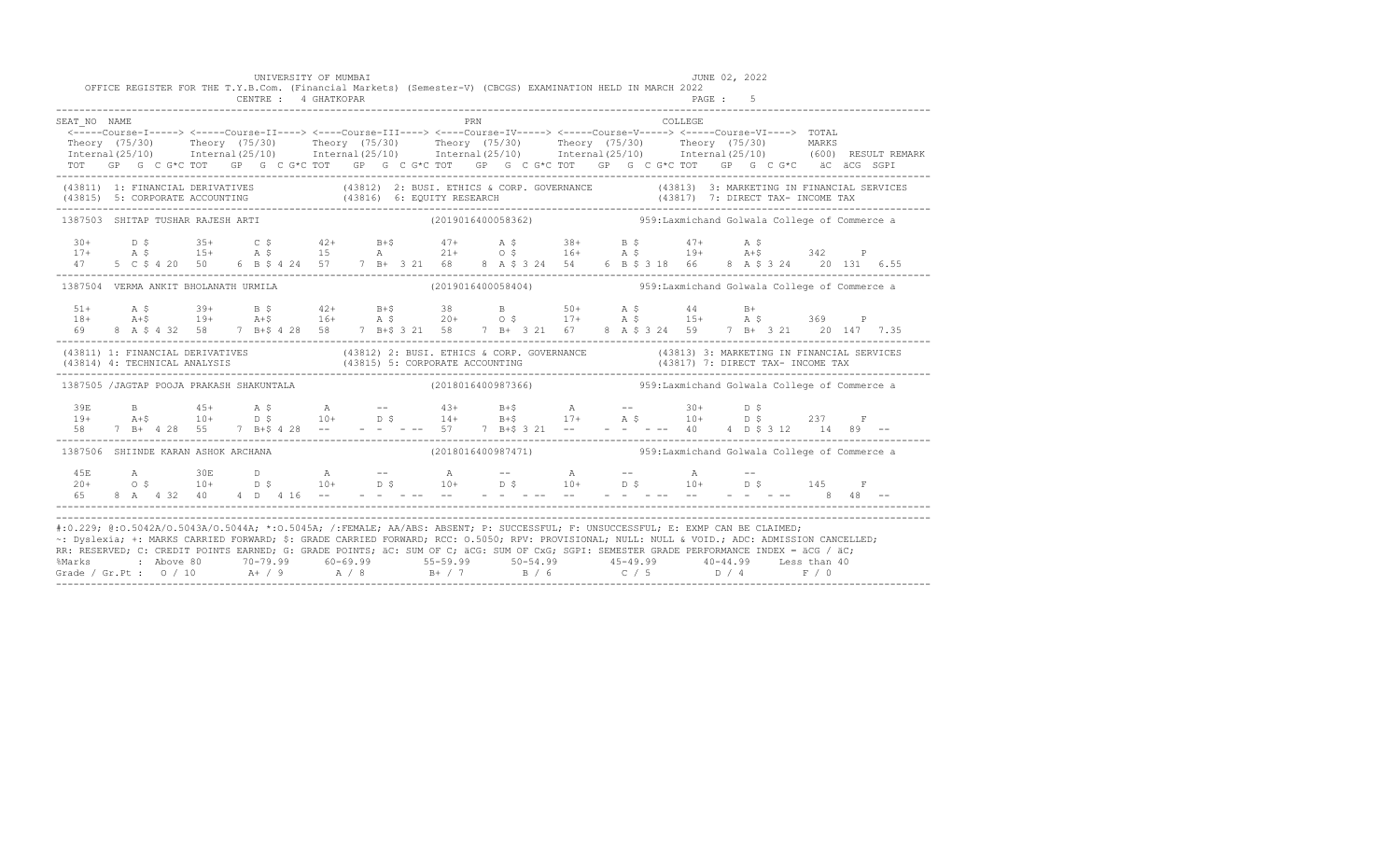|                                              |  |  |  |  | UNIVERSITY OF MUMBAI |  |     |                    |  | OFFICE REGISTER FOR THE T.Y.B.Com. (Financial Markets) (Semester-V) (CBCGS) EXAMINATION HELD IN MARCH 2022                                                                                                                                                                                                                                                                                                                                                                                                                                                                                    |         |         | JUNE 02, 2022 |  |  |
|----------------------------------------------|--|--|--|--|----------------------|--|-----|--------------------|--|-----------------------------------------------------------------------------------------------------------------------------------------------------------------------------------------------------------------------------------------------------------------------------------------------------------------------------------------------------------------------------------------------------------------------------------------------------------------------------------------------------------------------------------------------------------------------------------------------|---------|---------|---------------|--|--|
|                                              |  |  |  |  | CENTRE : 7 VASAI     |  |     |                    |  |                                                                                                                                                                                                                                                                                                                                                                                                                                                                                                                                                                                               |         | PAGE: 6 |               |  |  |
| SEAT NO NAME                                 |  |  |  |  |                      |  | PRN |                    |  |                                                                                                                                                                                                                                                                                                                                                                                                                                                                                                                                                                                               | COLLEGE |         |               |  |  |
|                                              |  |  |  |  |                      |  |     |                    |  | <----Course-I-----> <----Course-II----> <----Course-III----> <----Course-IV-----> <----Course-V-----> <----Course-VI----> TOTAL                                                                                                                                                                                                                                                                                                                                                                                                                                                               |         |         |               |  |  |
|                                              |  |  |  |  |                      |  |     |                    |  | Theory (75/30) Theory (75/30) Theory (75/30) Theory (75/30) Theory (75/30) Theory (75/30) MARKS<br>Internal(25/10) Internal(25/10) Internal(25/10) Internal(25/10) Internal(25/10) Internal(25/10) (600) RESULTREMARK                                                                                                                                                                                                                                                                                                                                                                         |         |         |               |  |  |
|                                              |  |  |  |  |                      |  |     |                    |  |                                                                                                                                                                                                                                                                                                                                                                                                                                                                                                                                                                                               |         |         |               |  |  |
|                                              |  |  |  |  |                      |  |     |                    |  | TOT GP G C G*C TOT GP G C G*C TOT GP G C G*C TOT GP G C G*C TOT GP G C G*C TOT GP G C G*C äC äCG SGPI                                                                                                                                                                                                                                                                                                                                                                                                                                                                                         |         |         |               |  |  |
|                                              |  |  |  |  |                      |  |     |                    |  | (43811) 1: FINANCIAL DERIVATIVES (43812) 2: BUSI. ETHICS & CORP. GOVERNANCE (43813) 3: MARKETING IN FINANCIAL SERVICES<br>(43814) 4: TECHNICAL ANALYSIS (43816) 6: EQUITY RESEARCH (43818) 8: BUSINESS VALUATION<br>----------------                                                                                                                                                                                                                                                                                                                                                          |         |         |               |  |  |
| 1387507 / CHAWAN AVANTIKA INDRAJIT VAISHALI  |  |  |  |  |                      |  |     | (2017016401558454) |  | 548: Vishnu Waman Thakur Charitable Trust's V                                                                                                                                                                                                                                                                                                                                                                                                                                                                                                                                                 |         |         |               |  |  |
|                                              |  |  |  |  |                      |  |     |                    |  |                                                                                                                                                                                                                                                                                                                                                                                                                                                                                                                                                                                               |         |         |               |  |  |
|                                              |  |  |  |  |                      |  |     |                    |  | $18+$ $24+$ $36+$ $25+$ $26+$ $27+$ $28+$ $29+$ $29+$ $29+$ $29+$ $29+$ $29+$ $29+$ $29+$ $29+$ $29+$ $29+$ $29+$ $29+$ $29+$ $29+$ $29+$ $29+$ $29+$ $29+$ $29+$ $29+$ $29+$ $29+$ $29+$ $29+$ $29+$ $29+$ $29+$ $29+$ $29+$                                                                                                                                                                                                                                                                                                                                                                 |         |         |               |  |  |
| 48 5 C 4 20 53                               |  |  |  |  |                      |  |     |                    |  | 6 B \$ 4 24 49 5 C \$ 3 15 47 5 C \$ 3 15 58 7 B + 3 21 48 5 C \$ 3 15 20 110 5.50                                                                                                                                                                                                                                                                                                                                                                                                                                                                                                            |         |         |               |  |  |
| 1387508 MISHRA MANISH MANOJ KIRAN            |  |  |  |  |                      |  |     | (2017016401565992) |  | 548:Vishnu Waman Thakur Charitable Trust's V                                                                                                                                                                                                                                                                                                                                                                                                                                                                                                                                                  |         |         |               |  |  |
|                                              |  |  |  |  |                      |  |     |                    |  |                                                                                                                                                                                                                                                                                                                                                                                                                                                                                                                                                                                               |         |         |               |  |  |
|                                              |  |  |  |  |                      |  |     |                    |  | $17+$ $A \leq 18+$ $A + \leq 18+$ $A + \leq 18+$ $A + \leq 17+$ $A \leq 18+$ $A + \leq 17+$ $A + \leq 17+$ $A \leq 317$ P                                                                                                                                                                                                                                                                                                                                                                                                                                                                     |         |         |               |  |  |
|                                              |  |  |  |  |                      |  |     |                    |  | 56 7 B + 4 28 48 5 C \$ 4 20 58 7 B + 3 21 47 5 C 3 15 58 7 B + 3 21 50 6 B \$ 3 18 20 123 6.15                                                                                                                                                                                                                                                                                                                                                                                                                                                                                               |         |         |               |  |  |
| 1387509 REDKAR RAGHUNATH UDAY USHA           |  |  |  |  |                      |  |     |                    |  |                                                                                                                                                                                                                                                                                                                                                                                                                                                                                                                                                                                               |         |         |               |  |  |
|                                              |  |  |  |  |                      |  |     |                    |  |                                                                                                                                                                                                                                                                                                                                                                                                                                                                                                                                                                                               |         |         |               |  |  |
|                                              |  |  |  |  |                      |  |     |                    |  | $19+$ B $30+$ D \$ $30+$ D \$ $32+$ D \$ $34+$ C \$ $30+$ D \$ $34+$ C \$ $30+$ D \$ $34+$ C \$ $30+$ D \$                                                                                                                                                                                                                                                                                                                                                                                                                                                                                    |         |         |               |  |  |
|                                              |  |  |  |  |                      |  |     |                    |  | 59 7 B + 4 28 49 5 C \$ 4 20 48 5 C \$ 3 15 51 6 B \$ 3 18 52 6 B \$ 3 18 49 5 C \$ 3 15 20 114 5.70                                                                                                                                                                                                                                                                                                                                                                                                                                                                                          |         |         |               |  |  |
| 1387510 RAHUL YADAV JONIYA                   |  |  |  |  |                      |  |     | (2018016401695006) |  | 548: Vishnu Waman Thakur Charitable Trust's V                                                                                                                                                                                                                                                                                                                                                                                                                                                                                                                                                 |         |         |               |  |  |
|                                              |  |  |  |  |                      |  |     |                    |  |                                                                                                                                                                                                                                                                                                                                                                                                                                                                                                                                                                                               |         |         |               |  |  |
|                                              |  |  |  |  |                      |  |     |                    |  | $10$ B $33$ D $30+$ D $5$ 60 O $30+$ D $5$ 40 B<br>$21+$ O $5$ $25+$ O $5$ $10+$ D $5$ $13+$ B $5$ $10+$ D $5$ $12+$ C $5$ $324$ P                                                                                                                                                                                                                                                                                                                                                                                                                                                            |         |         |               |  |  |
|                                              |  |  |  |  |                      |  |     |                    |  | 61 8 A 4 32 58 7 B + 4 28 40 4 D \$ 3 12 73 9 A + 3 27 40 4 D \$ 3 12 52 6 B 3 18 20 129 6.45                                                                                                                                                                                                                                                                                                                                                                                                                                                                                                 |         |         |               |  |  |
| 1387511 /RAJPUROHIT ANKITA SUMER SINGH MEENA |  |  |  |  |                      |  |     |                    |  | (2019016401738214) 548: Vishnu Waman Thakur Charitable Trust's V                                                                                                                                                                                                                                                                                                                                                                                                                                                                                                                              |         |         |               |  |  |
|                                              |  |  |  |  |                      |  |     |                    |  |                                                                                                                                                                                                                                                                                                                                                                                                                                                                                                                                                                                               |         |         |               |  |  |
|                                              |  |  |  |  |                      |  |     |                    |  |                                                                                                                                                                                                                                                                                                                                                                                                                                                                                                                                                                                               |         |         |               |  |  |
| 60 - 10                                      |  |  |  |  |                      |  |     |                    |  | 8 A \$ 4 32 67 8 A 4 32 59 7 B+\$ 3 21 42 4 D \$ 3 12 43 4 D \$ 3 12 54 6 B \$ 3 18 20 127 6.35                                                                                                                                                                                                                                                                                                                                                                                                                                                                                               |         |         |               |  |  |
|                                              |  |  |  |  |                      |  |     |                    |  |                                                                                                                                                                                                                                                                                                                                                                                                                                                                                                                                                                                               |         |         |               |  |  |
| 1387512 SINGH KARAN VINAYKUMAR BABITA        |  |  |  |  |                      |  |     |                    |  | (2019016401740952) 548: Vishnu Waman Thakur Charitable Trust's V                                                                                                                                                                                                                                                                                                                                                                                                                                                                                                                              |         |         |               |  |  |
|                                              |  |  |  |  |                      |  |     |                    |  | $17+$ A \$ 48 A 30+ D \$ 32+ D \$ 39+ B \$ 35+ C \$<br>24+ O \$ 19+ A +\$ 15+ A \$ 12+ C \$ 16+ A \$ 15+ A \$ 332 P                                                                                                                                                                                                                                                                                                                                                                                                                                                                           |         |         |               |  |  |
|                                              |  |  |  |  |                      |  |     |                    |  |                                                                                                                                                                                                                                                                                                                                                                                                                                                                                                                                                                                               |         |         |               |  |  |
| 71 —                                         |  |  |  |  |                      |  |     |                    |  | 9 A+\$ 4 36 67 8 A 4 32 45 5 C \$ 3 15 44 4 D \$ 3 12 55 7 B+\$ 3 21 50 6 B \$ 3 18 20 134 6.70                                                                                                                                                                                                                                                                                                                                                                                                                                                                                               |         |         |               |  |  |
|                                              |  |  |  |  |                      |  |     |                    |  | #:0.229; @:0.5042A/0.5043A/0.5044A; *:0.5045A; /:FEMALE; AA/ABS: ABSENT; P: SUCCESSFUL; F: UNSUCCESSFUL; E: EXMP CAN BE CLAIMED;<br>~: Dyslexia; +: MARKS CARRIED FORWARD; \$: GRADE CARRIED FORWARD; RCC: 0.5050; RPV: PROVISIONAL; NULL: NULL: WOID.; ADC: ADMISSION CANCELLED;<br>RR: RESERVED; C: CREDIT POINTS EARNED; G: GRADE POINTS; äC: SUM OF C; äCG: SUM OF CxG; SGPI: SEMESTER GRADE PERFORMANCE INDEX = äCG / äC;<br>% Marks : Above 80 70-79.99 60-69.99 55-59.99 50-54.99 45-49.99 40-44.99 Less than 40<br>Grade / Gr.Pt : 0 / 10 A+ / 9 A / 8 B+ / 7 B / 6 C / 5 D / 4 F / 0 |         |         |               |  |  |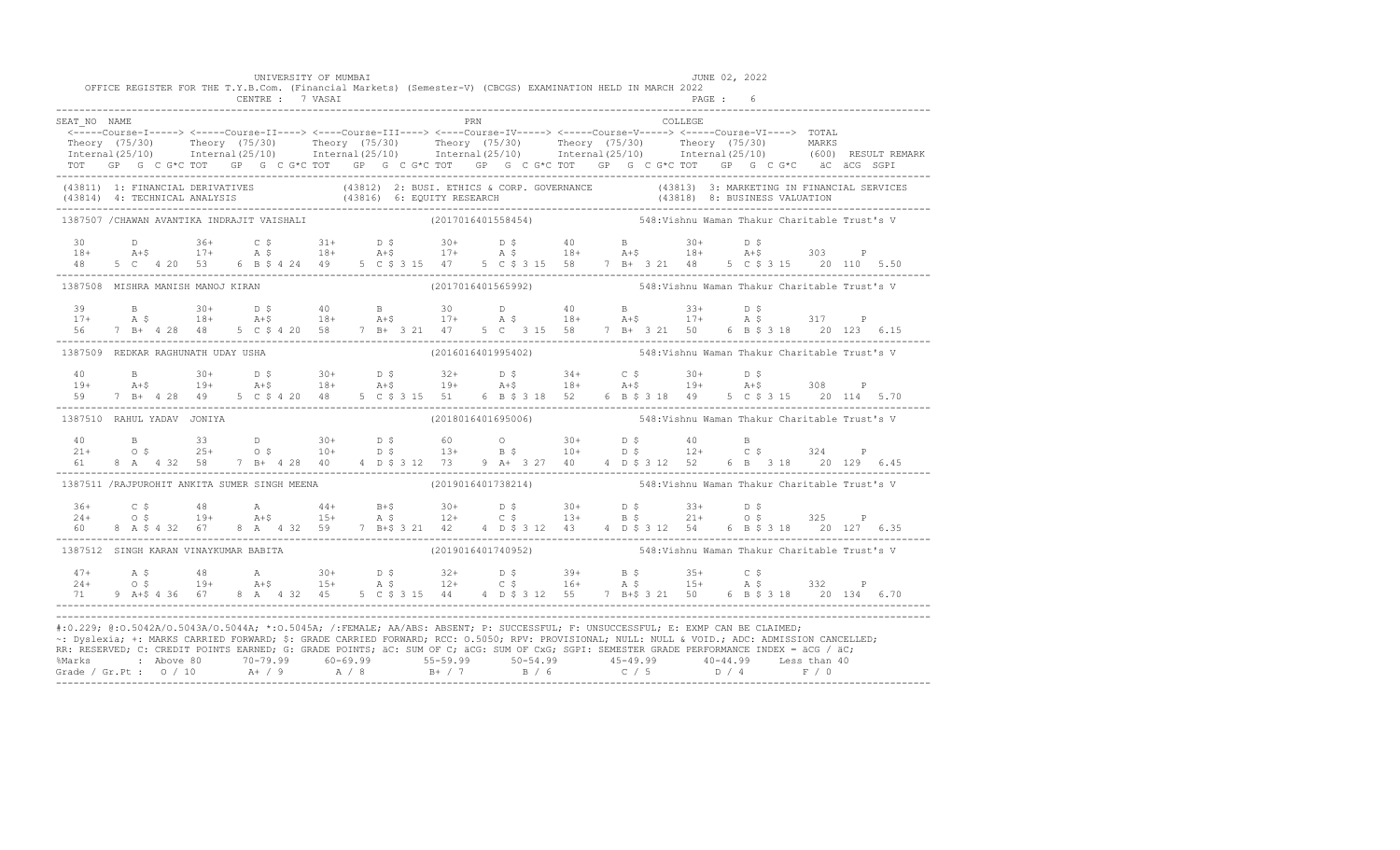| UNIVERSITY OF MUMBAI<br>OFFICE REGISTER FOR THE T.Y.B.Com. (Financial Markets) (Semester-V) (CBCGS) EXAMINATION HELD IN MARCH 2022<br>CENTRE : 7 VASAI                                                                                                                                                                                                                                                                                                                                                                                                                                                                   |                    | JUNE 02, 2022<br>PAGE : 7                                                                                                                                       |
|--------------------------------------------------------------------------------------------------------------------------------------------------------------------------------------------------------------------------------------------------------------------------------------------------------------------------------------------------------------------------------------------------------------------------------------------------------------------------------------------------------------------------------------------------------------------------------------------------------------------------|--------------------|-----------------------------------------------------------------------------------------------------------------------------------------------------------------|
| SEAT NO NAME<br><-----Course-I-----> <-----Course-II----> <----Course-III----> <----Course-IV-----> <----Course-V-----> <----Course-VI----> TOTAL<br>Theory (75/30)    Theory (75/30)    Theory (75/30)    Theory (75/30)    Theory (75/30)    Theory (75/30)<br>Internal(25/10) Internal(25/10) Internal(25/10) Internal(25/10) Internal(25/10) Internal(25/10) (600) RESULT REMARK<br>TOT GP G C G*C TOT GP G C G*C TOT GP G C G*C TOT GP G C G*C TOT GP G C G*C TOT GP G C G*C äC äCG SGPI                                                                                                                            | PRN                | COLLEGE<br>MARKS                                                                                                                                                |
| (43811) 1: FINANCIAL DERIVATIVES (43812) 2: BUSI. ETHICS & CORP. GOVERNANCE (43813) 3: MARKETING IN FINANCIAL SERVICES<br>(43814) 4: TECHNICAL ANALYSIS (43816) 6: EQUITY RESEARCH                                                                                                                                                                                                                                                                                                                                                                                                                                       |                    | (43818) 8: BUSINESS VALUATION                                                                                                                                   |
| 1387513 /VERMA SUNIDHI ASHOK RADHA                                                                                                                                                                                                                                                                                                                                                                                                                                                                                                                                                                                       | (2019016401736231) | 548: Vishnu Waman Thakur Charitable Trust's V                                                                                                                   |
| A \$ 41+ B \$ 40 B 33+ D \$ 39+ B \$ 56+ A+\$<br>$49+$<br>$23+$<br>$\circ$ $\circ$<br>72                                                                                                                                                                                                                                                                                                                                                                                                                                                                                                                                 |                    | $25+$ 0 \$ $15+$ A \$ $17+$ A \$ $22+$ 0 \$ $24+$ 0 \$ 384<br>9 A+\$ 4 36 66 8 A \$ 4 32 55 7 B+ 3 21 50 6 B \$ 3 18 61 8 A \$ 3 24 80 10 0 \$ 3 30 20 161 8.05 |
| #:0.229; @:0.5042A/0.5043A/0.5044A; *:0.5045A; /:FEMALE; AA/ABS: ABSENT; P: SUCCESSFUL; F: UNSUCCESSFUL; E: EXMP CAN BE CLAIMED;<br>~: Dyslexia; +: MARKS CARRIED FORWARD; \$: GRADE CARRIED FORWARD; RCC: 0.5050; RPV: PROVISIONAL; NULL: NULL & VOID.; ADC: ADMISSION CANCELLED;<br>RR: RESERVED; C: CREDIT POINTS EARNED; G: GRADE POINTS; äC: SUM OF C; äCG: SUM OF CxG; SGPI: SEMESTER GRADE PERFORMANCE INDEX = äCG / äC;<br>: Above 80    70-79.99    60-69.99     55-59.99     50-54.99     45-49.99     40-44.99   Less than 40<br>%Marks<br>Grade / Gr.Pt : $0/10$ A+ / 9 A / 8 B+ / 7 B / 6 C / 5 D / 4 F / 0 |                    |                                                                                                                                                                 |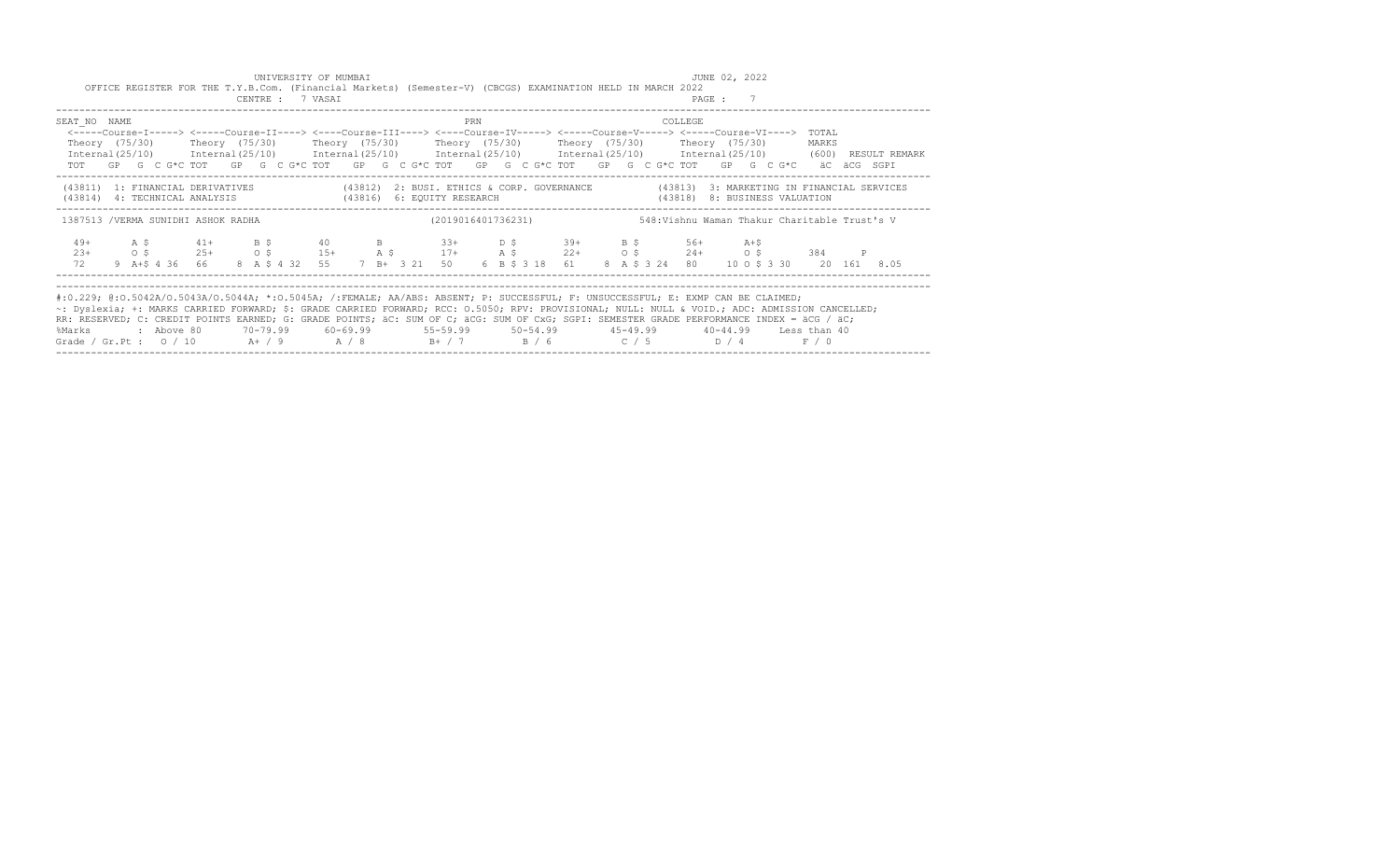|                                          |  |  |  | UNIVERSITY OF MUMBAI<br>CENTRE : 24 BHAYANDAR |  |  |     | OFFICE REGISTER FOR THE T.Y.B.Com. (Financial Markets) (Semester-V) (CBCGS) EXAMINATION HELD IN MARCH 2022                                                                                                                                                                                                                                                                                                                                                                                                                                                                                          |  |  |          | JUNE 02, 2022<br>PAGE : |  |  |  |
|------------------------------------------|--|--|--|-----------------------------------------------|--|--|-----|-----------------------------------------------------------------------------------------------------------------------------------------------------------------------------------------------------------------------------------------------------------------------------------------------------------------------------------------------------------------------------------------------------------------------------------------------------------------------------------------------------------------------------------------------------------------------------------------------------|--|--|----------|-------------------------|--|--|--|
| SEAT NO NAME                             |  |  |  |                                               |  |  | PRN | <-----Course-I-----> <-----Course-II----> <----Course-III----> <----Course-IV-----> <----Course-V-----> <-----Course-VI----> TOTAL<br>Theory (75/30) Theory (75/30) Theory (75/30) Theory (75/30) Theory (75/30) Theory (75/30) MARKS<br>Internal(25/10) Internal(25/10) Internal(25/10) Internal(25/10) Internal(25/10) Internal(25/10) (600) RESULTREMARK<br>TOT GP G C G*C TOT GP G C G*C TOT GP G C G*C TOT GP G C G*C TOT GP G C G*C TOT GP G C G*C äC äCG SGPI                                                                                                                                |  |  | COLLEGE. |                         |  |  |  |
|                                          |  |  |  |                                               |  |  |     | (43811) 1: FINANCIAL DERIVATIVES (43812) 2: BUSI. ETHICS & CORP. GOVERNANCE (43813) 3: MARKETING IN FINANCIAL SERVICES (43814) 4: TECHNICAL ANALYSIS (43815) 5: CORPORATE ACCOUNTING (43817) 7: DIRECT TAX- INCOME TAX (43814)                                                                                                                                                                                                                                                                                                                                                                      |  |  |          |                         |  |  |  |
| 1387515 CHAVAN SWARAJ SAMEER SHUBHANGI   |  |  |  |                                               |  |  |     | (2019016401028757) 462:Shri Shankar Narayan Education Trust's S                                                                                                                                                                                                                                                                                                                                                                                                                                                                                                                                     |  |  |          |                         |  |  |  |
|                                          |  |  |  |                                               |  |  |     | $20+$ B+\$ $47+$ A \$ $47+$ A \$ $45+$ A \$ $38$ B $42+$ B+\$<br>$20+$ O \$ 15+ A \$ 17+ A \$ 12+ C \$ 19+ A+\$ 17+ A \$ 361 P<br>62 8 A \$ 4 32 62 8 A \$ 4 32 64 8 A \$ 3 24 57 7 B+\$ 3 21 57 7 B+ 3 21 59 7 B+\$ 3 21 20 151 7.55                                                                                                                                                                                                                                                                                                                                                               |  |  |          |                         |  |  |  |
| 1387516 JHA DEEPAK ASHOK INDU            |  |  |  |                                               |  |  |     | (2019016401030814)  462:Shri Shankar Narayan Education Trust's S                                                                                                                                                                                                                                                                                                                                                                                                                                                                                                                                    |  |  |          |                         |  |  |  |
|                                          |  |  |  |                                               |  |  |     | $20 + 30$<br>$18 + 345$<br>$20 + 20 + 05$<br>$53 + 6424$<br>$50 + 6424$<br>$51 + 345$<br>$52 + 30$<br>$53 + 18 + 345$<br>$54 + 545$<br>$55 + 18 + 18 + 51$<br>$56 + 18 + 51$<br>$57 + 18 + 18 + 51$<br>$58 + 18 + 18 + 51$<br>$590 + 515$<br>$515 + 20105$<br>$515 + 20105$<br>$515 + 2$                                                                                                                                                                                                                                                                                                            |  |  |          |                         |  |  |  |
| 1387517 /MOURYA TEJASWINI INDRESH USHA   |  |  |  |                                               |  |  |     | (2019016401030524)   462:Shri Shankar Narayan Education Trust's S                                                                                                                                                                                                                                                                                                                                                                                                                                                                                                                                   |  |  |          |                         |  |  |  |
|                                          |  |  |  |                                               |  |  |     | $18+$ $15+$ $15+$ $15+$ $15+$ $15+$ $15+$ $15+$ $15+$ $15+$ $15+$ $15+$ $15+$ $15+$ $15+$ $15+$ $15+$ $15+$ $15+$ $15+$ $15+$ $15+$ $15+$ $15+$ $15+$ $15+$ $15+$ $15+$ $15+$ $15+$ $15+$ $15+$ $15+$ $15+$ $15+$ $15+$ $15+$<br>48 5 C \$ 4 20 45 5 C 4 20 50 6 B \$ 3 18 48 5 C 3 15 62 8 A 3 24 47 5 C \$ 3 15 20 112 5.60                                                                                                                                                                                                                                                                       |  |  |          |                         |  |  |  |
| 1387518 /RATHOD DIMPLE JAYESH REENA      |  |  |  |                                               |  |  |     | (2018016400951726)  462: Shri Shankar Narayan Education Trust's S                                                                                                                                                                                                                                                                                                                                                                                                                                                                                                                                   |  |  |          |                         |  |  |  |
|                                          |  |  |  |                                               |  |  |     | $17+$ a $5$ $18+$ a $18+$ a $18+$ a $18+$ a $15+$ a $5$ $18+$ a $5$ $18+$ a $5$ $18+$ a $5$ $18+$ a $5$ $18+$ a $5$ $18+$ a $5$ $18+$ a $5$ $18+$ a $5$ $18+$ a $5$ $18+$ a $5$ $18+$ a $5$ $18+$ a $5$ $18+$ a $5$ $18+$ a                                                                                                                                                                                                                                                                                                                                                                         |  |  |          |                         |  |  |  |
| 1387519 SINGH ABHISHEK SHIVGOVIND PUSHPA |  |  |  |                                               |  |  |     |                                                                                                                                                                                                                                                                                                                                                                                                                                                                                                                                                                                                     |  |  |          |                         |  |  |  |
|                                          |  |  |  |                                               |  |  |     | 30 D 30 D 43+ B+\$ 45+ A \$ 30 D 30+ D \$<br>18+ A+\$ 10+ D \$ 14+ B+\$ 14+ B+\$ 19+ A+\$ 17+ A \$ 300 P<br>48 5 C 4 20 40 4 D 4 16 57 7 B+\$ 3 21 59 7 B+\$ 3 21 49 5 C 3 15 47 5 C \$ 3 15 20 108 5.40                                                                                                                                                                                                                                                                                                                                                                                            |  |  |          |                         |  |  |  |
|                                          |  |  |  |                                               |  |  |     | #:0.229; @:0.5042A/0.5043A/0.5044A; *:0.5045A; /:FEMALE; AA/ABS: ABSENT; P: SUCCESSFUL; F: UNSUCCESSFUL; E: EXMP CAN BE CLAIMED;<br>~: Dyslexia; +: MARKS CARRIED FORWARD; \$: GRADE CARRIED FORWARD; RCC: 0.5050; RPV: PROVISIONAL; NULL: NULL: NULL & VOID.; ADC: ADMISSION CANCELLED;<br>RR: RESERVED; C: CREDIT POINTS EARNED; G: GRADE POINTS; äC: SUM OF C; äCG: SUM OF CxG; SGPI: SEMESTER GRADE PERFORMANCE INDEX = äCG / äC;<br>%Marks : Above 80 70-79.99 60-69.99 55-59.99 50-54.99 45-49.99 40-44.99 Less than 40<br>Grade / Gr.Pt : 0 / 10 A+ / 9 A / 8 B+ / 7 B / 6 C / 5 D / 4 F / 0 |  |  |          |                         |  |  |  |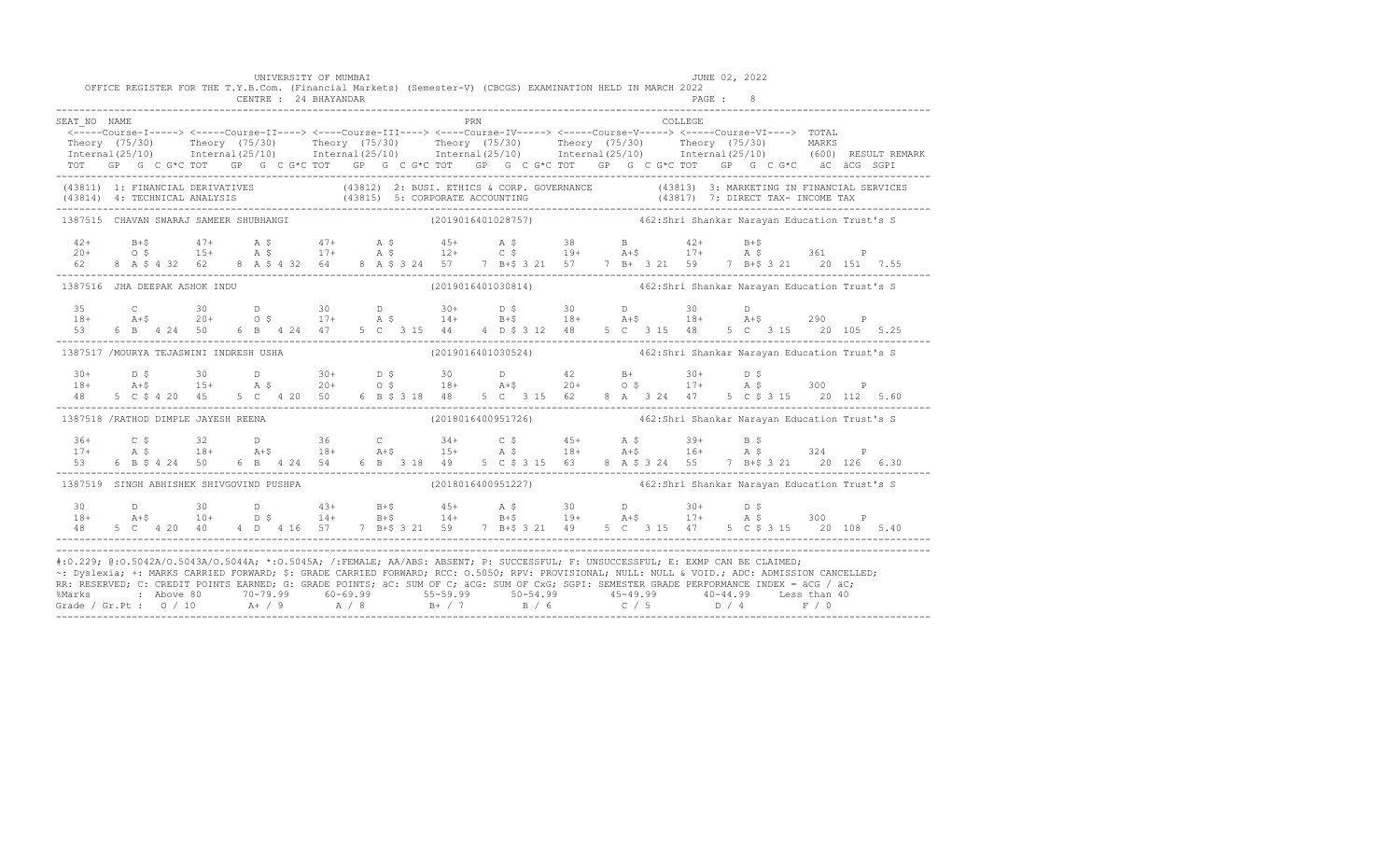|              | OFFICE REGISTER FOR THE T.Y.B.Com. (Financial Markets) (Semester-V) (CBCGS) EXAMINATION HELD IN MARCH 2022                                                                                                                                                                                                                                                                                                                          |  | UNIVERSITY OF MUMBAI<br>CENTRE : 10 ULHASNAGAR |  |  |     |                                                                                                                     |  |  |         | JUNE 02, 2022<br>PAGE : 9 |  |  |  |
|--------------|-------------------------------------------------------------------------------------------------------------------------------------------------------------------------------------------------------------------------------------------------------------------------------------------------------------------------------------------------------------------------------------------------------------------------------------|--|------------------------------------------------|--|--|-----|---------------------------------------------------------------------------------------------------------------------|--|--|---------|---------------------------|--|--|--|
| SEAT NO NAME | <-----Course-I-----> <-----Course-II----> <----Course-III----> <----Course-IV-----> <----Course-V-----> <----Course-VI----> TOTAL<br>Theory (75/30) Theory (75/30) Theory (75/30) Theory (75/30) Theory (75/30) Theory (75/30) MARKS<br>$International (25/10)$ $International (25/10)$ $International (25/10)$ $International (25/10)$ $International (25/10)$ $International (25/10)$ $International (25/10)$ (600) RESULT REMARK |  |                                                |  |  | PRN |                                                                                                                     |  |  | COLLEGE |                           |  |  |  |
|              | TOT GP G C G*C TOT GP G C G*C TOT GP G C G*C TOT GP G C G*C TOT GP G C G*C TOT GP G C G*C aC aCG SGPI                                                                                                                                                                                                                                                                                                                               |  |                                                |  |  |     |                                                                                                                     |  |  |         |                           |  |  |  |
|              | (43811) 1: FINANCIAL DERIVATIVES (43812) 2: BUSI. ETHICS & CORP. GOVERNANCE (43813) 3: MARKETING IN FINANCIAL SERVICES<br>(43814) 4: TECHNICAL ANALYSIS (43815) 5: CORPORATE ACCOUNTING (43817) 7: DIRECT TAX- INCOME TAX                                                                                                                                                                                                           |  |                                                |  |  |     |                                                                                                                     |  |  |         |                           |  |  |  |
|              | 1387520 SHADIJA RAJ RAVI BHAVNA                                                                                                                                                                                                                                                                                                                                                                                                     |  |                                                |  |  |     | (2016016401326341) 217:Smt. Chandibai H. Mansukhani College                                                         |  |  |         |                           |  |  |  |
| $10+$<br>49  | 39 B 30+ D \$ 42 B + 36+ C \$ 30+ D \$ 30+ D \$<br>D \$ 10+ D \$ 11+ D \$ 15+ A \$ 10+ D \$ 11+ D \$ 274 P                                                                                                                                                                                                                                                                                                                          |  |                                                |  |  |     | 5 C  4 20  40  4  D  \$ 4 16  53  6  B  3 18  51  6  B  \$ 3 18  40  4  D  \$ 3 12  41  4  D  \$ 3 12  20  96  4.80 |  |  |         |                           |  |  |  |
| 1387521      | MISHRA RAVIKUMAR SANTOSH BHAVNA                                                                                                                                                                                                                                                                                                                                                                                                     |  |                                                |  |  |     |                                                                                                                     |  |  |         |                           |  |  |  |
|              | $35+$ $C$ \$ $50+$ $A$ \$ $48+$ $A$ \$ $33+$ $D$ \$ $32$ $D$ $36+$ $C$ \$                                                                                                                                                                                                                                                                                                                                                           |  |                                                |  |  |     |                                                                                                                     |  |  |         |                           |  |  |  |
|              | #:0.229; @:0.5042A/0.5043A/0.5044A; *:0.5045A; /:FEMALE; AA/ABS: ABSENT; P: SUCCESSFUL; F: UNSUCCESSFUL; E: EXMP CAN BE CLAIMED;<br>~: Dyslexia; +: MARKS CARRIED FORWARD; \$: GRADE CARRIED FORWARD; RCC: 0.5050; RPV: PROVISIONAL; NULL: NULL & VOID.; ADC: ADMISSION CANCELLED;                                                                                                                                                  |  |                                                |  |  |     |                                                                                                                     |  |  |         |                           |  |  |  |

|                        |            |          |          |          |          |                                                                                                                                           |         | ~: Dyslexia; +: MARKS CARRIED FORWARD; \$: GRADE CARRIED FORWARD; RCC: 0.5050; RPV: PROVISIONAL; NULL: NULL: & VOID.; ADC: ADMISSION CANCELLED; |  |
|------------------------|------------|----------|----------|----------|----------|-------------------------------------------------------------------------------------------------------------------------------------------|---------|-------------------------------------------------------------------------------------------------------------------------------------------------|--|
|                        |            |          |          |          |          | RR: RESERVED; C: CREDIT POINTS EARNED; G: GRADE POINTS; äC: SUM OF C; äCG: SUM OF CxG; SGPI: SEMESTER GRADE PERFORMANCE INDEX = äCG / äC; |         |                                                                                                                                                 |  |
| %Marks                 | : Above 80 | 70-79.99 | 60-69.99 | 55-59.99 | 50-54.99 | 45-49.99                                                                                                                                  | 40-4499 | Less than 40                                                                                                                                    |  |
| Grade / Gr.Pt : $0/10$ |            | $A+$ / 9 | A / R    | R+ / 7   | R / 6    | $C \leftarrow 5$                                                                                                                          | n / 4   | F / 0                                                                                                                                           |  |
|                        |            |          |          |          |          |                                                                                                                                           |         |                                                                                                                                                 |  |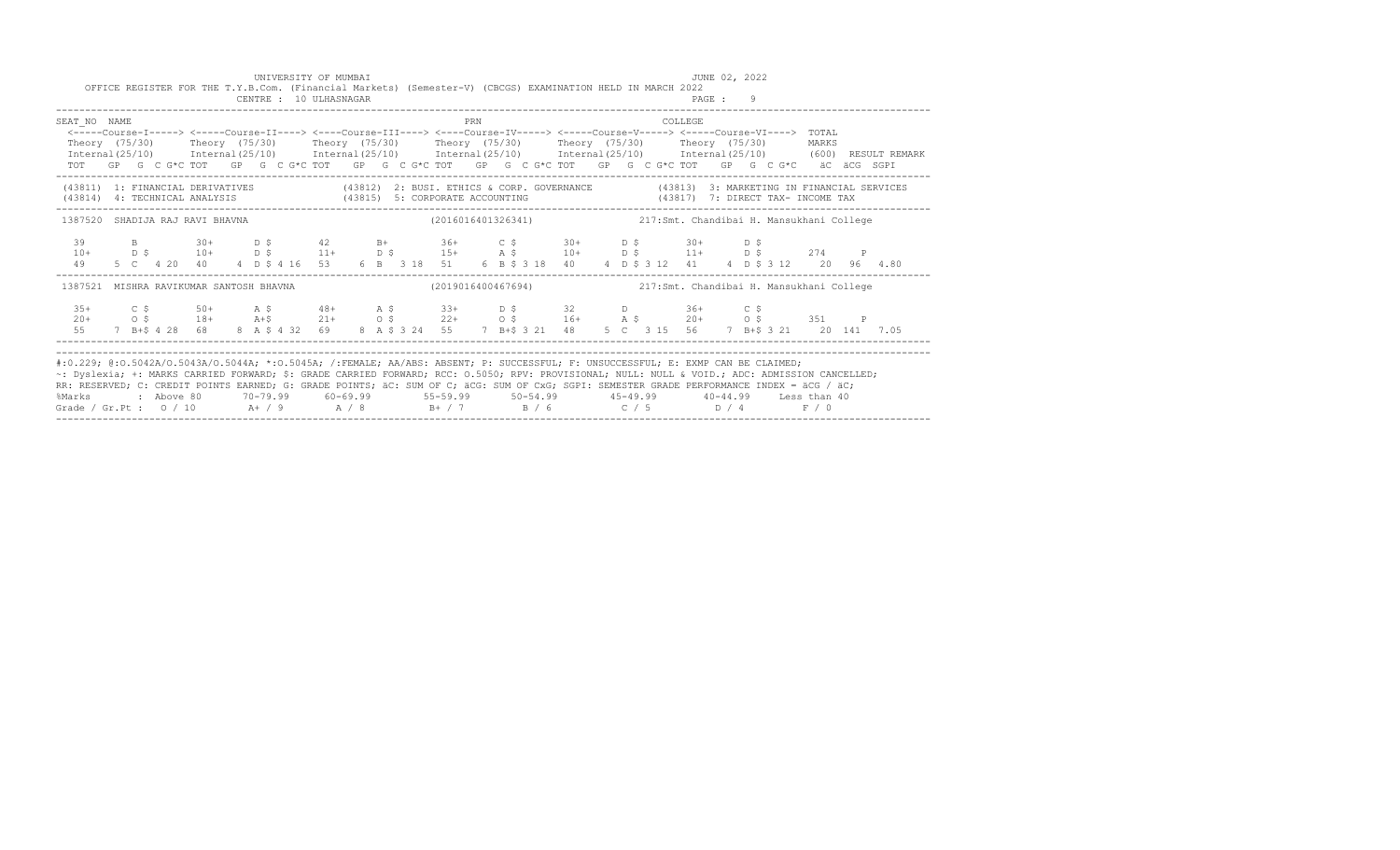|                                                                                                                                                                                                                                                                                                                                                                                                                                                                                                                                                                                                 |  | CENTRE : 97 BORIVALI |  | UNIVERSITY OF MUMBAI |  |  |     |  | OFFICE REGISTER FOR THE T.Y.B.Com. (Financial Markets) (Semester-V) (CBCGS) EXAMINATION HELD IN MARCH 2022                                                                                                                                                                          |  |         | JUNE 02, 2022 |  |  |  |  |
|-------------------------------------------------------------------------------------------------------------------------------------------------------------------------------------------------------------------------------------------------------------------------------------------------------------------------------------------------------------------------------------------------------------------------------------------------------------------------------------------------------------------------------------------------------------------------------------------------|--|----------------------|--|----------------------|--|--|-----|--|-------------------------------------------------------------------------------------------------------------------------------------------------------------------------------------------------------------------------------------------------------------------------------------|--|---------|---------------|--|--|--|--|
| SEAT NO NAME<br>Theory (75/30) Theory (75/30) Theory (75/30) Theory (75/30) Theory (75/30) Theory (75/30) MARKS<br>$Internal(25/10)$ $Internal(25/10)$ $Internal(25/10)$ $Internal(25/10)$ $Internal(25/10)$ $Internal(25/10)$ $Internal(25/10)$ $Internal(25/10)$ (600) RESULT REMARK<br>TOT GP G C G*C TOT GP G C G*C TOT GP G C G*C TOT GP G C G*C TOT GP G C G*C TOT GP G C G*C aC aCG SGPI                                                                                                                                                                                                 |  |                      |  |                      |  |  | PRN |  | <-----Course-I-----> <----Course-II----> <----Course-III----> <----Course-IV-----> <----Course-V-----> <----Course-VI----> TOTAL                                                                                                                                                    |  | COLLEGE |               |  |  |  |  |
| (43811) 1: FINANCIAL DERIVATIVES (43812) 2: BUSI. ETHICS & CORP. GOVERNANCE (43813) 3: MARKETING IN FINANCIAL SERVICES<br>$(43815) \quad 5: \text{ CORPORTE ACCOUNTING} \qquad (43816) \quad 6: \text{ EQUITY RESEARCH}$                                                                                                                                                                                                                                                                                                                                                                        |  |                      |  |                      |  |  |     |  |                                                                                                                                                                                                                                                                                     |  |         |               |  |  |  |  |
| 1387522 /KHAN FIRDOS KAIYYUM SHABANA (2018016400733193) 4365:Vivek Education Society's Vivek College                                                                                                                                                                                                                                                                                                                                                                                                                                                                                            |  |                      |  |                      |  |  |     |  |                                                                                                                                                                                                                                                                                     |  |         |               |  |  |  |  |
|                                                                                                                                                                                                                                                                                                                                                                                                                                                                                                                                                                                                 |  |                      |  |                      |  |  |     |  | $35+$ $C$ $5$ $35+$ $C$ $5$ $48+$ $A$ $5$ $30$ $D$ $36+$ $C$ $5$ $35+$ $C$ $5$<br>$12+$ $C$ $5$ $11+$ $D$ $5$ $11+$ $D$ $5$ $13+$ $B$ $5$ $12+$ $C$ $5$ $11+$ $D$ $5$ $289$ P<br>47 5 C \$ 4 20 46 5 C \$ 4 20 59 7 B+\$ 3 21 43 4 D 3 12 48 5 C \$ 3 15 46 5 C \$ 3 15 20 103 5.15 |  |         |               |  |  |  |  |
| 1387523 YADAV KUMARI SONAL BHOLANATH ANITA (2019016401484986) 365:Vivek Education Society's Vivek College                                                                                                                                                                                                                                                                                                                                                                                                                                                                                       |  |                      |  |                      |  |  |     |  |                                                                                                                                                                                                                                                                                     |  |         |               |  |  |  |  |
|                                                                                                                                                                                                                                                                                                                                                                                                                                                                                                                                                                                                 |  |                      |  |                      |  |  |     |  |                                                                                                                                                                                                                                                                                     |  |         |               |  |  |  |  |
| #:0.229; @:0.5042A/0.5043A/0.5044A; *:0.5045A; /:FEMALE; AA/ABS: ABSENT; P: SUCCESSFUL; F: UNSUCCESSFUL; E: EXMP CAN BE CLAIMED;<br>~: Dyslexia; +: MARKS CARRIED FORWARD; \$: GRADE CARRIED FORWARD; RCC: 0.5050; RPV: PROVISIONAL; NULL: NULL & VOID.; ADC: ADMISSION CANCELLED;<br>RR: RESERVED; C: CREDIT POINTS EARNED; G: GRADE POINTS; äC: SUM OF C; äCG: SUM OF CxG; SGPI: SEMESTER GRADE PERFORMANCE INDEX = äCG / äC;<br>%Marks : Above 80 70-79.99 60-69.99 55-59.99 50-54.99 45-49.99 40-44.99 Less than 40<br>Grade / Gr.Pt : $0/10$ A + / 9 A / 8 B + / 7 B / 6 C / 5 D / 4 F / 0 |  |                      |  |                      |  |  |     |  |                                                                                                                                                                                                                                                                                     |  |         |               |  |  |  |  |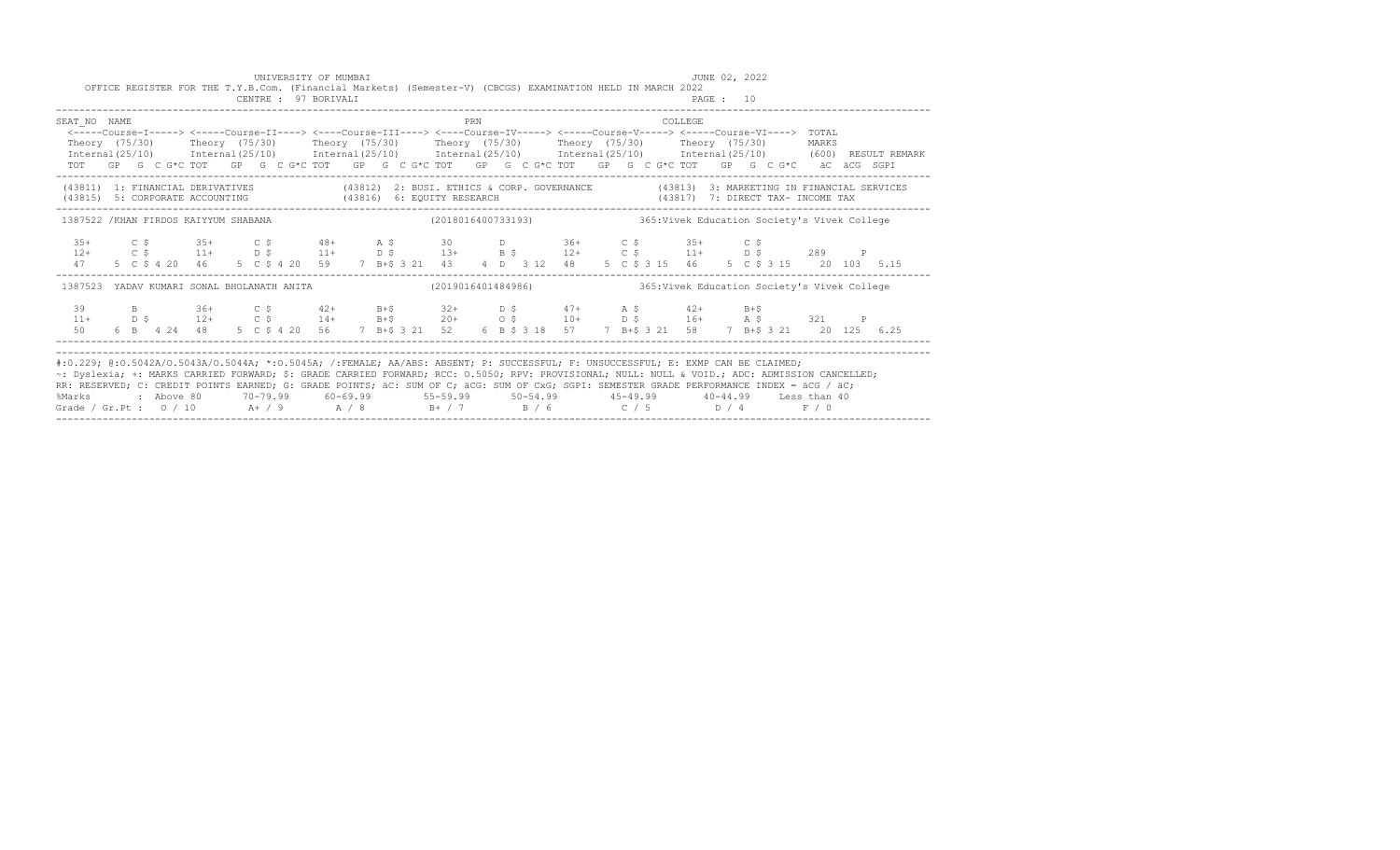| UNIVERSITY OF MUMBAI<br>OFFICE REGISTER FOR THE T.Y.B.Com. (Financial Markets) (Semester-V) (CBCGS) EXAMINATION HELD IN MARCH 2022<br>CENTRE : 17 CHIPLUN                                                                                                                                                                                                                                                                                                                                                                                                                                    |                                                                              | JUNE 02, 2022<br>PAGE : 11                         |  |
|----------------------------------------------------------------------------------------------------------------------------------------------------------------------------------------------------------------------------------------------------------------------------------------------------------------------------------------------------------------------------------------------------------------------------------------------------------------------------------------------------------------------------------------------------------------------------------------------|------------------------------------------------------------------------------|----------------------------------------------------|--|
| SEAT NO NAME<br><-----Course-I-----> <-----Course-II----> <----Course-III----> <----Course-IV-----> <----Course-V-----> <----Course-VI----> TOTAL<br>Theory (75/30)  Theory (75/30)  Theory (75/30)  Theory (75/30)  Theory (75/30)  Theory (75/30)<br>Internal (25/10) Internal (25/10) Internal (25/10) Internal (25/10) Internal (25/10) Internal (25/10) (600) RESULT REMARK<br>TOT GP G C G*C TOT GP G C G*C TOT GP G C G*C TOT GP G C G*C TOT GP G C G*C TOT GP G C G*C äC äCG SGPI                                                                                                    | PRN                                                                          | COLLEGE<br>MARKS                                   |  |
| (43811) 1: FINANCIAL DERIVATIVES (43812) 2: BUSI. ETHICS & CORP. GOVERNANCE (43813) 3: MARKETING IN FINANCIAL SERVICES<br>(43814) 4: TECHNICAL ANALYSIS (43815) 5: CORPORATE ACCOUNTING (43818) 8: BUSINESS VALUATION                                                                                                                                                                                                                                                                                                                                                                        |                                                                              |                                                    |  |
| 1387524 /BEBAL NAZNEEN FIROZ FAIROZA                                                                                                                                                                                                                                                                                                                                                                                                                                                                                                                                                         | (2019016401946614)                                                           | 881: Regal Education Society's Regal college       |  |
| 56 A+ 60 0 44+<br>B \$4+ B+\$13+ B \$13+ B \$13+ B \$13+ B \$13+ B \$393<br>$1.3+$<br>69<br>8 A 4 32 74                                                                                                                                                                                                                                                                                                                                                                                                                                                                                      | $B+5$ 54+ $A+5$ 47+ $A+5$ 53+<br>9 A + 4 36 57 7 B + S 3 21 67 8 A S 3 24 60 | $A+S$<br>8 A \$ 3 24 66<br>8 A \$ 3 24 20 161 8.05 |  |
| #:0.229; @:0.5042A/0.5043A/0.5044A; *:0.5045A; /:FEMALE; AA/ABS: ABSENT; P: SUCCESSFUL; F: UNSUCCESSFUL; E: EXMP CAN BE CLAIMED;<br>~: Dyslexia; +: MARKS CARRIED FORWARD; \$: GRADE CARRIED FORWARD; RCC: 0.5050; RPV: PROVISIONAL; NULL: NULL & VOID.; ADC: ADMISSION CANCELLED;<br>RR: RESERVED; C: CREDIT POINTS EARNED; G: GRADE POINTS; äC: SUM OF C; äCG: SUM OF CxG; SGPI: SEMESTER GRADE PERFORMANCE INDEX = äCG / äC;<br>%Marks : Above 80 70-79.99 60-69.99 55-59.99 50-54.99 45-49.99 40-44.99 Less than 40<br>Grade / Gr.Pt: $0/10$ A+ / 9 A / 8 B+ / 7 B / 6 C / 5 D / 4 F / 0 |                                                                              |                                                    |  |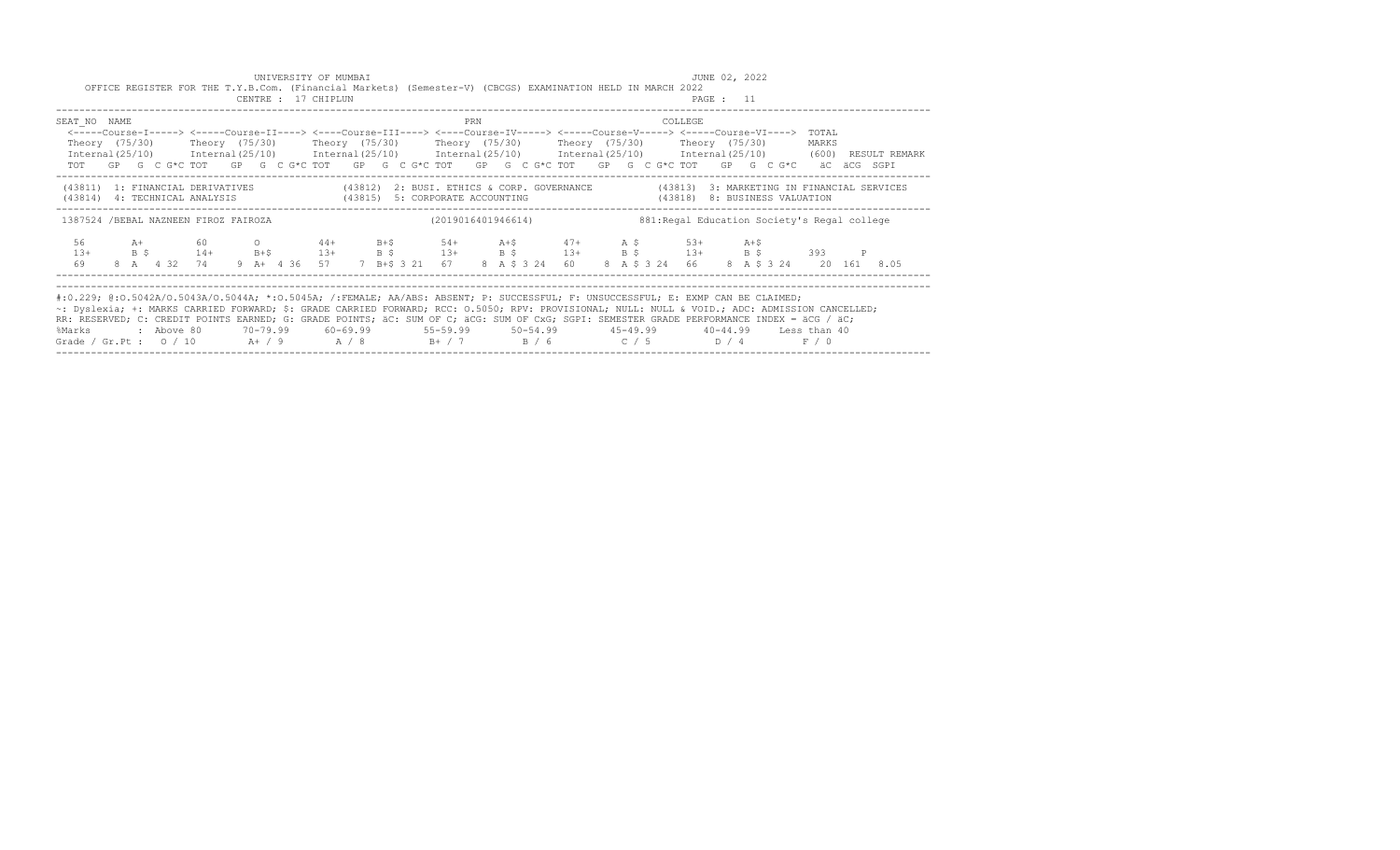|                                                                                                                                                                                                                                                                                                                                                                                                                                                                                                                                                                                                 |  |  |  |  |  | UNIVERSITY OF MUMBAI<br>CENTRE : 3 ANDHERI |  |  |  |  |  | OFFICE REGISTER FOR THE T.Y.B.Com. (Financial Markets) (Semester-V) (CBCGS) EXAMINATION HELD IN MARCH 2022                                                                                                                                                                                   |  |  |          | JUNE 02, 2022<br>PAGE : 12 |  |  |  |  |
|-------------------------------------------------------------------------------------------------------------------------------------------------------------------------------------------------------------------------------------------------------------------------------------------------------------------------------------------------------------------------------------------------------------------------------------------------------------------------------------------------------------------------------------------------------------------------------------------------|--|--|--|--|--|--------------------------------------------|--|--|--|--|--|----------------------------------------------------------------------------------------------------------------------------------------------------------------------------------------------------------------------------------------------------------------------------------------------|--|--|----------|----------------------------|--|--|--|--|
| SEAT NO NAME<br><-----Course-I-----> <-----Course-II----> <----Course-III----> <----Course-IV-----> <----Course-V-----> <----Course-VI----> TOTAL<br>Theory (75/30) Theory (75/30) Theory (75/30) Theory (75/30) Theory (75/30) Theory (75/30) MARKS<br>$Internal(25/10)$ $Internal(25/10)$ $Internal(25/10)$ $Internal(25/10)$ $Internal(25/10)$ $Internal(25/10)$ $Internal(25/10)$ $Internal(25/10)$ $(600)$ $RESULT REMARK$<br>TOT GP G C G*C TOT GP G C G*C TOT GP G C G*C TOT GP G C G*C TOT GP G C G*C TOT GP G C G*C äC äCG SGPI                                                        |  |  |  |  |  |                                            |  |  |  |  |  |                                                                                                                                                                                                                                                                                              |  |  | COLLEGE. |                            |  |  |  |  |
| (43811) 1: FINANCIAL DERIVATIVES (43812) 2: BUSI. ETHICS & CORP. GOVERNANCE (43813) 3: MARKETING IN FINANCIAL SERVICES<br>(43814) 4: TECHNICAL ANALYSIS (43815) 5: CORPORATE ACCOUNTING                                                                                                                                                                                                                                                                                                                                                                                                         |  |  |  |  |  |                                            |  |  |  |  |  |                                                                                                                                                                                                                                                                                              |  |  |          |                            |  |  |  |  |
| 1387526 CHAUHAN PARTH JAYESH MEETA BEN                                                                                                                                                                                                                                                                                                                                                                                                                                                                                                                                                          |  |  |  |  |  |                                            |  |  |  |  |  | (2019016400850263) 307: Sadhana Education Society's L. S. Raheja                                                                                                                                                                                                                             |  |  |          |                            |  |  |  |  |
|                                                                                                                                                                                                                                                                                                                                                                                                                                                                                                                                                                                                 |  |  |  |  |  |                                            |  |  |  |  |  |                                                                                                                                                                                                                                                                                              |  |  |          |                            |  |  |  |  |
| 1387527 KHARWAR RAHUL GHANSHYAM SUDHA                                                                                                                                                                                                                                                                                                                                                                                                                                                                                                                                                           |  |  |  |  |  |                                            |  |  |  |  |  | (2019016400850553) 307: Sadhana Education Society's L. S. Raheja                                                                                                                                                                                                                             |  |  |          |                            |  |  |  |  |
| $57+$<br>13<br>70 — 20                                                                                                                                                                                                                                                                                                                                                                                                                                                                                                                                                                          |  |  |  |  |  |                                            |  |  |  |  |  | $A+5$<br>$B+5$<br>$B+4$<br>$C+4$<br>$D+5$<br>$D+5$<br>$D+5$<br>$D+5$<br>$D+5$<br>$D+5$<br>$D+5$<br>$D+5$<br>$D+5$<br>$D+5$<br>$D+5$<br>$D+5$<br>$D+5$<br>$D+5$<br>$D+5$<br>$D+5$<br>$D+5$<br>$D+5$<br>$D+5$<br>$D+5$<br>$D+5$<br>$D+5$<br>$D+5$<br>$D+5$<br>$D+5$<br>$D+5$<br>$D+5$<br>$D+5$ |  |  |          |                            |  |  |  |  |
| 1387528 MUJAT SMIT BHUPEN BHARATI                                                                                                                                                                                                                                                                                                                                                                                                                                                                                                                                                               |  |  |  |  |  |                                            |  |  |  |  |  | (2019016400850634) 307: Sadhana Education Society's L. S. Raheja                                                                                                                                                                                                                             |  |  |          |                            |  |  |  |  |
|                                                                                                                                                                                                                                                                                                                                                                                                                                                                                                                                                                                                 |  |  |  |  |  |                                            |  |  |  |  |  |                                                                                                                                                                                                                                                                                              |  |  |          |                            |  |  |  |  |
| #:0.229; @:0.5042A/0.5043A/0.5044A; *:0.5045A; /:FEMALE; AA/ABS: ABSENT; P: SUCCESSFUL; F: UNSUCCESSFUL; E: EXMP CAN BE CLAIMED;<br>~: Dyslexia; +: MARKS CARRIED FORWARD; \$: GRADE CARRIED FORWARD; RCC: 0.5050; RPV: PROVISIONAL; NULL: NULL & VOID.; ADC: ADMISSION CANCELLED;<br>RR: RESERVED; C: CREDIT POINTS EARNED; G: GRADE POINTS; äC: SUM OF C; äCG: SUM OF CxG; SGPI: SEMESTER GRADE PERFORMANCE INDEX = äCG / äC;<br>%Marks : Above 80 70-79.99 60-69.99 55-59.99 50-54.99 45-49.99 40-44.99 Less than 40<br>Grade / Gr.Pt : $0/10$ A + / 9 A / 8 B + / 7 B / 6 C / 5 D / 4 F / 0 |  |  |  |  |  |                                            |  |  |  |  |  |                                                                                                                                                                                                                                                                                              |  |  |          |                            |  |  |  |  |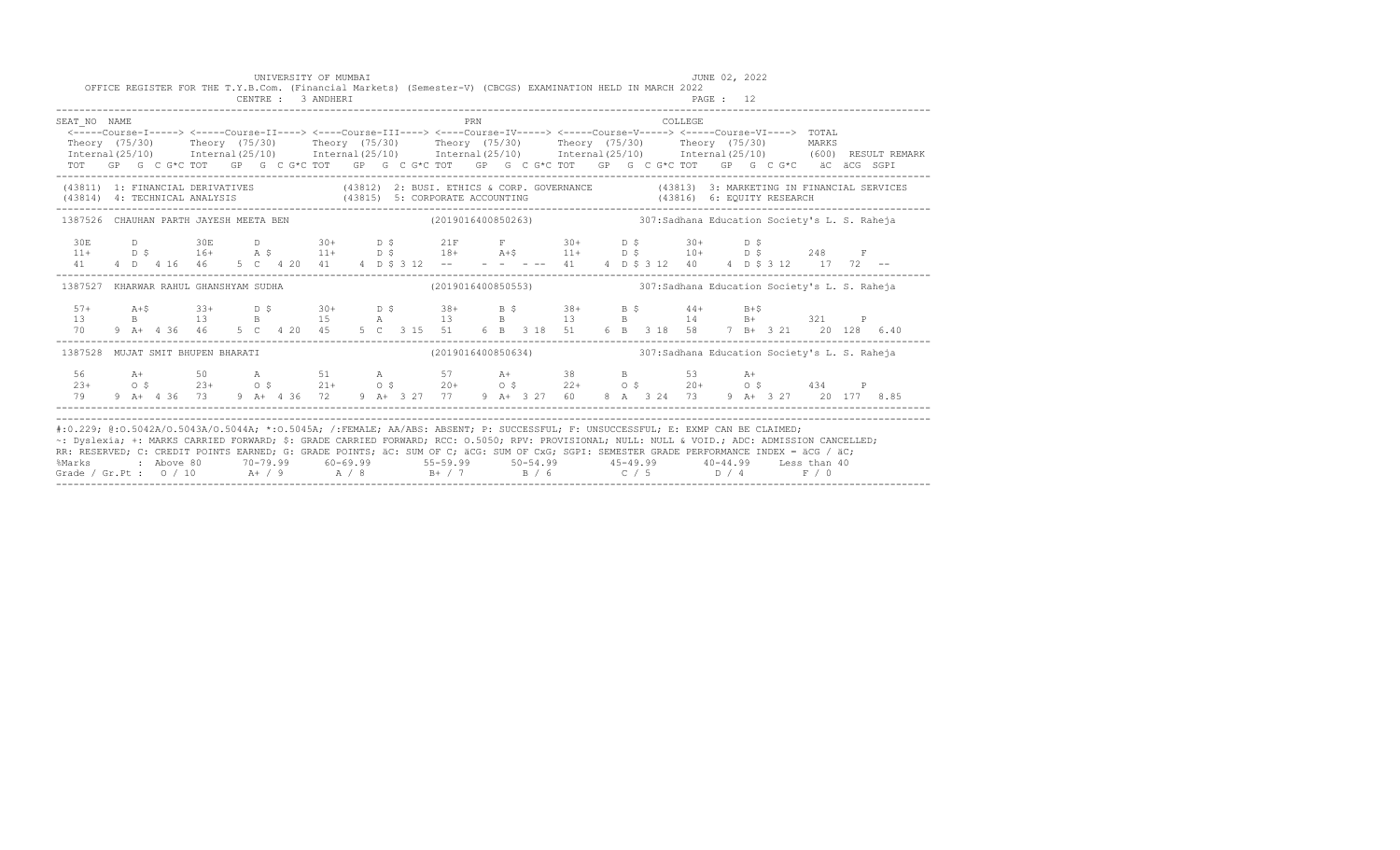|                                            |  |                |  |  | UNIVERSITY OF MUMBAI |  |     | OFFICE REGISTER FOR THE T.Y.B.Com. (Financial Markets) (Semester-V) (CBCGS) EXAMINATION HELD IN MARCH 2022                                                                                                                                                                        |  |  |         | JUNE 02, 2022 |  |  |  |
|--------------------------------------------|--|----------------|--|--|----------------------|--|-----|-----------------------------------------------------------------------------------------------------------------------------------------------------------------------------------------------------------------------------------------------------------------------------------|--|--|---------|---------------|--|--|--|
|                                            |  |                |  |  | CENTRE : 4 GHATKOPAR |  |     |                                                                                                                                                                                                                                                                                   |  |  |         | PAGE: 13      |  |  |  |
| SEAT NO NAME                               |  |                |  |  |                      |  | PRN |                                                                                                                                                                                                                                                                                   |  |  | COLLEGE |               |  |  |  |
|                                            |  |                |  |  |                      |  |     | <-----Course-I-----> <-----Course-II----> <----Course-III----> <----Course-IV-----> <----Course-V-----> <----Course-VI----> TOTAL                                                                                                                                                 |  |  |         |               |  |  |  |
|                                            |  |                |  |  |                      |  |     | Theory (75/30) Theory (75/30) Theory (75/30) Theory (75/30) Theory (75/30) Theory (75/30) MARKS<br>Internal(25/10) Internal(25/10) Internal(25/10) Internal(25/10) Internal(25/10) Internal(25/10) (600) RESULTREMARK                                                             |  |  |         |               |  |  |  |
|                                            |  |                |  |  |                      |  |     | TOT GP G C G*C TOT GP G C G*C TOT GP G C G*C TOT GP G C G*C TOT GP G C G*C TOT GP G C G*C äC äCG SGPI                                                                                                                                                                             |  |  |         |               |  |  |  |
|                                            |  |                |  |  |                      |  |     | (43811) 1: FINANCIAL DERIVATIVES (43812) 2: BUSI. ETHICS & CORP. GOVERNANCE (43813) 3: MARKETING IN FINANCIAL SERVICES (43814) 4: TECHNICAL ANALYSIS (43816) 6: EQUITY RESEARCH (43817) 7: DIRECT TAX- INCOME TAX<br>(43814) 1: D                                                 |  |  |         |               |  |  |  |
| 1387529 AAPUT DEVIDAS MUKUND MIRABAI       |  |                |  |  |                      |  |     | (2017016402582916) 135:N. G. Acharya and D. K. Marathe College                                                                                                                                                                                                                    |  |  |         |               |  |  |  |
|                                            |  |                |  |  |                      |  |     |                                                                                                                                                                                                                                                                                   |  |  |         |               |  |  |  |
|                                            |  |                |  |  |                      |  |     |                                                                                                                                                                                                                                                                                   |  |  |         |               |  |  |  |
|                                            |  |                |  |  |                      |  |     | 58 7 B+ 4 28 47 5 C 4 20 46 5 C \$ 3 15 46 5 C \$ 3 15 43 4 D \$ 3 12 42 4 D \$ 3 12 20 102 5.10                                                                                                                                                                                  |  |  |         |               |  |  |  |
| 1387530 /BHOSALE SHITAL DATTATRAY VIJAYA   |  |                |  |  |                      |  |     | (2019016400112791) 135:N. G. Acharya and D. K. Marathe College                                                                                                                                                                                                                    |  |  |         |               |  |  |  |
|                                            |  |                |  |  |                      |  |     |                                                                                                                                                                                                                                                                                   |  |  |         |               |  |  |  |
|                                            |  |                |  |  |                      |  |     |                                                                                                                                                                                                                                                                                   |  |  |         |               |  |  |  |
|                                            |  |                |  |  |                      |  |     |                                                                                                                                                                                                                                                                                   |  |  |         |               |  |  |  |
|                                            |  |                |  |  |                      |  |     | 1387531 /CHANDANSHIVE SHRADDHA RAMESH ASHA (2019016401893796) 135:N. G. Acharya and D. K. Marathe College                                                                                                                                                                         |  |  |         |               |  |  |  |
|                                            |  |                |  |  |                      |  |     | $32+$ $D$ $5$ $38$ $B$ $35+$ $C$ $5$ $41$ $B$ $35+$ $C$ $5$ $39+$ $B$ $5$<br>$12+$ $C$ $5$ $14+$ $B+5$ $19+$ $A+5$ $15+$ $A$ $5$ $18+$ $A+5$ $312$ $P$                                                                                                                            |  |  |         |               |  |  |  |
|                                            |  |                |  |  |                      |  |     |                                                                                                                                                                                                                                                                                   |  |  |         |               |  |  |  |
|                                            |  |                |  |  |                      |  |     | 6 B 4 24 49 5 C \$ 3 15 60 8 A 3 24 50 6 B \$ 3 18 57 7 B+\$ 3 21 20 118 5.90                                                                                                                                                                                                     |  |  |         |               |  |  |  |
|                                            |  |                |  |  |                      |  |     | 1387532 DUBE ASHOK KUMAR NIRBHAY NARAYAN SAROJA DEVI (2019016400113612) 135:N. G. Acharya and D. K. Marathe College                                                                                                                                                               |  |  |         |               |  |  |  |
|                                            |  |                |  |  |                      |  |     | $15+$ $15+$ $15+$ $15+$ $15+$ $15+$ $15+$ $15+$ $15+$ $15+$ $15+$ $15+$ $15+$ $15+$ $15+$ $15+$ $15+$ $15+$ $15+$ $15+$ $15+$ $15+$ $15+$ $15+$ $15+$ $15+$ $15+$ $15+$ $15+$ $15+$ $15+$ $15+$ $15+$ $15+$ $15+$ $15+$ $15+$                                                     |  |  |         |               |  |  |  |
|                                            |  |                |  |  |                      |  |     |                                                                                                                                                                                                                                                                                   |  |  |         |               |  |  |  |
| 48                                         |  | 5 C \$ 4 20 62 |  |  |                      |  |     | 8 A \$ 4 32 44 4 4 D \$ 3 12 50 6 B 3 18 47 5 C \$ 3 15 -- - - - - - - 17 97 --                                                                                                                                                                                                   |  |  |         |               |  |  |  |
| 1387533 /MANE VIDYA SHRIPATI POURNIMA      |  |                |  |  |                      |  |     | (2019016400113682) 135:N. G. Acharya and D. K. Marathe College                                                                                                                                                                                                                    |  |  |         |               |  |  |  |
|                                            |  |                |  |  |                      |  |     |                                                                                                                                                                                                                                                                                   |  |  |         |               |  |  |  |
|                                            |  |                |  |  |                      |  |     |                                                                                                                                                                                                                                                                                   |  |  |         |               |  |  |  |
|                                            |  |                |  |  |                      |  |     |                                                                                                                                                                                                                                                                                   |  |  |         |               |  |  |  |
| 1387534 MISHRA ANUJ BADRI PRASAD ANNAUPRNA |  |                |  |  |                      |  |     | (2019016400112802) 135:N. G. Acharya and D. K. Marathe College                                                                                                                                                                                                                    |  |  |         |               |  |  |  |
|                                            |  |                |  |  |                      |  |     |                                                                                                                                                                                                                                                                                   |  |  |         |               |  |  |  |
|                                            |  |                |  |  |                      |  |     |                                                                                                                                                                                                                                                                                   |  |  |         |               |  |  |  |
|                                            |  |                |  |  |                      |  |     | 63 8 A 4 32 63 8 A \$ 4 32 42 4 D \$ 3 12 74 9 A + \$ 3 27 49 5 C \$ 3 15 58 7 B + \$ 3 21 20 139 6.95                                                                                                                                                                            |  |  |         |               |  |  |  |
|                                            |  |                |  |  |                      |  |     |                                                                                                                                                                                                                                                                                   |  |  |         |               |  |  |  |
|                                            |  |                |  |  |                      |  |     | #:0.229; @:0.5042A/0.5043A/0.5044A; *:0.5045A; /:FEMALE; AA/ABS: ABSENT; P: SUCCESSFUL; F: UNSUCCESSFUL; E: EXMP CAN BE CLAIMED;<br>~: Dyslexia; +: MARKS CARRIED FORWARD; \$: GRADE CARRIED FORWARD; RCC: 0.5050; RPV: PROVISIONAL; NULL: NULL: WOID.; ADC: ADMISSION CANCELLED; |  |  |         |               |  |  |  |
|                                            |  |                |  |  |                      |  |     | RR: RESERVED; C: CREDIT POINTS EARNED; G: GRADE POINTS; äC: SUM OF C; äCG: SUM OF CxG; SGPI: SEMESTER GRADE PERFORMANCE INDEX = äCG / äC;                                                                                                                                         |  |  |         |               |  |  |  |
|                                            |  |                |  |  |                      |  |     | % Marks : Above 80 70-79.99 60-69.99 55-59.99 50-54.99 45-49.99 40-44.99 Less than 40<br>Grade / Gr.Pt : 0 / 10 A+ / 9 A / 8 B+ / 7 B / 6 C / 5 D / 4 F / 0                                                                                                                       |  |  |         |               |  |  |  |
|                                            |  |                |  |  |                      |  |     |                                                                                                                                                                                                                                                                                   |  |  |         |               |  |  |  |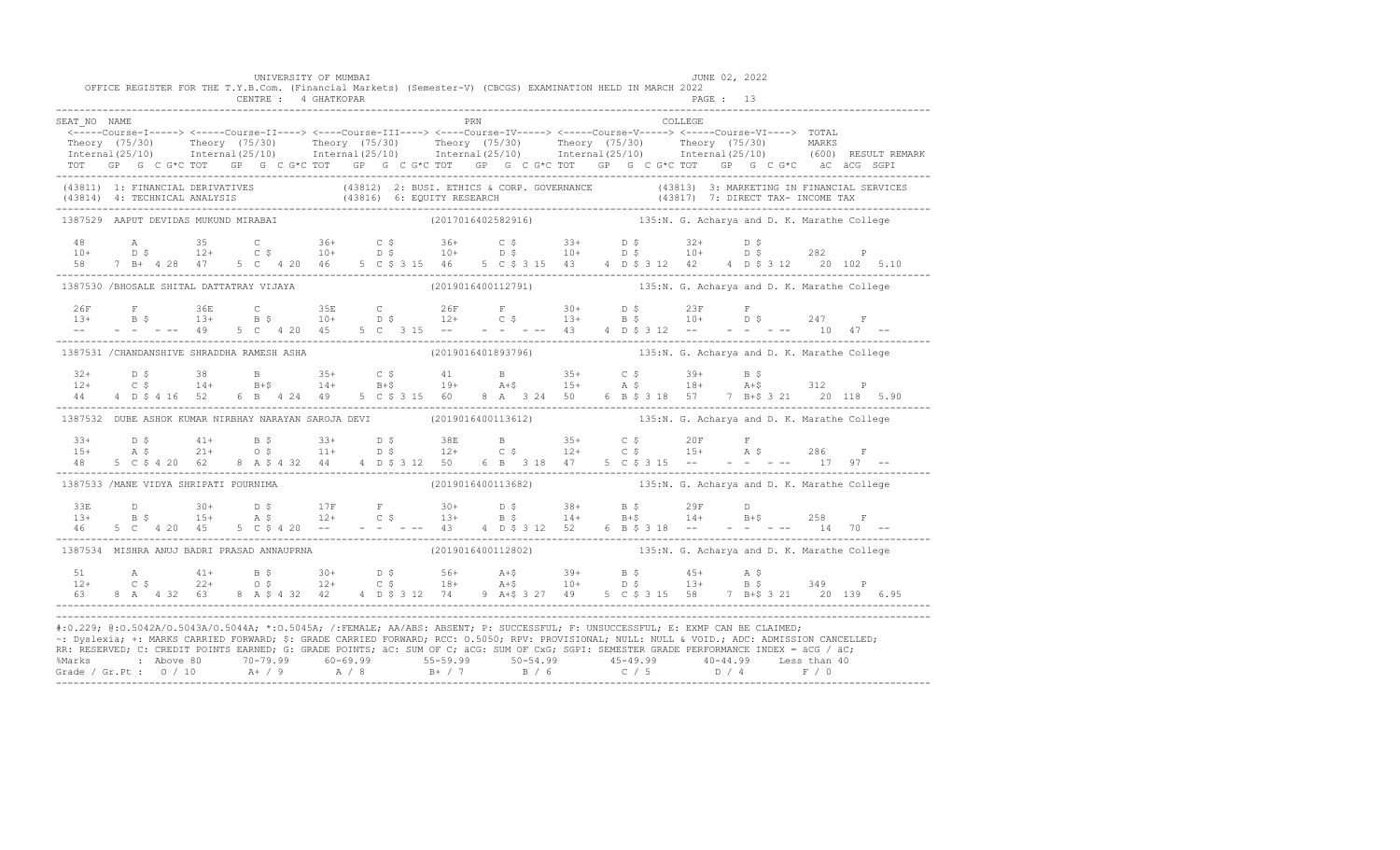| UNIVERSITY OF MUMBAI<br>OFFICE REGISTER FOR THE T.Y.B.Com. (Financial Markets) (Semester-V) (CBCGS) EXAMINATION HELD IN MARCH 2022 |                                                          | JUNE 02, 2022                                                                                                                                                                                                                                                                                                                                                                       |  |
|------------------------------------------------------------------------------------------------------------------------------------|----------------------------------------------------------|-------------------------------------------------------------------------------------------------------------------------------------------------------------------------------------------------------------------------------------------------------------------------------------------------------------------------------------------------------------------------------------|--|
| CENTRE : 4 GHATKOPAR                                                                                                               |                                                          | PAGE: 14                                                                                                                                                                                                                                                                                                                                                                            |  |
| SEAT NO NAME<br>Theory (75/30)  Theory (75/30)  Theory (75/30)  Theory (75/30)  Theory (75/30)  Theory (75/30)                     | PRN                                                      | COLLEGE<br><-----Course-T-----> <----Course-TT----> <----Course-TTT----> <----Course-TV----> <----Course-V-----> <----Course-VT----> TOTAL<br>MARKS<br>Internal(25/10) Internal(25/10) Internal(25/10) Internal(25/10) Internal(25/10) Internal(25/10) (600) RESULT REMARK<br>TOT GP G C G*C TOT GP G C G*C TOT GP G C G*C TOT GP G C G*C TOT GP G C G*C TOT GP G C G*C äC äCG SGPI |  |
|                                                                                                                                    |                                                          | (43811) 1: FINANCIAL DERIVATIVES (43812) 2: BUSI. ETHICS & CORP. GOVERNANCE (43813) 3: MARKETING IN FINANCIAL SERVICES<br>(43814) 4: TECHNICAL ANALYSIS (43816) 6: EQUITY RESEARCH (43817) 7: DIRECT TAX- INCOME TAX                                                                                                                                                                |  |
| 1387535 PANDEY AMIT SATISH MEERA                                                                                                   |                                                          | (2017016401782621) 135:N. G. Acharya and D. K. Marathe College                                                                                                                                                                                                                                                                                                                      |  |
| $30+$ $D$ $\zeta$ $33+$ $D$ $\zeta$ $32+$ $D$ $\zeta$ $24$ $F$ $F$ $38+$ $B$ $\zeta$ $57+$ $A+\zeta$<br>42                         | 4 D \$ 4 16 46 5 C \$ 4 20 51 6 B \$ 3 18 -- - - - -- 53 | 12+ C \$ 13+ B \$ 19+ A+\$ 18+ A+\$ 15+ A \$ 21+ O \$ 312 F<br>6 B \$ 3 18 78 9 A+\$ 3 27 17 99 --                                                                                                                                                                                                                                                                                  |  |
|                                                                                                                                    |                                                          | 1387536 /PATEL VASUMATI MANJI PURIBEN PATEL (2019016400112222) 135:N. G. Acharya and D. K. Marathe College                                                                                                                                                                                                                                                                          |  |
| 38+ B \$ 50 A 30 D 33+ D \$ 39+ B \$ 42 B+<br>6 B \$ 4 24 62<br>54                                                                 |                                                          | 16+ A \$ 12+ C \$ 14+ B+\$ 19+ A+\$ 11+ D \$ 16+ A \$ 320 P<br>8 A 4 32 44 4 D 3 12 52 6 B \$ 3 18 50 6 B \$ 3 18 58 7 B + 3 21 20 125 6.25                                                                                                                                                                                                                                         |  |
|                                                                                                                                    |                                                          |                                                                                                                                                                                                                                                                                                                                                                                     |  |
| #:0.229; @:0.5042A/0.5043A/0.5044A; *:0.5045A; /:FEMALE; AA/ABS: ABSENT; P: SUCCESSFUL; F: UNSUCCESSFUL; E: EXMP CAN BE CLAIMED;   |                                                          | ~: Dyslexia; +: MARKS CARRIED FORWARD; \$: GRADE CARRIED FORWARD; RCC: 0.5050; RPV: PROVISIONAL; NULL: NULL & VOID.; ADC: ADMISSION CANCELLED;<br>na naonaishe o onanas nosisho albitan o onlam nosisho uo otti om o uoo otti om o o oona onlamanno onlamantaritan singul uoo fuo                                                                                                   |  |

RR: RESERVED; C: CREDIT POINTS EARNED; G: GRADE POINTS; äC: SUM OF C; äCG: SUM OF CxG; SGPI: SEMESTER GRADE PERFORMANCE INDEX = äCG / äC; %Marks : Above 80 70-79.99 60-69.99 55-59.99 50-54.99 45-49.99 40-44.99 Less than 40 Grade / Gr.Pt : O / 10 A+ / 9 A / 8 B+ / 7 B / 6 C / 5 D / 4 F / 0 ------------------------------------------------------------------------------------------------------------------------------------------------------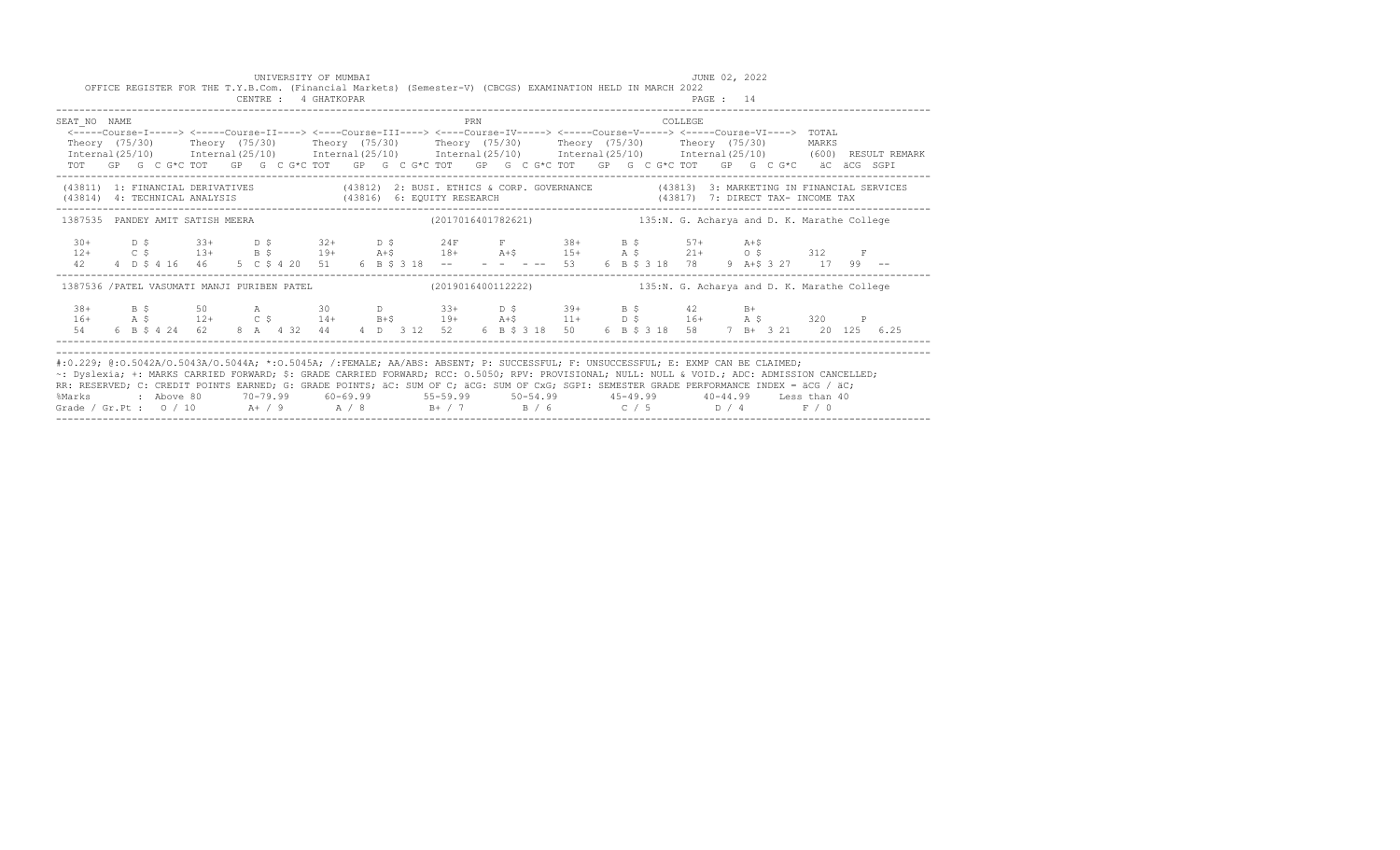|              |                                            |  |  | UNIVERSITY OF MUMBAI |  |  |     | OFFICE REGISTER FOR THE T.Y.B.Com. (Financial Markets) (Semester-V) (CBCGS) EXAMINATION HELD IN MARCH 2022                                                                                                                                                                                                                                                                                                                           |  |  | JUNE 02, 2022 |  |  |  |  |
|--------------|--------------------------------------------|--|--|----------------------|--|--|-----|--------------------------------------------------------------------------------------------------------------------------------------------------------------------------------------------------------------------------------------------------------------------------------------------------------------------------------------------------------------------------------------------------------------------------------------|--|--|---------------|--|--|--|--|
|              |                                            |  |  | CENTRE : 97 BORIVALI |  |  |     |                                                                                                                                                                                                                                                                                                                                                                                                                                      |  |  | PAGE: 15      |  |  |  |  |
| SEAT NO NAME |                                            |  |  |                      |  |  | PRN |                                                                                                                                                                                                                                                                                                                                                                                                                                      |  |  | COLLEGE       |  |  |  |  |
|              |                                            |  |  |                      |  |  |     | <-----Course-I-----> <-----Course-II----> <----Course-III----> <----Course-IV-----> <-----Course-VI----> TOTAL                                                                                                                                                                                                                                                                                                                       |  |  |               |  |  |  |  |
|              |                                            |  |  |                      |  |  |     | Theory (75/30) Theory (75/30) Theory (75/30) Theory (75/30) Theory (75/30) Theory (75/30) MARKS<br>Internal(25/10) Internal(25/10) Internal(25/10) Internal(25/10) Internal(25/10) Internal(25/10) (600) RESULTREMARK                                                                                                                                                                                                                |  |  |               |  |  |  |  |
|              |                                            |  |  |                      |  |  |     | TOT GP G C G*C TOT GP G C G*C TOT GP G C G*C TOT GP G C G*C TOT GP G C G*C TOT GP G C G*C äC äCG SGPI                                                                                                                                                                                                                                                                                                                                |  |  |               |  |  |  |  |
|              |                                            |  |  |                      |  |  |     | (43811) 1: FINANCIAL DERIVATIVES (43812) 2: BUSI. ETHICS & CORP. GOVERNANCE (43813) 3: MARKETING IN FINANCIAL SERVICES<br>(43815) 5: CORPORATE ACCOUNTING (43816) 6: EQUITY RESEARCH (43817) 7: DIRECT TAX- INCOME TAX<br>----------                                                                                                                                                                                                 |  |  |               |  |  |  |  |
|              | 1387537 ANIKETH SACHIN GIRIJA              |  |  |                      |  |  |     | (2019016401230797) 151: Prahladrai Dalmia Lions College of Comme                                                                                                                                                                                                                                                                                                                                                                     |  |  |               |  |  |  |  |
|              |                                            |  |  |                      |  |  |     |                                                                                                                                                                                                                                                                                                                                                                                                                                      |  |  |               |  |  |  |  |
|              |                                            |  |  |                      |  |  |     |                                                                                                                                                                                                                                                                                                                                                                                                                                      |  |  |               |  |  |  |  |
|              |                                            |  |  |                      |  |  |     |                                                                                                                                                                                                                                                                                                                                                                                                                                      |  |  |               |  |  |  |  |
|              | 1387538 JAISWAL RAHUL RAMYAGYA SANGEETA    |  |  |                      |  |  |     | (2019016401231827) 151: Prahladrai Dalmia Lions College of Comme                                                                                                                                                                                                                                                                                                                                                                     |  |  |               |  |  |  |  |
|              |                                            |  |  |                      |  |  |     |                                                                                                                                                                                                                                                                                                                                                                                                                                      |  |  |               |  |  |  |  |
|              |                                            |  |  |                      |  |  |     |                                                                                                                                                                                                                                                                                                                                                                                                                                      |  |  |               |  |  |  |  |
|              |                                            |  |  |                      |  |  |     |                                                                                                                                                                                                                                                                                                                                                                                                                                      |  |  |               |  |  |  |  |
|              | 1387539 / KADAM SAKSHI CHANDRAKANT RACHANA |  |  |                      |  |  |     | (2019016401230461) 151: Prahladrai Dalmia Lions College of Comme                                                                                                                                                                                                                                                                                                                                                                     |  |  |               |  |  |  |  |
|              |                                            |  |  |                      |  |  |     | $\begin{array}{cccccccccccccccc} 41+ & & B & \xi & & 50+ & A & \xi & & 50+ & A & \xi & & 30+ & D & \xi & & 45+ & A & \xi & & 45+ & A & \xi & & & 338 & P \\ 12+ & & C & \xi & & 10+ & & D & \xi & & 15+ & A & \xi & & 17+ & A & \xi & & 11+ & D & \xi & & 12 & C & & 338 & P \\ 53 & & 6 & B & \xi & 4 & 24 & 60 & 8 & A & \xi & 4 & 32 & 65 & 8 & A & \xi & 3 & 24 & 47 & 5$                                                        |  |  |               |  |  |  |  |
|              |                                            |  |  |                      |  |  |     |                                                                                                                                                                                                                                                                                                                                                                                                                                      |  |  |               |  |  |  |  |
|              |                                            |  |  |                      |  |  |     |                                                                                                                                                                                                                                                                                                                                                                                                                                      |  |  |               |  |  |  |  |
|              | 1387540 PARAB SAURABH DHANANJAY MANISHA    |  |  |                      |  |  |     | (2019016401231592) 151: Prahladrai Dalmia Lions College of Comme                                                                                                                                                                                                                                                                                                                                                                     |  |  |               |  |  |  |  |
|              |                                            |  |  |                      |  |  |     |                                                                                                                                                                                                                                                                                                                                                                                                                                      |  |  |               |  |  |  |  |
|              |                                            |  |  |                      |  |  |     |                                                                                                                                                                                                                                                                                                                                                                                                                                      |  |  |               |  |  |  |  |
|              |                                            |  |  |                      |  |  |     | $50+$ A $\frac{1}{3}$ 62+ 0 $\frac{1}{3}$ 54+ A $\frac{1}{3}$ 33+ D $\frac{1}{3}$ 68+ 0 $\frac{1}{3}$ 48+ A $\frac{1}{3}$ 368 A ABS<br>$51$ 8 A $\frac{1}{3}$ 37 9 A $\frac{1}{3}$ 4 36 -- - - - - 47 5 C $\frac{1}{3}$ 315 -- - - - - - - - - 61 8 A $\frac{1}{3}$ 34                                                                                                                                                               |  |  |               |  |  |  |  |
|              | 1387541 /PATIL TANVI KIRAN MADHAVI         |  |  |                      |  |  |     | (2019016401231843) 151: Prahladrai Dalmia Lions College of Comme                                                                                                                                                                                                                                                                                                                                                                     |  |  |               |  |  |  |  |
|              |                                            |  |  |                      |  |  |     |                                                                                                                                                                                                                                                                                                                                                                                                                                      |  |  |               |  |  |  |  |
|              |                                            |  |  |                      |  |  |     |                                                                                                                                                                                                                                                                                                                                                                                                                                      |  |  |               |  |  |  |  |
|              |                                            |  |  |                      |  |  |     | $\begin{array}{cccccccccccccccc} 47+ & & {\rm A}\ \ \, & \textrm{S}\ & \textrm{S}\ & \textrm{S}\ & \textrm{S}\ & \textrm{S}\ & \textrm{S}\ & \textrm{S}\ & \textrm{S}\ & \textrm{S}\ & \textrm{S}\ & \textrm{S}\ & \textrm{S}\ & \textrm{S}\ & \textrm{S}\ & \textrm{S}\ & \textrm{S}\ & \textrm{S}\ & \textrm{S}\ & \textrm{S}\ & \textrm{S}\ & \textrm{S}\ & \textrm{S}\ & \textrm{S}\ & \textrm{S}\ & \textrm$                    |  |  |               |  |  |  |  |
|              | 1387542 THAPA SHAM DILBAHADUR SHARDA       |  |  |                      |  |  |     | (2019016401231924) 151: Prahladrai Dalmia Lions College of Comme                                                                                                                                                                                                                                                                                                                                                                     |  |  |               |  |  |  |  |
|              |                                            |  |  |                      |  |  |     | $\begin{array}{cccccccccccccccc} 42+ & & B+5 & & 56+ & & A+5 & & 60+ & & O\ \mathrel{\small{S}} & & 13+ & & B+5 & & 57+ & & A+5 & & 45+ & A\ \mathrel{\small{S}} & & & 12+ & & C\ \mathrel{\small{S}} & & & 17+ & & A\ \mathrel{\small{S}} & & & 10+ & & D\ \mathrel{\small{S}} & & & 10+ & & D\ \mathrel{\small{S}} & & & 10+ & & D\ \mathrel{\small{S}} & & & 10+ & & D\ \mathrel{\small{S}} & & & 10+ & & D\ \mathrel{\small{S}}$ |  |  |               |  |  |  |  |
|              |                                            |  |  |                      |  |  |     |                                                                                                                                                                                                                                                                                                                                                                                                                                      |  |  |               |  |  |  |  |
|              |                                            |  |  |                      |  |  |     | #:0.229; @:0.5042A/0.5043A/0.5044A; *:0.5045A; /:FEMALE; AA/ABS: ABSENT; P: SUCCESSFUL; F: UNSUCCESSFUL; E: EXMP CAN BE CLAIMED;<br>~: Dyslexia; +: MARKS CARRIED FORWARD; \$: GRADE CARRIED FORWARD; RCC: 0.5050; RPV: PROVISIONAL; NULL: NULL: WOID.; ADC: ADMISSION CANCELLED;<br>RR: RESERVED; C: CREDIT POINTS EARNED; G: GRADE POINTS; äC: SUM OF C; äCG: SUM OF CxG; SGPI: SEMESTER GRADE PERFORMANCE INDEX = äCG / äC;       |  |  |               |  |  |  |  |
|              |                                            |  |  |                      |  |  |     |                                                                                                                                                                                                                                                                                                                                                                                                                                      |  |  |               |  |  |  |  |
|              |                                            |  |  |                      |  |  |     |                                                                                                                                                                                                                                                                                                                                                                                                                                      |  |  |               |  |  |  |  |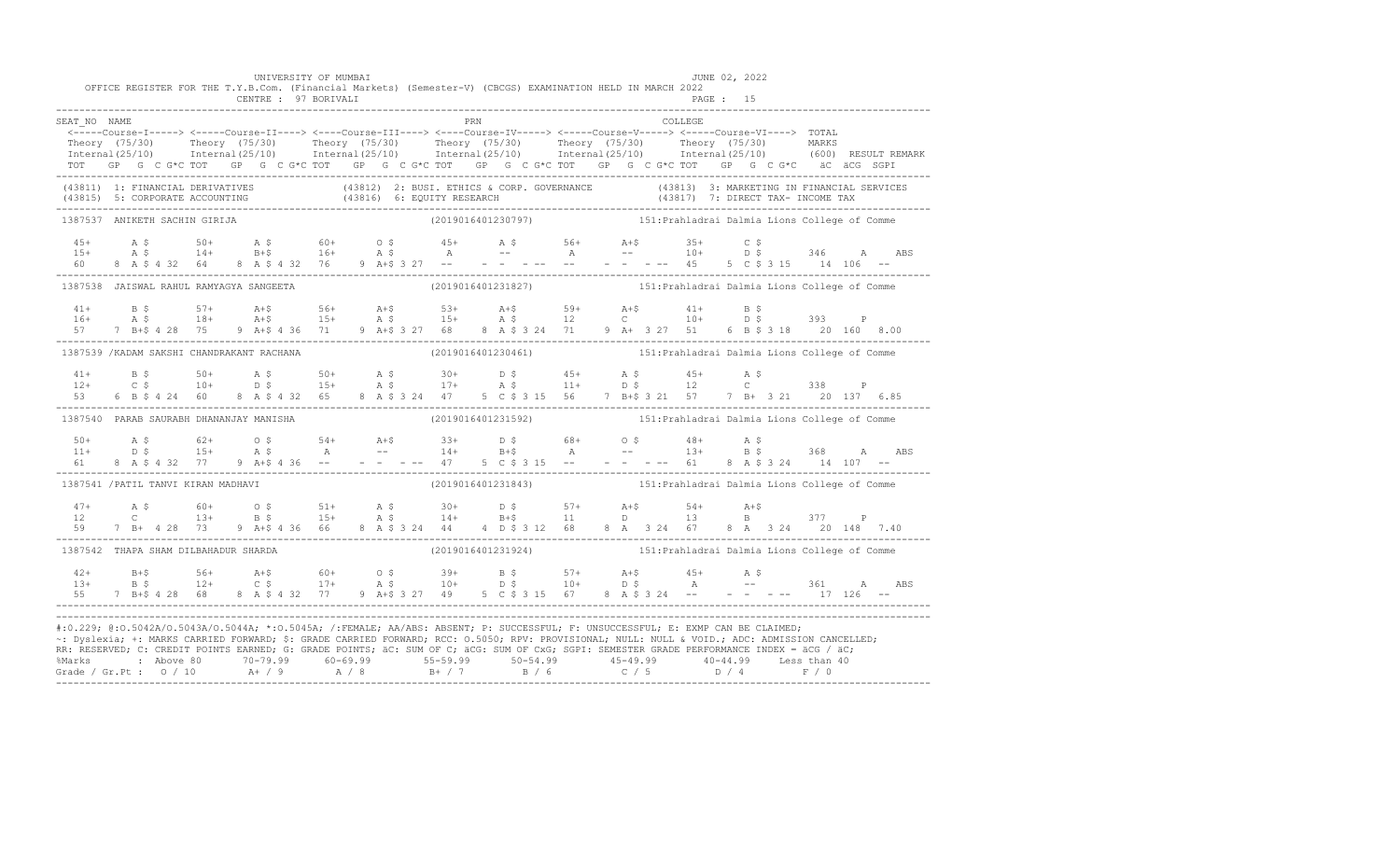|                                                                                                                                                                                                                                                                                                                                                                                                                                                                                                                                                                                              |  |  | UNIVERSITY OF MUMBAI<br>OFFICE REGISTER FOR THE T.Y.B.Com. (Financial Markets) (Semester-V) (CBCGS) EXAMINATION HELD IN MARCH 2022<br>CENTRE : 7 VASAI                                                                        |  |                                                                  |     |  |  |  |          | JUNE 02, 2022<br>PAGE : 16 |  |                                               |  |                                                                                                                                                                                                                                |
|----------------------------------------------------------------------------------------------------------------------------------------------------------------------------------------------------------------------------------------------------------------------------------------------------------------------------------------------------------------------------------------------------------------------------------------------------------------------------------------------------------------------------------------------------------------------------------------------|--|--|-------------------------------------------------------------------------------------------------------------------------------------------------------------------------------------------------------------------------------|--|------------------------------------------------------------------|-----|--|--|--|----------|----------------------------|--|-----------------------------------------------|--|--------------------------------------------------------------------------------------------------------------------------------------------------------------------------------------------------------------------------------|
| SEAT NO NAME                                                                                                                                                                                                                                                                                                                                                                                                                                                                                                                                                                                 |  |  |                                                                                                                                                                                                                               |  |                                                                  | PRN |  |  |  | COLLEGE. |                            |  |                                               |  |                                                                                                                                                                                                                                |
|                                                                                                                                                                                                                                                                                                                                                                                                                                                                                                                                                                                              |  |  | <----Course-I-----> <----Course-II----> <----Course-III----> <----Course-IV-----> <----Course-V-----> <----Course-V----> <----Course-V-----> <----Course-VI----> TOTAL                                                        |  |                                                                  |     |  |  |  |          |                            |  |                                               |  |                                                                                                                                                                                                                                |
|                                                                                                                                                                                                                                                                                                                                                                                                                                                                                                                                                                                              |  |  | Theory (75/30) Theory (75/30) Theory (75/30) Theory (75/30) Theory (75/30) Theory (75/30) MARKS                                                                                                                               |  |                                                                  |     |  |  |  |          |                            |  |                                               |  |                                                                                                                                                                                                                                |
|                                                                                                                                                                                                                                                                                                                                                                                                                                                                                                                                                                                              |  |  |                                                                                                                                                                                                                               |  |                                                                  |     |  |  |  |          |                            |  |                                               |  | Internal (25/10) Internal (25/10) Internal (25/10) Internal (25/10) Internal (25/10) Internal (25/10) (600) RESULT REMARK                                                                                                      |
|                                                                                                                                                                                                                                                                                                                                                                                                                                                                                                                                                                                              |  |  | TOT GP G C G*C TOT GP G C G*C TOT GP G C G*C TOT GP G C G*C TOT GP G C G*C TOT GP G C G*C äC äCG SGPI                                                                                                                         |  |                                                                  |     |  |  |  |          |                            |  |                                               |  |                                                                                                                                                                                                                                |
|                                                                                                                                                                                                                                                                                                                                                                                                                                                                                                                                                                                              |  |  |                                                                                                                                                                                                                               |  |                                                                  |     |  |  |  |          |                            |  |                                               |  | (43811) 1: FINANCIAL DERIVATIVES (43812) 2: BUSI. ETHICS & CORP. GOVERNANCE (43813) 3: MARKETING IN FINANCIAL SERVICES (43814) 4: TECHNICAL ANALYSIS (43815) 5: CORPORATE ACCOUNTING (43817) 7: DIRECT TAX- INCOME TAX (43814) |
| 1387543 DEVRA RAHUL SURESH MANISHA                                                                                                                                                                                                                                                                                                                                                                                                                                                                                                                                                           |  |  |                                                                                                                                                                                                                               |  | (2016016401114867) 893: Pragat Samajik Shikshan Society Dr. Baba |     |  |  |  |          |                            |  |                                               |  |                                                                                                                                                                                                                                |
|                                                                                                                                                                                                                                                                                                                                                                                                                                                                                                                                                                                              |  |  |                                                                                                                                                                                                                               |  |                                                                  |     |  |  |  |          |                            |  |                                               |  |                                                                                                                                                                                                                                |
|                                                                                                                                                                                                                                                                                                                                                                                                                                                                                                                                                                                              |  |  | $253$ at $51$ a $57$ at $35$ c $48$ a $30+$ D \$<br>$25+$ O \$ $20+$ O \$ $25+$ O \$ $20+$ O \$ $19+$ at \$ $25+$ O \$ $408$ P                                                                                                |  |                                                                  |     |  |  |  |          |                            |  |                                               |  |                                                                                                                                                                                                                                |
|                                                                                                                                                                                                                                                                                                                                                                                                                                                                                                                                                                                              |  |  | 9 A+ 4 36 71 9 A+ 4 36 82 10 0 3 30 55 7 B+ 3 21 67 8 A 3 24 55 7 B+\$ 3 21 20 168 8.40                                                                                                                                       |  |                                                                  |     |  |  |  |          |                            |  |                                               |  |                                                                                                                                                                                                                                |
| 1387544 SHAIKH FAHAD FARID ZAHIDA                                                                                                                                                                                                                                                                                                                                                                                                                                                                                                                                                            |  |  |                                                                                                                                                                                                                               |  | (2019016400823491) 893: Pragat Samajik Shikshan Society Dr. Baba |     |  |  |  |          |                            |  |                                               |  |                                                                                                                                                                                                                                |
|                                                                                                                                                                                                                                                                                                                                                                                                                                                                                                                                                                                              |  |  |                                                                                                                                                                                                                               |  |                                                                  |     |  |  |  |          |                            |  |                                               |  |                                                                                                                                                                                                                                |
|                                                                                                                                                                                                                                                                                                                                                                                                                                                                                                                                                                                              |  |  |                                                                                                                                                                                                                               |  |                                                                  |     |  |  |  |          |                            |  |                                               |  |                                                                                                                                                                                                                                |
| 64 64                                                                                                                                                                                                                                                                                                                                                                                                                                                                                                                                                                                        |  |  | 8 A 4 32 50 6 B \$ 4 24 52 6 B \$ 3 18 50 6 B \$ 3 18 57 7 B+\$ 3 21 51 6 B \$ 3 18 20 131 6.55                                                                                                                               |  |                                                                  |     |  |  |  |          |                            |  |                                               |  |                                                                                                                                                                                                                                |
| (43811) 1: FINANCIAL DERIVATIVES (43812) 2: BUSI. ETHICS & CORP. GOVERNANCE (43813) 3: MARKETING IN FINANCIAL SERVICES (43814) 4: TECHNICAL ANALYSIS (43816) 6: EQUITY RESEARCH (43816) 6: ENRICES (43818) 8: BUSINESS VALUATI                                                                                                                                                                                                                                                                                                                                                               |  |  |                                                                                                                                                                                                                               |  |                                                                  |     |  |  |  |          |                            |  |                                               |  |                                                                                                                                                                                                                                |
| 1387545 MISHRA SHUBHAM OMPRAKASH SEETA                                                                                                                                                                                                                                                                                                                                                                                                                                                                                                                                                       |  |  |                                                                                                                                                                                                                               |  | (2019016401738887)                                               |     |  |  |  |          |                            |  | 548: Vishnu Waman Thakur Charitable Trust's V |  |                                                                                                                                                                                                                                |
|                                                                                                                                                                                                                                                                                                                                                                                                                                                                                                                                                                                              |  |  |                                                                                                                                                                                                                               |  |                                                                  |     |  |  |  |          |                            |  |                                               |  |                                                                                                                                                                                                                                |
|                                                                                                                                                                                                                                                                                                                                                                                                                                                                                                                                                                                              |  |  | $24+$ A \$ 36 C 41+ B \$ 35+ C \$ 45+ A \$ 30+ D \$<br>$24+$ O \$ 20+ O \$ 18+ A +\$ 20+ O \$ 20+ O \$ 21+ O \$ 357 P                                                                                                         |  |                                                                  |     |  |  |  |          |                            |  |                                               |  |                                                                                                                                                                                                                                |
| 71 —                                                                                                                                                                                                                                                                                                                                                                                                                                                                                                                                                                                         |  |  | 9 A+\$ 4 36 56 7 B+ 4 28 59 7 B+\$ 3 21 55 7 B+\$ 3 21 65 8 A \$ 3 24 51 6 B \$ 3 18 20 148 7.40                                                                                                                              |  |                                                                  |     |  |  |  |          |                            |  |                                               |  |                                                                                                                                                                                                                                |
| 1387546 NIRGUN PRANAV VIDYADHAR SAYALI                                                                                                                                                                                                                                                                                                                                                                                                                                                                                                                                                       |  |  |                                                                                                                                                                                                                               |  | (2019016401737903) 548: Vishnu Waman Thakur Charitable Trust's V |     |  |  |  |          |                            |  |                                               |  |                                                                                                                                                                                                                                |
|                                                                                                                                                                                                                                                                                                                                                                                                                                                                                                                                                                                              |  |  |                                                                                                                                                                                                                               |  |                                                                  |     |  |  |  |          |                            |  |                                               |  |                                                                                                                                                                                                                                |
|                                                                                                                                                                                                                                                                                                                                                                                                                                                                                                                                                                                              |  |  |                                                                                                                                                                                                                               |  |                                                                  |     |  |  |  |          |                            |  |                                               |  |                                                                                                                                                                                                                                |
|                                                                                                                                                                                                                                                                                                                                                                                                                                                                                                                                                                                              |  |  | $10+$ $10+$ $10+$ $10+$ $10+$ $10+$ $10+$ $10+$ $10+$ $10+$ $10+$ $10+$ $10+$ $10+$ $10+$ $10+$ $10+$ $10+$ $10+$ $10+$ $10+$ $10+$ $10+$ $10+$ $10+$ $10+$ $10+$ $10+$ $10+$ $10+$ $10+$ $10+$ $10+$ $10+$ $10+$ $10+$ $10+$ |  |                                                                  |     |  |  |  |          |                            |  |                                               |  |                                                                                                                                                                                                                                |
| #:0.229; @:0.5042A/0.5043A/0.5044A; *:0.5045A; /:FEMALE; AA/ABS: ABSENT; P: SUCCESSFUL; F: UNSUCCESSFUL; E: EXMP CAN BE CLAIMED;<br>~: Dyslexia; +: MARKS CARRIED FORWARD; \$: GRADE CARRIED FORWARD; RCC: 0.5050; RPV: PROVISIONAL; NULL: NULL: NULL: ADC: ADMISSION CANCELLED;<br>RR: RESERVED; C: CREDIT POINTS EARNED; G: GRADE POINTS; äC: SUM OF C; äCG: SUM OF CxG; SGPI: SEMESTER GRADE PERFORMANCE INDEX = äCG / äC;<br>% Marks : Above 80 70-79.99 60-69.99 55-59.99 50-54.99 45-49.99 40-44.99 Less than 40<br>Grade / Gr.Pt : 0 / 10 A+ / 9 A / 8 B+ / 7 B / 6 C / 5 D / 4 F / 0 |  |  |                                                                                                                                                                                                                               |  |                                                                  |     |  |  |  |          |                            |  |                                               |  |                                                                                                                                                                                                                                |
|                                                                                                                                                                                                                                                                                                                                                                                                                                                                                                                                                                                              |  |  |                                                                                                                                                                                                                               |  |                                                                  |     |  |  |  |          |                            |  |                                               |  |                                                                                                                                                                                                                                |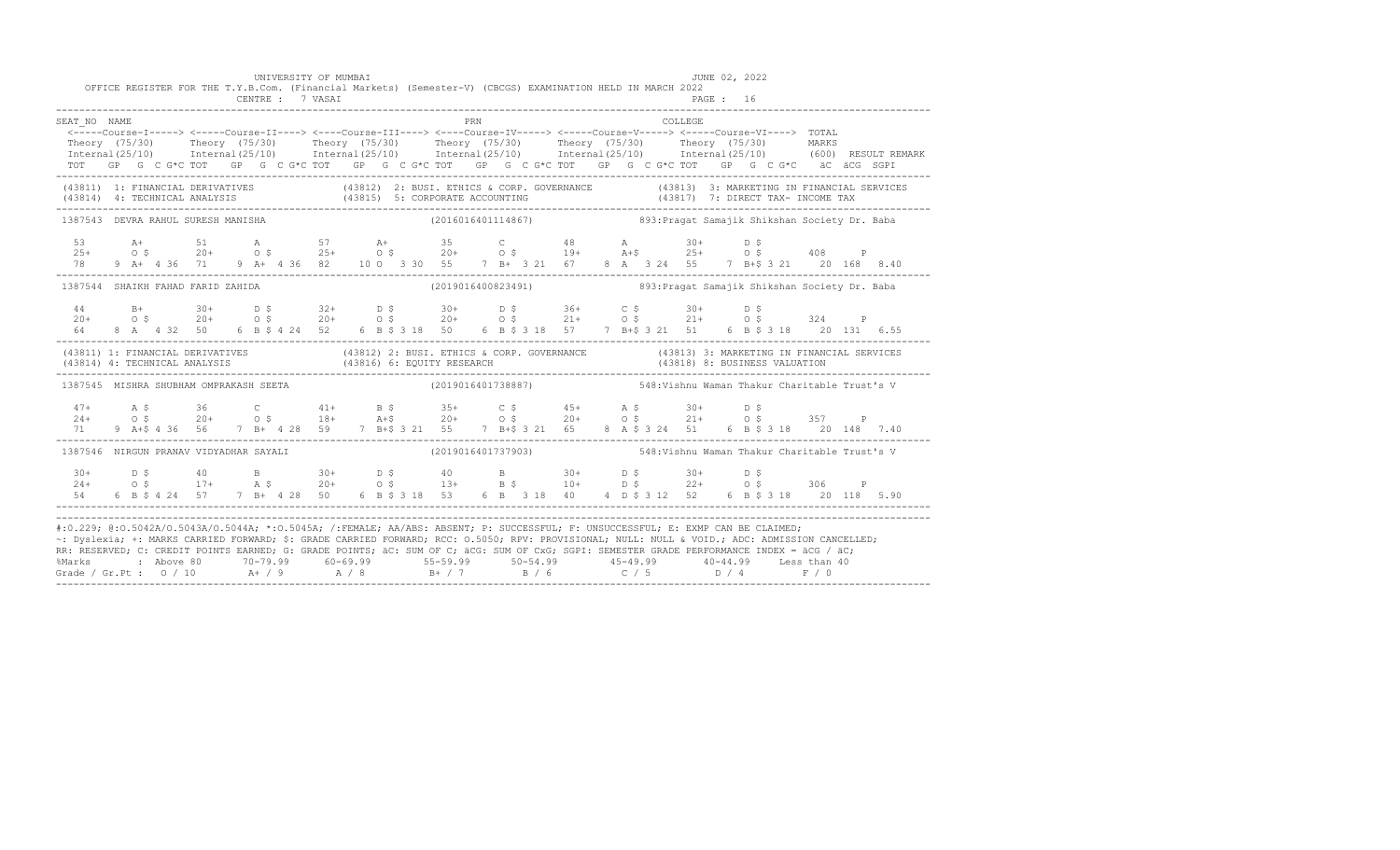|                                                                                                                                                                                                                                                                                                                                                                                                                                                                                                           |  |  |  | UNIVERSITY OF MUMBAI<br>CENTRE : 6 NAVI MUMBAI |  |  |     |  | OFFICE REGISTER FOR THE T.Y.B.Com. (Financial Markets) (Semester-V) (CBCGS) EXAMINATION HELD IN MARCH 2022                                                                                                                                                                                                                               |  |                                              |         | JUNE 02, 2022<br>PAGE : 17 |  |                |              |                                                                                                                                                                                             |
|-----------------------------------------------------------------------------------------------------------------------------------------------------------------------------------------------------------------------------------------------------------------------------------------------------------------------------------------------------------------------------------------------------------------------------------------------------------------------------------------------------------|--|--|--|------------------------------------------------|--|--|-----|--|------------------------------------------------------------------------------------------------------------------------------------------------------------------------------------------------------------------------------------------------------------------------------------------------------------------------------------------|--|----------------------------------------------|---------|----------------------------|--|----------------|--------------|---------------------------------------------------------------------------------------------------------------------------------------------------------------------------------------------|
| SEAT NO NAME                                                                                                                                                                                                                                                                                                                                                                                                                                                                                              |  |  |  |                                                |  |  | PRN |  | <-----Course-I-----> <-----Course-II----> <----Course-III----> <----Course-IV-----> <-----Course-V-----> <-----Course-VI----><br>Theory (75/30)  Theory (75/30)  Theory (75/30)  Theory (75/30)  Theory (75/30)  Theory (75/30)<br>TOT GP G C G*C TOT GP G C G*C TOT GP G C G*C TOT GP G C G*C TOT GP G C G*C TOT GP G C G*C äC äCG SGPI |  |                                              | COLLEGE |                            |  | TOTAL<br>MARKS |              | $International (25/10)$ $International (25/10)$ $International (25/10)$ $International (25/10)$ $International (25/10)$ $International (25/10)$ $International (25/10)$ (600) RESULT REMARK |
| (43814) 4: TECHNICAL ANALYSIS (43816) 6: EQUITY RESEARCH                                                                                                                                                                                                                                                                                                                                                                                                                                                  |  |  |  |                                                |  |  |     |  | (43811) 1: FINANCIAL DERIVATIVES (43812) 2: BUSI. ETHICS & CORP. GOVERNANCE (43813) 3: MARKETING IN FINANCIAL SERVICES<br>(43817) 7: DIRECT TAX- INCOME TAX                                                                                                                                                                              |  |                                              |         |                            |  |                |              |                                                                                                                                                                                             |
| 1387547 / MANE AKANKSHA ANNA SMITA                                                                                                                                                                                                                                                                                                                                                                                                                                                                        |  |  |  |                                                |  |  |     |  | (2019016400755754)                                                                                                                                                                                                                                                                                                                       |  | 874: Tilak Education Society's S. K. College |         |                            |  |                |              |                                                                                                                                                                                             |
| $47+$<br>$10+$<br>57                                                                                                                                                                                                                                                                                                                                                                                                                                                                                      |  |  |  |                                                |  |  |     |  | A \$ 47+ A \$ 59+ A +\$ 32+ D \$ 39 B 56+ A +\$<br>$\Box$ $D$ $\zeta$ 12+ $C$ $\zeta$ 12+ $C$ $\zeta$ $C$ $\zeta$ 10+ $D$ $\zeta$ $C$ 13+ $B$ $\zeta$ $C$ 11+ $D$ $\zeta$ $C$ 348<br>7 B+\$ 4 28 59 7 B+\$ 4 28 71 9 A+\$ 3 27 42 4 D \$ 3 12 52 6 B 3 18 67 8 A \$ 3 24 20 137 6.85                                                     |  |                                              |         |                            |  |                | $\mathbb{P}$ |                                                                                                                                                                                             |
| #:0.229; @:0.5042A/0.5043A/0.5044A; *:0.5045A; /:FEMALE; AA/ABS: ABSENT; P: SUCCESSFUL; F: UNSUCCESSFUL; E: EXMP CAN BE CLAIMED;<br>~: Dyslexia; +: MARKS CARRIED FORWARD; \$: GRADE CARRIED FORWARD; RCC: 0.5050; RPV: PROVISIONAL; NULL: NULL & VOID.; ADC: ADMISSION CANCELLED;<br>RR: RESERVED; C: CREDIT POINTS EARNED; G: GRADE POINTS; äC: SUM OF C; äCG: SUM OF CxG; SGPI: SEMESTER GRADE PERFORMANCE INDEX = äCG / äC;<br>%Marks<br>Grade / Gr.Pt : $0/10$ $A+/9$ $A/8$ $B+/7$ $B/6$ $C/5$ $D/4$ |  |  |  |                                                |  |  |     |  | : Above 80    70-79.99    60-69.99     55-59.99    50-54.99     45-49.99    40-44.99   Less than 40                                                                                                                                                                                                                                      |  |                                              |         |                            |  | F / 0          |              |                                                                                                                                                                                             |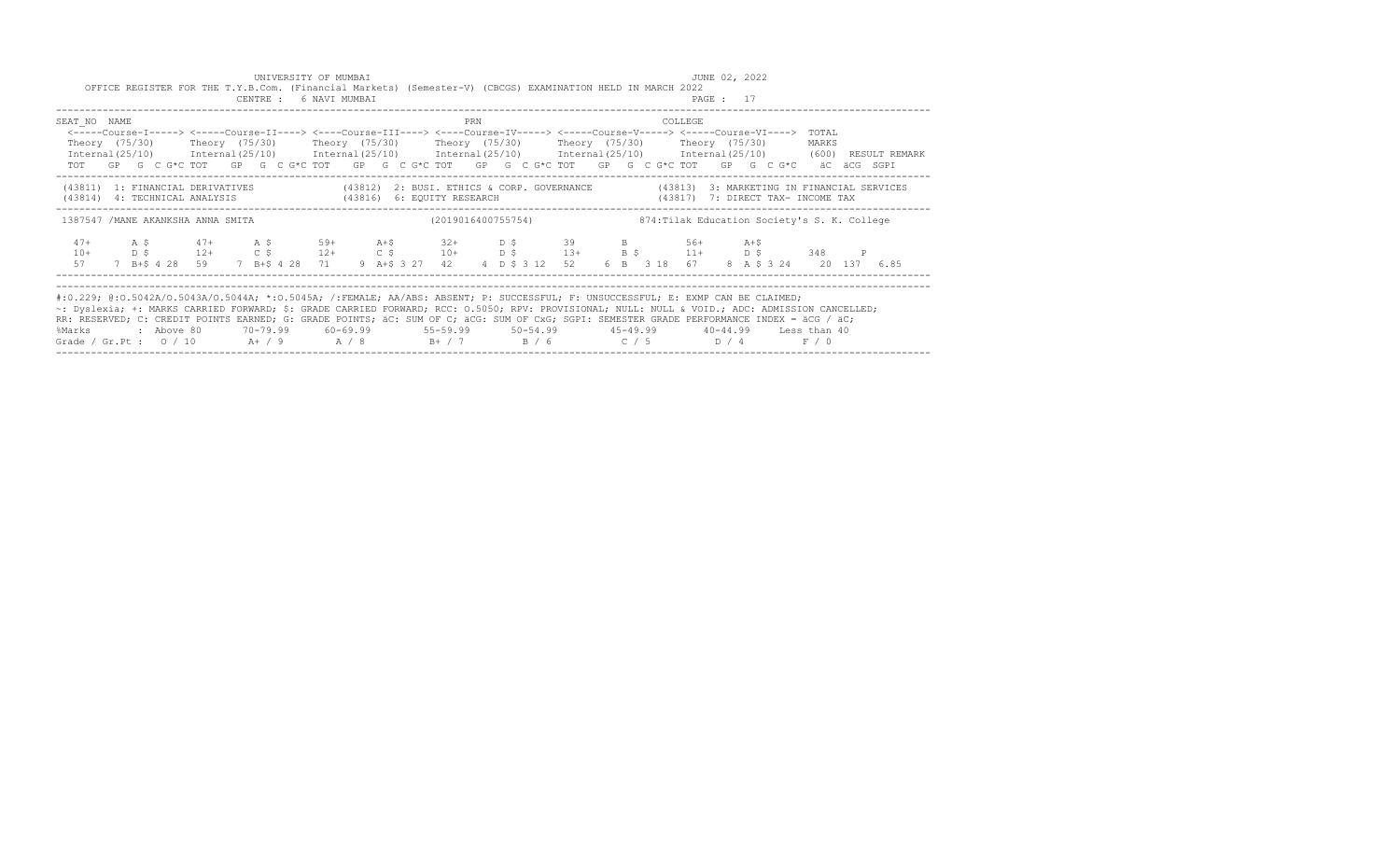|                                                                                                                                                                                                                                                                                    |  | OFFICE REGISTER FOR THE T.Y.B.Com. (Financial Markets) (Semester-V) (CBCGS) EXAMINATION HELD IN MARCH 2022                                                                                                                                                                                                                                                                                                                                                                                                                   |  | UNIVERSITY OF MUMBAI<br>CENTRE : 5 THANE |  |      |     |  |                                                                                 |  |         | JUNE 02, 2022<br>PAGE : 18 |  |                                              |  |  |
|------------------------------------------------------------------------------------------------------------------------------------------------------------------------------------------------------------------------------------------------------------------------------------|--|------------------------------------------------------------------------------------------------------------------------------------------------------------------------------------------------------------------------------------------------------------------------------------------------------------------------------------------------------------------------------------------------------------------------------------------------------------------------------------------------------------------------------|--|------------------------------------------|--|------|-----|--|---------------------------------------------------------------------------------|--|---------|----------------------------|--|----------------------------------------------|--|--|
| SEAT NO NAME                                                                                                                                                                                                                                                                       |  | <-----Course-I-----> <-----Course-II----> <----Course-III----> <----Course-IV-----> <----Course-V-----> <----Course-VI----> TOTAL<br>Theory (75/30)   Theory (75/30)   Theory (75/30)   Theory (75/30)   Theory (75/30)   Theory (75/30)<br>$Internal(25/10)$ $Internal(25/10)$ $Internal(25/10)$ $Internal(25/10)$ $Internal(25/10)$ $Internal(25/10)$ $Internal(25/10)$ $Internal(25/10)$ $(600)$ $RESULT REMARK$<br>TOT GP G C G*C TOT GP G C G*C TOT GP G C G*C TOT GP G C G*C TOT GP G C G*C TOT GP G C G*C äC äCG SGPI |  |                                          |  |      | PRN |  |                                                                                 |  | COLLEGE |                            |  | MARKS                                        |  |  |
|                                                                                                                                                                                                                                                                                    |  | (43811) 1: FINANCIAL DERIVATIVES (43812) 2: BUSI. ETHICS & CORP. GOVERNANCE (43813) 3: MARKETING IN FINANCIAL SERVICES<br>(43816) 6: EQUITY RESEARCH (43817) 7: DIRECT TAX- INCOME TAX (43818) 8: BUSINESS VALUATION                                                                                                                                                                                                                                                                                                         |  |                                          |  |      |     |  |                                                                                 |  |         |                            |  |                                              |  |  |
|                                                                                                                                                                                                                                                                                    |  | 1387548 /SINGH NIDHI ARUN SUNITA                                                                                                                                                                                                                                                                                                                                                                                                                                                                                             |  |                                          |  |      |     |  | (2019016401133423)                                                              |  |         |                            |  | 661: Audyogik Shikshan Mandal's Institute of |  |  |
| 36<br>13<br>49                                                                                                                                                                                                                                                                     |  | C 45 A 33<br>B 16 A 15 A 13 B 15 A 16 A 302<br>5 C  4 20  61  8  A  4  32  48                                                                                                                                                                                                                                                                                                                                                                                                                                                |  |                                          |  | D 38 |     |  | B 30+ D \$ 32+ D \$<br>5 C 3 15 51 6 B 3 18 45 5 C 3 15 48 5 C 3 15 20 115 5.75 |  |         |                            |  |                                              |  |  |
| #:0.229; @:0.5042A/0.5043A/0.5044A; *:0.5045A; /:FEMALE; AA/ABS: ABSENT; P: SUCCESSFUL; F: UNSUCCESSFUL; E: EXMP CAN BE CLAIMED;<br>~: Dyslexia; +: MARKS CARRIED FORWARD; \$: GRADE CARRIED FORWARD; RCC: 0.5050; RPV: PROVISIONAL; NULL: NULL & VOID.; ADC: ADMISSION CANCELLED; |  |                                                                                                                                                                                                                                                                                                                                                                                                                                                                                                                              |  |                                          |  |      |     |  |                                                                                 |  |         |                            |  |                                              |  |  |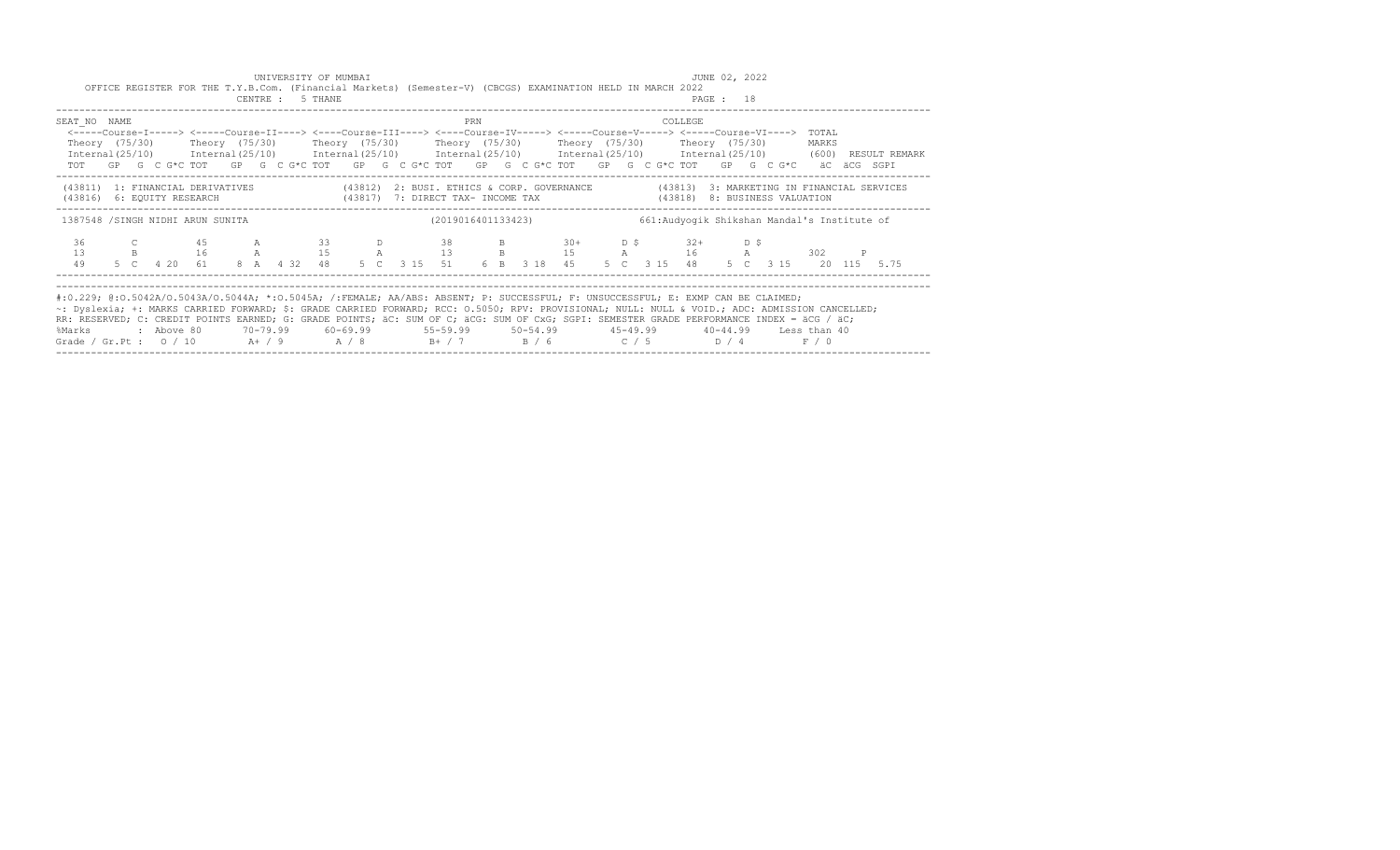|                                                                                                                                                             |  |  |                        |  | UNIVERSITY OF MUMBAI |  |  |     |  | OFFICE REGISTER FOR THE T.Y.B.Com. (Financial Markets) (Semester-V) (CBCGS) EXAMINATION HELD IN MARCH 2022                                                                                                                    |  |         | JUNE 02, 2022 |  |  |                                                                                                                                                                                                                                      |
|-------------------------------------------------------------------------------------------------------------------------------------------------------------|--|--|------------------------|--|----------------------|--|--|-----|--|-------------------------------------------------------------------------------------------------------------------------------------------------------------------------------------------------------------------------------|--|---------|---------------|--|--|--------------------------------------------------------------------------------------------------------------------------------------------------------------------------------------------------------------------------------------|
|                                                                                                                                                             |  |  | CENTRE : 10 ULHASNAGAR |  |                      |  |  |     |  |                                                                                                                                                                                                                               |  |         | PAGE: 19      |  |  |                                                                                                                                                                                                                                      |
| SEAT NO NAME                                                                                                                                                |  |  |                        |  |                      |  |  | PRN |  |                                                                                                                                                                                                                               |  | COLLEGE |               |  |  |                                                                                                                                                                                                                                      |
|                                                                                                                                                             |  |  |                        |  |                      |  |  |     |  | <-----Course-I-----> <-----Course-II----> <----Course-III----> <----Course-IV-----> <----Course-V-----> <----Course-VI----> TOTAL                                                                                             |  |         |               |  |  |                                                                                                                                                                                                                                      |
|                                                                                                                                                             |  |  |                        |  |                      |  |  |     |  |                                                                                                                                                                                                                               |  |         |               |  |  | Theory (75/30) Theory (75/30) Theory (75/30) Theory (75/30) Theory (75/30) Theory (75/30) MARKS<br>Internal(25/10) Internal(25/10) Internal(25/10) Internal(25/10) Internal(25/10) Internal(25/10) (600) RESULTREMARK                |
|                                                                                                                                                             |  |  |                        |  |                      |  |  |     |  | TOT GP G C G*C TOT GP G C G*C TOT GP G C G*C TOT GP G C G*C TOT GP G C G*C TOT GP G C G*C äC äCG SGPI                                                                                                                         |  |         |               |  |  |                                                                                                                                                                                                                                      |
|                                                                                                                                                             |  |  |                        |  |                      |  |  |     |  |                                                                                                                                                                                                                               |  |         |               |  |  | (43811) 1: FINANCIAL DERIVATIVES (43812) 2: BUSI. ETHICS & CORP. GOVERNANCE (43813) 3: MARKETING IN FINANCIAL SERVICES<br>(43815) 5: CORPORATE ACCOUNTING (43817) 7: DIRECT TAX- INCOME TAX (43818) 8: BUSINESS VALUATION<br>------- |
| 1387549 YADAV GUDDU SHARMANAND SANJU                                                                                                                        |  |  |                        |  |                      |  |  |     |  | $(2019016400275842)$ 164:R. K. Talreja College of Arts, Commerce                                                                                                                                                              |  |         |               |  |  |                                                                                                                                                                                                                                      |
|                                                                                                                                                             |  |  |                        |  |                      |  |  |     |  |                                                                                                                                                                                                                               |  |         |               |  |  |                                                                                                                                                                                                                                      |
|                                                                                                                                                             |  |  |                        |  |                      |  |  |     |  |                                                                                                                                                                                                                               |  |         |               |  |  |                                                                                                                                                                                                                                      |
|                                                                                                                                                             |  |  |                        |  |                      |  |  |     |  | 70 9 A+ 4 36 70 9 A+\$ 4 36 77 9 A+\$ 3 27 58 7 B+\$ 3 21 55 7 B+\$ 3 21 63 8 A \$ 3 24 20 165 8.25                                                                                                                           |  |         |               |  |  |                                                                                                                                                                                                                                      |
|                                                                                                                                                             |  |  |                        |  |                      |  |  |     |  | 1387550 /DUBEY PRIYANSHU SAHADEV NISHA (2019016400528144) 960:Seva Sadan College of Arts, Science & Co                                                                                                                        |  |         |               |  |  |                                                                                                                                                                                                                                      |
|                                                                                                                                                             |  |  |                        |  |                      |  |  |     |  |                                                                                                                                                                                                                               |  |         |               |  |  |                                                                                                                                                                                                                                      |
|                                                                                                                                                             |  |  |                        |  |                      |  |  |     |  | $15+$ $25+$ $50+$ $32+$ $25+$ $55+$ $36+$ $55+$ $55+$ $55+$ $55+$ $55+$ $55+$ $55+$ $55+$ $55+$ $55+$ $55+$ $55+$ $55+$ $55+$ $55+$ $55+$ $55+$ $55+$ $55+$ $55+$ $55+$ $55+$ $55+$ $55+$ $55+$ $55+$ $55+$ $55+$ $55+$ $55+$ |  |         |               |  |  |                                                                                                                                                                                                                                      |
|                                                                                                                                                             |  |  |                        |  |                      |  |  |     |  | 51 6 B \$ 4 24 69 8 A 4 32 51 6 B \$ 3 18 49 5 C 3 15 42 4 D \$ 3 12 45 5 C \$ 3 15 20 116 5.80                                                                                                                               |  |         |               |  |  |                                                                                                                                                                                                                                      |
| 1387551 / GUPTA DEEPMALA SHIVKUMAR REENA                                                                                                                    |  |  |                        |  |                      |  |  |     |  | (2019016400527937) 960: Seva Sadan College of Arts, Science & Co                                                                                                                                                              |  |         |               |  |  |                                                                                                                                                                                                                                      |
|                                                                                                                                                             |  |  |                        |  |                      |  |  |     |  | $15+$ $25$ $36+$ $25$ $48$ $31+$ $47+$ $35$ $35+$ $25$ $36+$ $25$ $36+$ $25$ $36+$ $25$ $36+$ $25$ $36+$ $25$ $36+$ $330$ $P$                                                                                                 |  |         |               |  |  |                                                                                                                                                                                                                                      |
|                                                                                                                                                             |  |  |                        |  |                      |  |  |     |  |                                                                                                                                                                                                                               |  |         |               |  |  |                                                                                                                                                                                                                                      |
| 51                                                                                                                                                          |  |  |                        |  |                      |  |  |     |  | 6 B \$ 4 24 65 8 A 4 32 66 8 A \$ 3 24 49 5 C \$ 3 15 47 5 C \$ 3 15 52 6 B \$ 3 18 20 128 6.40                                                                                                                               |  |         |               |  |  |                                                                                                                                                                                                                                      |
| 1387552 / KENGE KAREENA RAVI YASHODA                                                                                                                        |  |  |                        |  |                      |  |  |     |  | (2019016400528055) 560: Seva Sadan College of Arts, Science & Co                                                                                                                                                              |  |         |               |  |  |                                                                                                                                                                                                                                      |
|                                                                                                                                                             |  |  |                        |  |                      |  |  |     |  | $16+$ $16+$ $17+$ $17+$ $17+$ $18+$ $19+$ $19+$ $19+$ $19+$ $19+$ $19+$ $19+$ $19+$ $19+$ $19+$ $19+$ $19+$ $19+$ $19+$ $19+$ $19+$ $19+$ $19+$ $19+$ $19+$ $19+$ $19+$ $19+$ $19+$ $19+$ $19+$ $19+$ $19+$ $19+$ $19+$ $19+$ |  |         |               |  |  |                                                                                                                                                                                                                                      |
|                                                                                                                                                             |  |  |                        |  |                      |  |  |     |  |                                                                                                                                                                                                                               |  |         |               |  |  |                                                                                                                                                                                                                                      |
|                                                                                                                                                             |  |  |                        |  |                      |  |  |     |  | 46 5 C \$ 4 20 64 8 A \$ 4 32 68 8 A \$ 3 24 61 8 A 3 24 49 5 C \$ 3 15 72 9 A + \$ 3 27 20 142 7.10                                                                                                                          |  |         |               |  |  |                                                                                                                                                                                                                                      |
| 1387553 PARCHA RITIK BIJAYPAL BHAVNA                                                                                                                        |  |  |                        |  |                      |  |  |     |  | (2019016400528121) 960: Seva Sadan College of Arts, Science & Co                                                                                                                                                              |  |         |               |  |  |                                                                                                                                                                                                                                      |
|                                                                                                                                                             |  |  |                        |  |                      |  |  |     |  | $36$ C $47+$ A \$ $51+$ A \$ $33+$ D \$ $41+$ B \$ $41+$ B \$ $5$ 349 P<br>17+ A \$ 17+ A \$ 15+ A \$ 20+ O \$ 13+ B \$ 18+ A+\$ 349 P                                                                                        |  |         |               |  |  |                                                                                                                                                                                                                                      |
|                                                                                                                                                             |  |  |                        |  |                      |  |  |     |  |                                                                                                                                                                                                                               |  |         |               |  |  |                                                                                                                                                                                                                                      |
| 53                                                                                                                                                          |  |  |                        |  |                      |  |  |     |  | 6 B  4 24  64  8 A \$ 4 32  66  8 A \$ 3 24  53  6 B \$ 3 18  54  6 B \$ 3 18  59  7 B+\$ 3 21  20  137  6.85                                                                                                                 |  |         |               |  |  |                                                                                                                                                                                                                                      |
| 1387554 /SHAIKH SHABNAM ASIF BISSMILLHA                                                                                                                     |  |  |                        |  |                      |  |  |     |  | (2019016400528071) 960:Seva Sadan College of Arts, Science & Co                                                                                                                                                               |  |         |               |  |  |                                                                                                                                                                                                                                      |
|                                                                                                                                                             |  |  |                        |  |                      |  |  |     |  | $12+$ $C$ $\zeta$ $39+$ $B$ $\zeta$ $50+$ $A$ $\zeta$ $38$ $B$ $33+$ $D$ $\zeta$ $38+$ $B$ $\zeta$<br>$12+$ $C$ $\zeta$ $22$ $C$ $322$ $P$                                                                                    |  |         |               |  |  |                                                                                                                                                                                                                                      |
|                                                                                                                                                             |  |  |                        |  |                      |  |  |     |  |                                                                                                                                                                                                                               |  |         |               |  |  |                                                                                                                                                                                                                                      |
|                                                                                                                                                             |  |  |                        |  |                      |  |  |     |  | 47 5 C \$ 4 20 54 6 B \$ 4 24 67 8 A \$ 3 24 49 5 C 3 15 45 5 C \$ 3 15 60 8 A 3 24 20 122 6.10                                                                                                                               |  |         |               |  |  |                                                                                                                                                                                                                                      |
| #:0.229; @:0.5042A/0.5043A/0.5044A; *:0.5045A; /:FEMALE; AA/ABS: ABSENT; P: SUCCESSFUL; F: UNSUCCESSFUL; E: EXMP CAN BE CLAIMED;                            |  |  |                        |  |                      |  |  |     |  |                                                                                                                                                                                                                               |  |         |               |  |  |                                                                                                                                                                                                                                      |
| ~: Dyslexia; +: MARKS CARRIED FORWARD; \$: GRADE CARRIED FORWARD; RCC: 0.5050; RPV: PROVISIONAL; NULL: NULL: AULL: ADC: ADMISSION CANCELLED;                |  |  |                        |  |                      |  |  |     |  |                                                                                                                                                                                                                               |  |         |               |  |  |                                                                                                                                                                                                                                      |
| RR: RESERVED; C: CREDIT POINTS EARNED; G: GRADE POINTS; äC: SUM OF C; äCG: SUM OF CxG; SGPI: SEMESTER GRADE PERFORMANCE INDEX = äCG / äC;                   |  |  |                        |  |                      |  |  |     |  |                                                                                                                                                                                                                               |  |         |               |  |  |                                                                                                                                                                                                                                      |
| % Marks : Above 80 70-79.99 60-69.99 55-59.99 50-54.99 45-49.99 40-44.99 Less than 40<br>Grade / Gr.Pt : 0 / 10 A+ / 9 A / 8 B+ / 7 B / 6 C / 5 D / 4 F / 0 |  |  |                        |  |                      |  |  |     |  |                                                                                                                                                                                                                               |  |         |               |  |  |                                                                                                                                                                                                                                      |
|                                                                                                                                                             |  |  |                        |  |                      |  |  |     |  |                                                                                                                                                                                                                               |  |         |               |  |  |                                                                                                                                                                                                                                      |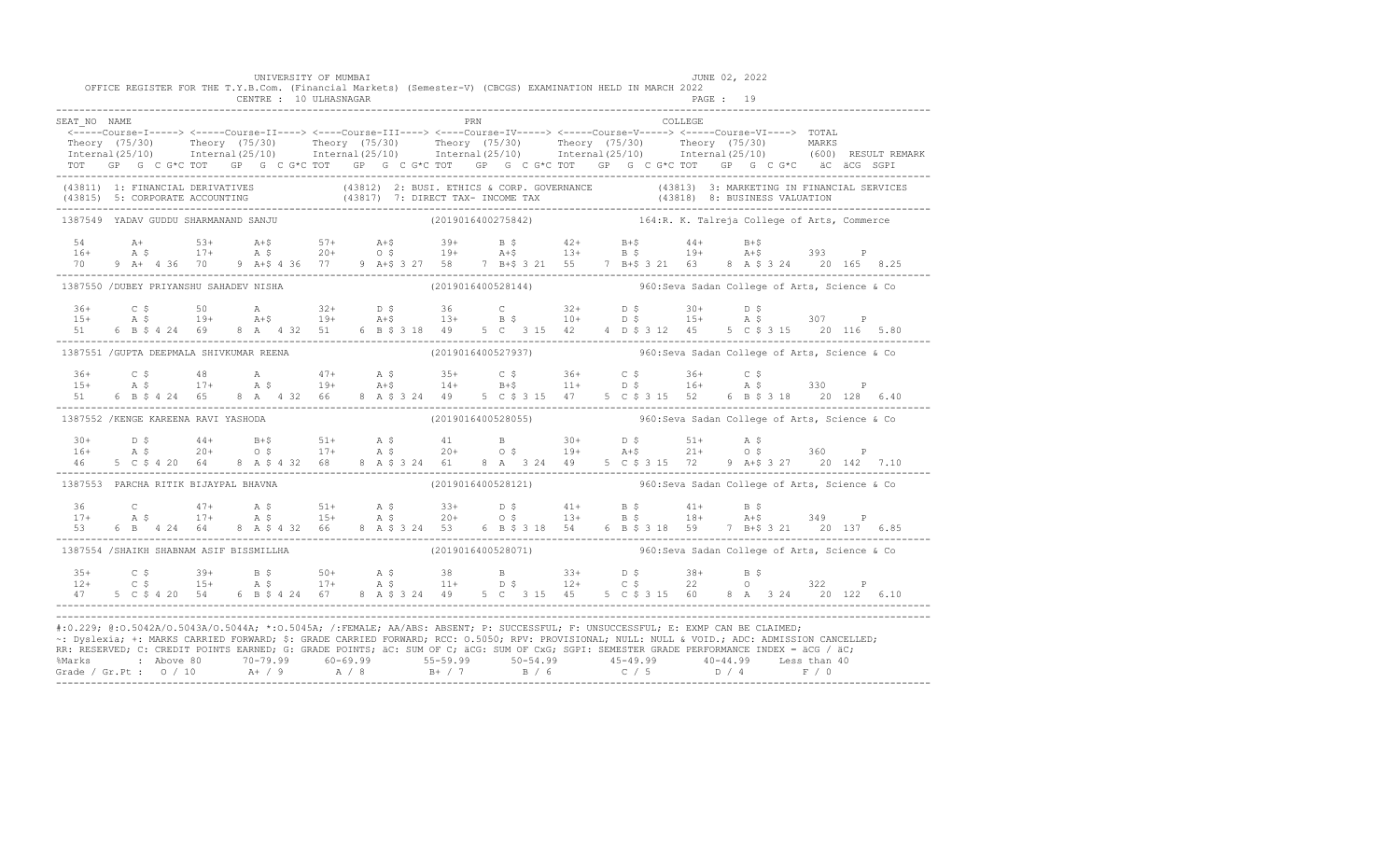|                                                                                                                                                                                                                                                                                                                                                                                                                                                                                                                 |  |  |  | UNIVERSITY OF MUMBAI<br>CENTRE : 10 ULHASNAGAR |  |  |     |  | OFFICE REGISTER FOR THE T.Y.B.Com. (Financial Markets) (Semester-V) (CBCGS) EXAMINATION HELD IN MARCH 2022                                                                                                                                                                                                                                                                                                                                                                                                                                            |  |                                               | JUNE 02, 2022<br>PAGE : 20 |  |                 |  |  |
|-----------------------------------------------------------------------------------------------------------------------------------------------------------------------------------------------------------------------------------------------------------------------------------------------------------------------------------------------------------------------------------------------------------------------------------------------------------------------------------------------------------------|--|--|--|------------------------------------------------|--|--|-----|--|-------------------------------------------------------------------------------------------------------------------------------------------------------------------------------------------------------------------------------------------------------------------------------------------------------------------------------------------------------------------------------------------------------------------------------------------------------------------------------------------------------------------------------------------------------|--|-----------------------------------------------|----------------------------|--|-----------------|--|--|
| SEAT NO NAME                                                                                                                                                                                                                                                                                                                                                                                                                                                                                                    |  |  |  |                                                |  |  | PRN |  | <-----Course-I-----> <-----Course-II----> <----Course-III----> <----Course-IV-----> <-----Course-V-----> <-----Course-VI----><br>Theory (75/30)    Theory (75/30)    Theory (75/30)    Theory (75/30)    Theory (75/30)    Theory (75/30)<br>$International (25/10)$ $International (25/10)$ $International (25/10)$ $International (25/10)$ $International (25/10)$ $International (25/10)$ $International (25/10)$ $(600)$ $RESULT REMARK$<br>TOT GP G C G*C TOT GP G C G*C TOT GP G C G*C TOT GP G C G*C TOT GP G C G*C TOT GP G C G*C äC äCG SGPI |  | COLLEGE                                       |                            |  | TOTAL.<br>MARKS |  |  |
|                                                                                                                                                                                                                                                                                                                                                                                                                                                                                                                 |  |  |  |                                                |  |  |     |  | (43811) 1: FINANCIAL DERIVATIVES (43812) 2: BUSI. ETHICS & CORP. GOVERNANCE (43813) 3: MARKETING IN FINANCIAL SERVICES<br>(43815) 5: CORPORATE ACCOUNTING (43817) 7: DIRECT TAX- INCOME TAX (43818) 8: BUSINESS VALUATION                                                                                                                                                                                                                                                                                                                             |  | ----------------------------------            |                            |  |                 |  |  |
| 1387555 VISHWAKARMA AKASH RAMESH SUNITA                                                                                                                                                                                                                                                                                                                                                                                                                                                                         |  |  |  |                                                |  |  |     |  | (2019016400527945)                                                                                                                                                                                                                                                                                                                                                                                                                                                                                                                                    |  | 960: Seva Sadan College of Arts, Science & Co |                            |  |                 |  |  |
| $50+$<br>22<br>72                                                                                                                                                                                                                                                                                                                                                                                                                                                                                               |  |  |  |                                                |  |  |     |  | A \$45+ A \$51+ A \$30+ D \$47+ A \$42+ B+\$<br>0 21 0 21 0 22 0 20 0 21 0 392<br>9 A+ 4 36 66 8 A 4 32 72 9 A+ 3 27 52 6 B 3 18 67 8 A 3 24 63 8 A 3 24 20 161 8.05                                                                                                                                                                                                                                                                                                                                                                                  |  |                                               |                            |  |                 |  |  |
| #:0.229; @:0.5042A/0.5043A/0.5044A; *:0.5045A; /:FEMALE; AA/ABS: ABSENT; P: SUCCESSFUL; F: UNSUCCESSFUL; E: EXMP CAN BE CLAIMED;<br>~: Dyslexia; +: MARKS CARRIED FORWARD; \$: GRADE CARRIED FORWARD; RCC: 0.5050; RPV: PROVISIONAL; NULL: NULL & VOID.; ADC: ADMISSION CANCELLED;<br>RR: RESERVED; C: CREDIT POINTS EARNED; G: GRADE POINTS; äC: SUM OF C; äCG: SUM OF CxG; SGPI: SEMESTER GRADE PERFORMANCE INDEX = äCG / äC;<br>%Marks<br>Grade / Gr.Pt : $0/10$ A / 9 A / 8 B + / 7 B / 6 C / 5 D / 4 F / 0 |  |  |  |                                                |  |  |     |  | : Above 80    70-79.99    60-69.99     55-59.99    50-54.99     45-49.99    40-44.99   Less than 40                                                                                                                                                                                                                                                                                                                                                                                                                                                   |  |                                               |                            |  |                 |  |  |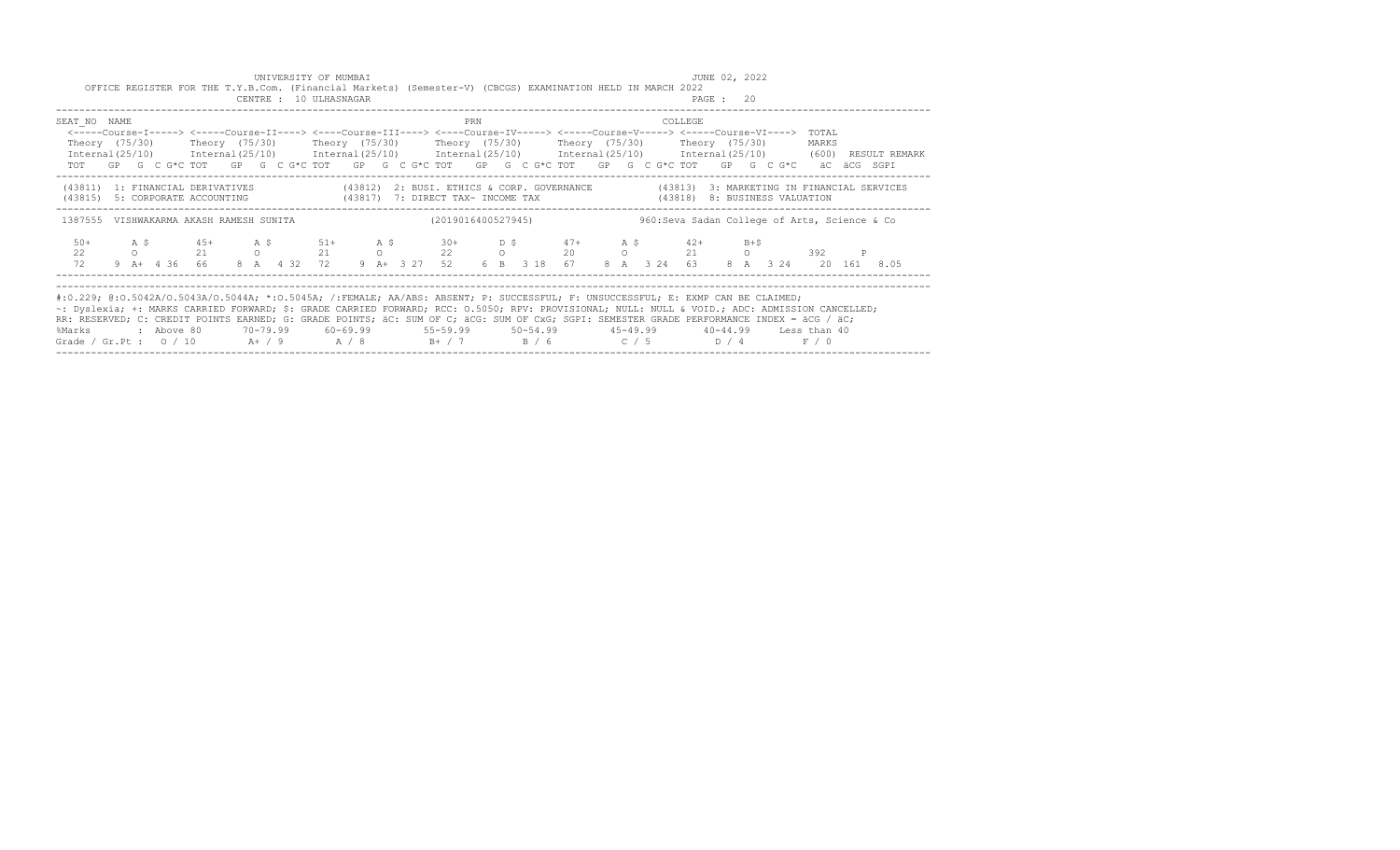|                                                                                                                                                                                                                                                                                                                                                                                                                                 |       | OFFICE REGISTER FOR THE T.Y.B.Com. (Financial Markets) (Semester-V) (CBCGS) EXAMINATION HELD IN MARCH 2022                                                                                                                                                                                                                                            |  | UNIVERSITY OF MUMBAI<br>CENTRE : 7 VASAI |  |  |                                                                    |     |  |  |  |         | JUNE 02, 2022<br>PAGE : 21 |  |                                              |  |  |
|---------------------------------------------------------------------------------------------------------------------------------------------------------------------------------------------------------------------------------------------------------------------------------------------------------------------------------------------------------------------------------------------------------------------------------|-------|-------------------------------------------------------------------------------------------------------------------------------------------------------------------------------------------------------------------------------------------------------------------------------------------------------------------------------------------------------|--|------------------------------------------|--|--|--------------------------------------------------------------------|-----|--|--|--|---------|----------------------------|--|----------------------------------------------|--|--|
| SEAT NO NAME<br>Internal(25/10) Internal(25/10) Internal(25/10) Internal(25/10) Internal(25/10) Internal(25/10) (600) RESULT REMARK                                                                                                                                                                                                                                                                                             |       | <-----Course-I-----> <----Course-II----> <----Course-III----> <----Course-IV-----> <----Course-V-----> <----Course-VI----> TOTAL<br>Theory (75/30)    Theory (75/30)    Theory (75/30)    Theory (75/30)    Theory (75/30)    Theory (75/30)<br>TOT GP G C G*C TOT GP G C G*C TOT GP G C G*C TOT GP G C G*C TOT GP G C G*C TOT GP G C G*C äC äCG SGPI |  |                                          |  |  |                                                                    | PRN |  |  |  | COLLEGE |                            |  | MARKS                                        |  |  |
| (43811) 1: FINANCIAL DERIVATIVES (43812) 2: BUSI. ETHICS & CORP. GOVERNANCE (43813) 3: MARKETING IN FINANCIAL SERVICES<br>(43814) 4: TECHNICAL ANALYSIS (43816) 6: EQUITY RESEARCH (43818) 8: BUSINESS VALUATION                                                                                                                                                                                                                |       |                                                                                                                                                                                                                                                                                                                                                       |  |                                          |  |  |                                                                    |     |  |  |  |         |                            |  |                                              |  |  |
| 1387556 SHARMA UTSAV BRIJKISHOR AARTI                                                                                                                                                                                                                                                                                                                                                                                           |       |                                                                                                                                                                                                                                                                                                                                                       |  |                                          |  |  | (2016016402079374)                                                 |     |  |  |  |         |                            |  | 548:Vishnu Waman Thakur Charitable Trust's V |  |  |
| 40                                                                                                                                                                                                                                                                                                                                                                                                                              |       | B 31+ D \$ 31+ D \$ 40+ B \$ 42+ B + \$ 40 B                                                                                                                                                                                                                                                                                                          |  |                                          |  |  |                                                                    |     |  |  |  |         |                            |  |                                              |  |  |
| $19+$                                                                                                                                                                                                                                                                                                                                                                                                                           | $A+S$ | $20+$ 0.5 19+ A+\$ 19+ A+\$ 19+ A+\$ 19+ A+\$ 19+ A+\$                                                                                                                                                                                                                                                                                                |  |                                          |  |  |                                                                    |     |  |  |  |         |                            |  | 339                                          |  |  |
| 59                                                                                                                                                                                                                                                                                                                                                                                                                              |       | 7 B+ 4 28 51                                                                                                                                                                                                                                                                                                                                          |  | 6 B \$ 4 24 50                           |  |  | 6 B \$ 3 18 59 7 B+\$ 3 21 61 8 A \$ 3 24 59 7 B+ 3 21 20 136 6.80 |     |  |  |  |         |                            |  |                                              |  |  |
| #:0.229; @:0.5042A/0.5043A/0.5044A; *:0.5045A; /:FEMALE; AA/ABS: ABSENT; P: SUCCESSFUL; F: UNSUCCESSFUL; E: EXMP CAN BE CLAIMED;<br>~: Dyslexia; +: MARKS CARRIED FORWARD; \$: GRADE CARRIED FORWARD; RCC: 0.5050; RPV: PROVISIONAL; NULL: NULL & VOID.; ADC: ADMISSION CANCELLED;<br>RR: RESERVED; C: CREDIT POINTS EARNED; G: GRADE POINTS; äC: SUM OF C; äCG: SUM OF CxG; SGPI: SEMESTER GRADE PERFORMANCE INDEX = äCG / äC; |       |                                                                                                                                                                                                                                                                                                                                                       |  |                                          |  |  |                                                                    |     |  |  |  |         |                            |  |                                              |  |  |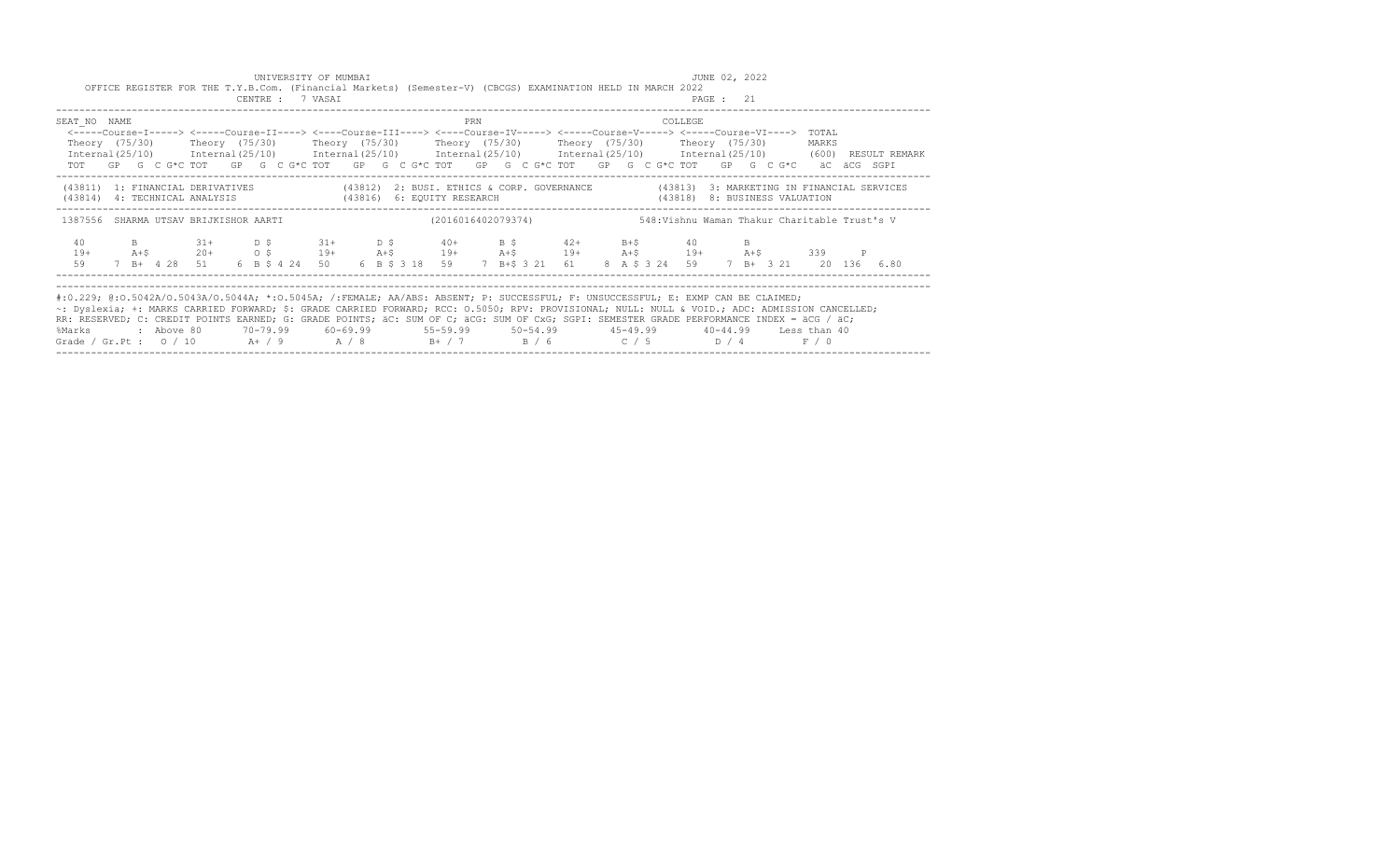|                                                                                                                                                                                                                                                                                                                                                                                                                                                                                                           |  | OFFICE REGISTER FOR THE T.Y.B.Com. (Financial Markets) (Semester-V) (CBCGS) EXAMINATION HELD IN MARCH 2022                                                                                                                                                                                                                                  |  | UNIVERSITY OF MUMBAI<br>CENTRE : 17 CHIPLUN |  |  |     |  |                    |  |                      |         | JUNE 02, 2022<br>PAGE : 22 |  |       |  |  |
|-----------------------------------------------------------------------------------------------------------------------------------------------------------------------------------------------------------------------------------------------------------------------------------------------------------------------------------------------------------------------------------------------------------------------------------------------------------------------------------------------------------|--|---------------------------------------------------------------------------------------------------------------------------------------------------------------------------------------------------------------------------------------------------------------------------------------------------------------------------------------------|--|---------------------------------------------|--|--|-----|--|--------------------|--|----------------------|---------|----------------------------|--|-------|--|--|
| SEAT NO NAME<br>Internal(25/10) Internal(25/10) Internal(25/10) Internal(25/10) Internal(25/10) Internal(25/10) (600) RESULT REMARK                                                                                                                                                                                                                                                                                                                                                                       |  | <-----Course-I-----> <----Course-II----> <----Course-III----> <----Course-IV-----> <----Course-V-----> <----Course-VI----> TOTAL<br>Theory (75/30)  Theory (75/30)  Theory (75/30)  Theory (75/30)  Theory (75/30)  Theory (75/30)<br>TOT GP G C G*C TOT GP G C G*C TOT GP G C G*C TOT GP G C G*C TOT GP G C G*C TOT GP G C G*C aC aCG SGPI |  |                                             |  |  | PRN |  |                    |  |                      | COLLEGE |                            |  | MARKS |  |  |
| (43811) 1: FINANCIAL DERIVATIVES (43812) 2: BUSI. ETHICS & CORP. GOVERNANCE (43813) 3: MARKETING IN FINANCIAL SERVICES<br>(43814) 4: TECHNICAL ANALYSIS (43815) 5: CORPORATE ACCOUNTING (43817) 7: DIRECT TAX- INCOME TAX                                                                                                                                                                                                                                                                                 |  |                                                                                                                                                                                                                                                                                                                                             |  |                                             |  |  |     |  |                    |  |                      |         |                            |  |       |  |  |
| 1387557 /PATEKAR JOSPIN VINAYAK RUTH                                                                                                                                                                                                                                                                                                                                                                                                                                                                      |  |                                                                                                                                                                                                                                                                                                                                             |  |                                             |  |  |     |  | (2018016402111306) |  | 980: Gurukul College |         |                            |  |       |  |  |
| 33<br>1.5<br>48                                                                                                                                                                                                                                                                                                                                                                                                                                                                                           |  | D 54 A+ 59 A+ 32 D 38<br>A 16 A 15 A 16 A 14 B+ 17 A 342<br>5 C  4 20 70  9 A+  4 36 74  9 A+  3 27 48  5 C  3 15 52  6  B  3 18 50  6  B  3 18 20 134  6.70                                                                                                                                                                                |  |                                             |  |  |     |  |                    |  | <b>B</b> 33          |         |                            |  |       |  |  |
| #:0.229; @:0.5042A/0.5043A/0.5044A; *:0.5045A; /:FEMALE; AA/ABS: ABSENT; P: SUCCESSFUL; F: UNSUCCESSFUL; E: EXMP CAN BE CLAIMED;<br>~: Dyslexia; +: MARKS CARRIED FORWARD; \$: GRADE CARRIED FORWARD; RCC: 0.5050; RPV: PROVISIONAL; NULL: NULL & VOID.; ADC: ADMISSION CANCELLED;<br>RR: RESERVED; C: CREDIT POINTS EARNED; G: GRADE POINTS; äC: SUM OF C; äCG: SUM OF CxG; SGPI: SEMESTER GRADE PERFORMANCE INDEX = äCG / äC;<br>%Marks<br>Grade / Gr.Pt : 0 / 10 A+ / 9 A / 8 B+ / 7 B / 6 C / 5 D / 4 |  | : Above 80    70-79.99    60-69.99     55-59.99     50-54.99      45-49.99     40-44.99   Less than 40                                                                                                                                                                                                                                      |  |                                             |  |  |     |  |                    |  |                      |         |                            |  | F / 0 |  |  |